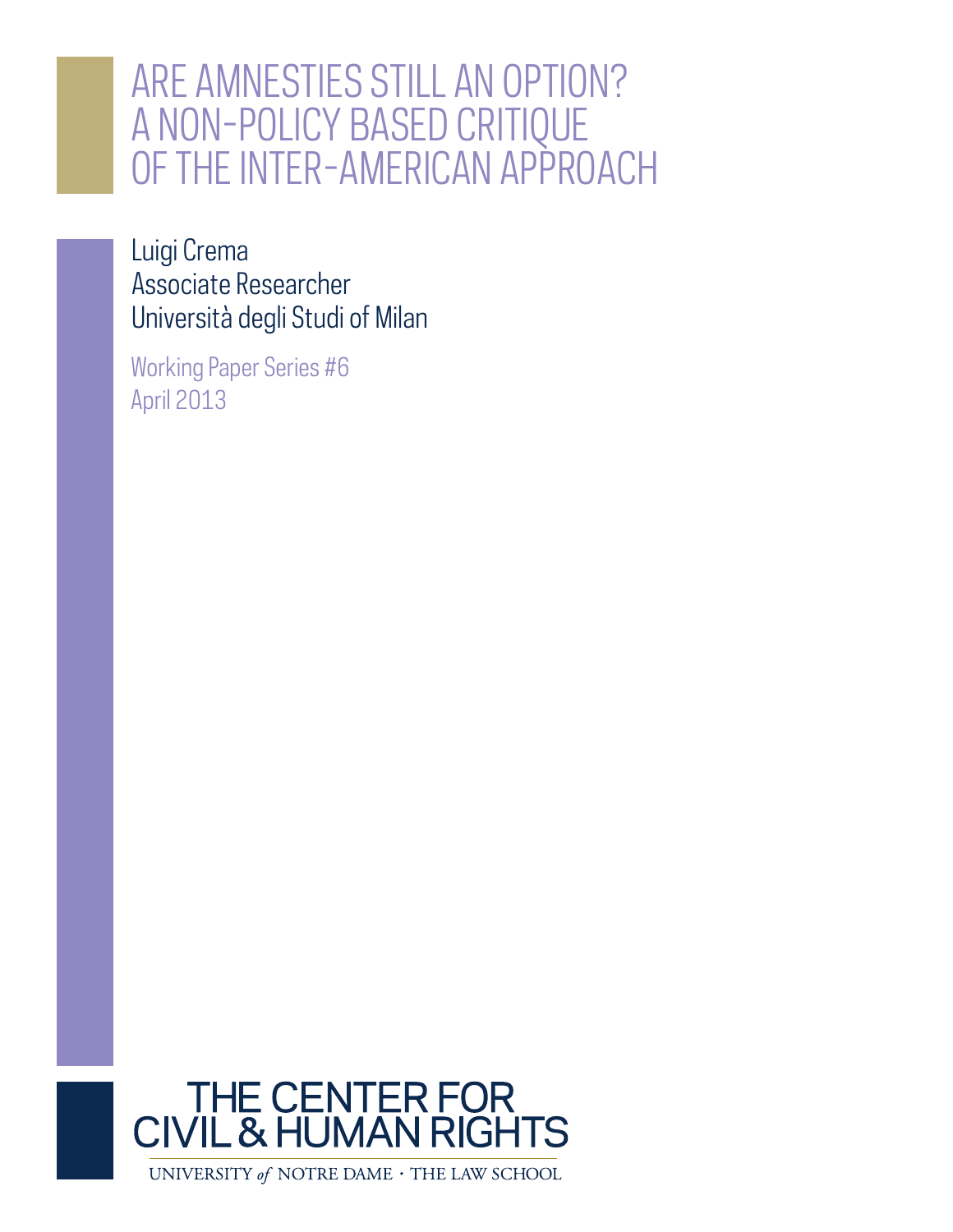# **Are Amnesties still An Option? A Non-Policy Based Critique of the Inter-American Approach** LUIGI CREMA<sup>\*</sup>

*Abstract: Between 2010 and 2012 the Inter-American Court of Human Rights upheld three decisions that evaluated the legitimacy of amnesties under the American Convention on Human Rights by discussing a set of concepts. These concepts have a longstanding tradition, rooted in the precedent of the Inter-American Commission and Court on this issue. The present paper aims to investigate the legal profiles delineated by those institutions to challenge the validity of amnesty laws. In order to do this, it goes back to all the cases in which the question of amnesty legitimacy has been discussed. All the reasoning can be grouped into three major concepts: the legitimacy of the democratic process responsible for the amnesty; the seriousness of the crimes committed and/or the violated rights; and the incompatibility of the amnesty with the Convention. However, two issues emerge: the first is that the effective weight of these factors, and their place in the overall reasoning, are not clearly organized and defined; the second is that the seminal cases decided by the Court were discussed in the unusual circumstances of agreement between the parties and the court. The latest cases that dealt with amnesties in an organic way have seen an impoverishment of the legal reasoning that challenges amnesty laws, reducing it to a strict reading of the Convention. This choice of the Court can be criticized on several grounds, in particular: for not taking into account the possible conformity of an amnesty to the Convention as a necessary step for the full enjoyment of human rights; for having originated in a distorted concept of the nature and goals of law.*

<u>.</u>

Associate Researcher, Università degli Studi of Milan. E-mail: luigi.crema@unimi.it.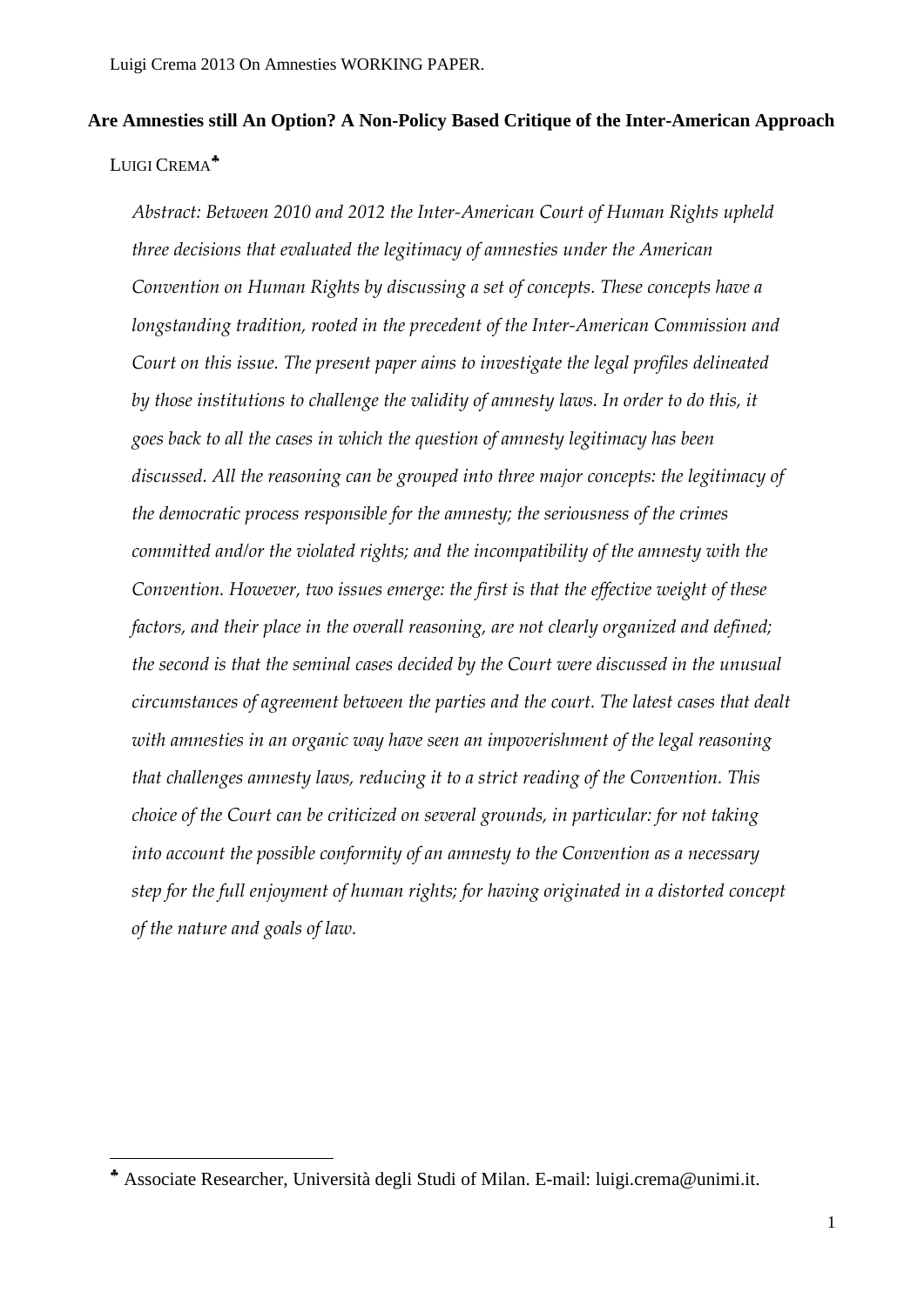| 1. |                                                                                            |
|----|--------------------------------------------------------------------------------------------|
| 2. |                                                                                            |
|    |                                                                                            |
|    |                                                                                            |
|    |                                                                                            |
| 3. | The origin of the issue in the Inter-American system of protection of human rights  17     |
| 4. |                                                                                            |
|    | 4.1 The first cases. El Salvador, Argentina, Uruguay: from the condemnation of crimes to   |
|    |                                                                                            |
|    |                                                                                            |
|    | 4.4 Conclusions regarding the Commission between 1985 and 2000: the appearance of an       |
| 5. |                                                                                            |
|    | 5.1 A first serious blow to the legitimacy of amnesties: Barrios Altos v. Peru, in a dusty |
|    | 5.2 Four years later, an intermezzo on "serious crimes":                                   |
|    |                                                                                            |
|    | 5.3 A second blow against the validity of amnesties: Almonacid-Arellano v. Chile, with a   |
|    | 5.4 The Court between 2001 and 2006: the maintenance and the enrichment of an              |
| 6. |                                                                                            |
|    |                                                                                            |
|    |                                                                                            |
|    |                                                                                            |
| 7. |                                                                                            |
| 8. |                                                                                            |
|    |                                                                                            |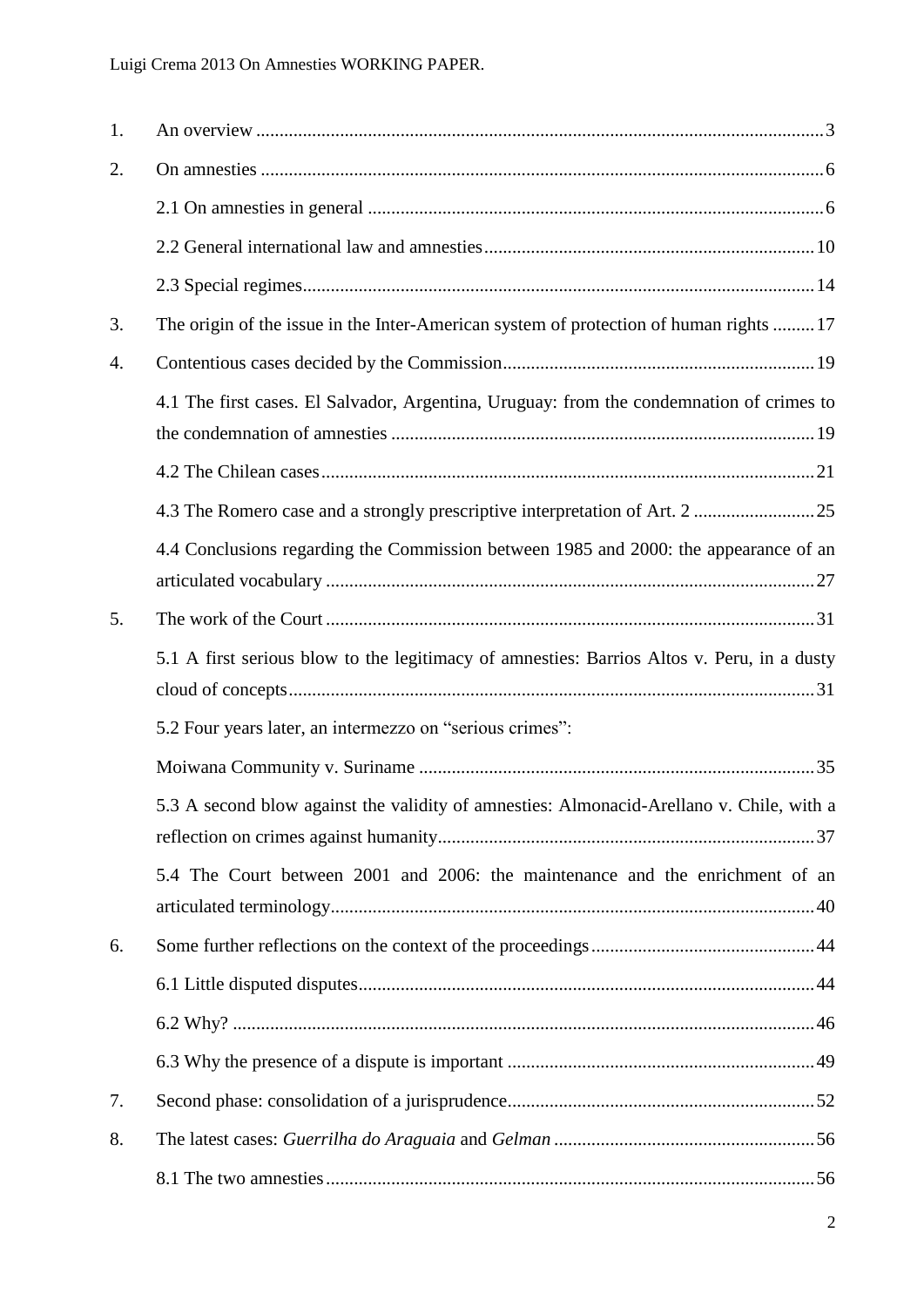| 9. | A conclusion on the Court's jurisprudence and on the Interpretation of Article 2 |  |
|----|----------------------------------------------------------------------------------|--|
|    |                                                                                  |  |
|    |                                                                                  |  |
|    |                                                                                  |  |

#### *1. An overview*

The recent unrest in Lybia and Syria, and the challenge of moving on in both situations – where, in one case, the government still clings to power, while in the other, a power vacuum and fragmentation into tribal systems has followed the fall of the former dictator – reopen a question that has appeared to be closed over the last decade, at least as concerns international lawyers: the possibility to enact amnesties, even in contexts of massive violations of human rights.<sup>1</sup> It has been

<span id="page-3-0"></span><sup>1</sup> The problem of the legitimacy and validity of amnesty laws in international law has been the object of thoughtful reflection in the last 15 years. The bibliography on the topic is wide; of particular use have been the works of MAHNOUSH H. ARSANJANI, *The International Criminal Court and National Amnesty Laws*, *Am. Soc"y Int"l L. Proc.*, 1999, 93, p. 65 ff.; BEN CHIGARA, *Amnesty in International Law*, Pearson, Edinburgh, 2002; ANDREAS O'SHEA, *Amnesty for crime in international law and practice*, Kluwer Law International, The Hague – London – New York, 2002; RONALD C. SLYE, *The Legitimacy of Amnesties under International Law and General Principles of Anglo-American Law: Is a Legitimate Amnesty Possible?*, 43 Va. J. Int'L L. 173 (2002); ERIN DALY, JEREMY SARKIN, DESMOND TUTU, *Reconciliation in Divided Societies: Finding Common Ground*, University of Pennsylvania Press, Philadelphia, 2006; HELÈNE RUIZ FABRI, GABRIELE DELLA MORTE, ELISABETH LAMBERT-ABDELGAWAD, KATHIA MARTIN-CHENUT (sous la direction de), *La clémence saisie par le droit. Amnistie, prescription et grâce en droit international et comparé*, Société de législation comparée, Paris, 2007; EDEL HUGHES, WILLIAM A. SCHABAS, RAMESH THAKUR, *Atrocities and international accountability. Beyond transitional justice*, UN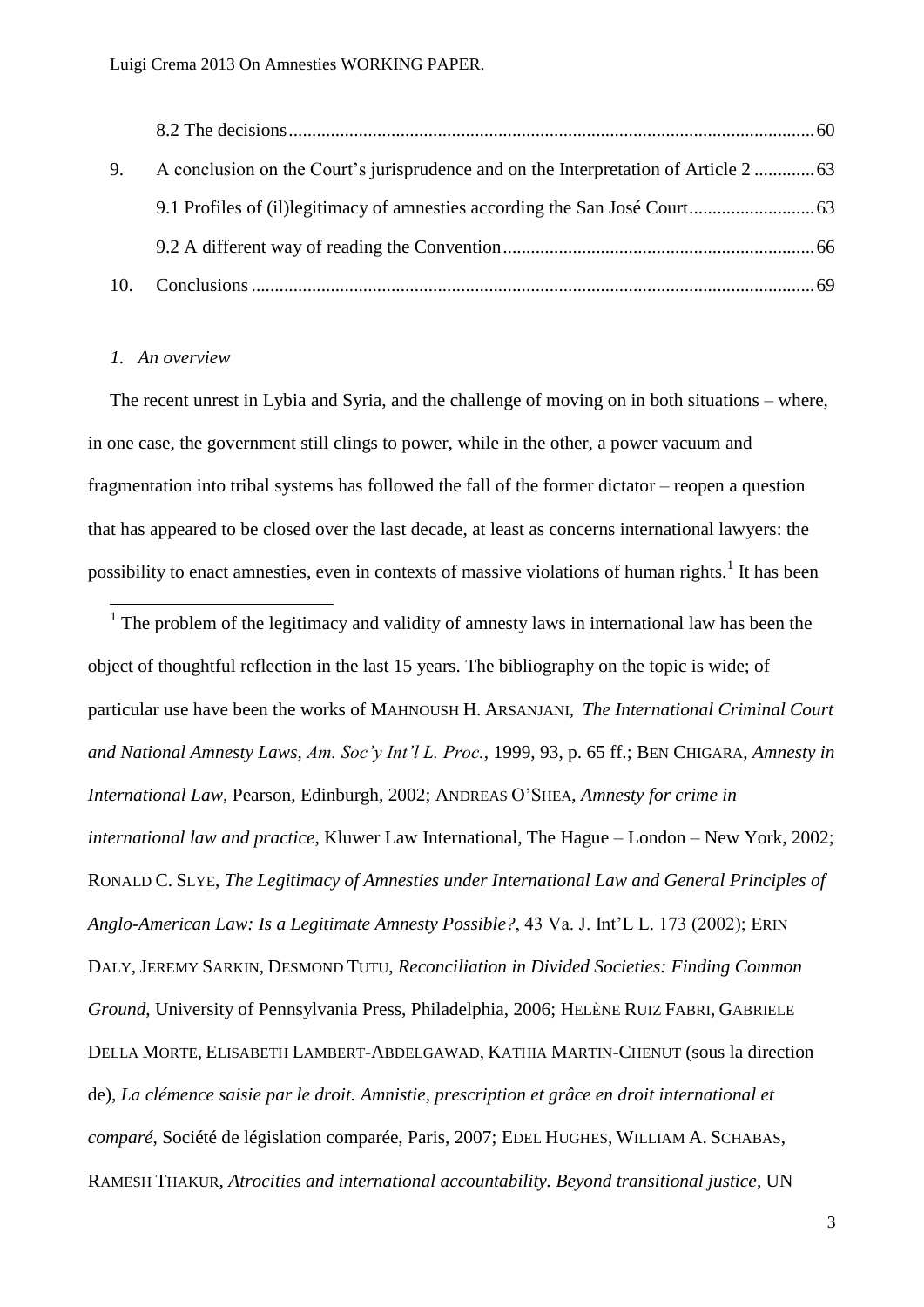<u>.</u>

addressed in two different ways. Arguments built on legal deduction are now denying this possibility, while a more political approach still considers it an option, in which individual rights and the collective need for peace and reconciliation are put into dialogue, leading to a middle point between a pure legitimacy and a pure illegitimacy of amnesties.<sup>2</sup> These pages will consider the legal arguments, leaving aside the political dilemma; in order to do so, the paper considers a very specific system, the Inter-American (including both the Commission and the Court), which has been the leader in establishing legal categories striking down the legitimacy of amnesties.<sup>3</sup> Their position

University Press, New York, 2007; MICHELANGELA SCALABRINO, *Per non dimenticare. Violazioni dei diritti umani e leggi di amnistia in America latina*, Vita e Pensiero, Milano, 2008; MARK FREEMAN, *Necessary evils: amnesties and the search for justice*, Cambridge University Press, Cambridge (UK)-New York, 2009; MAHMOUD CHERIF BASSIOUNI (ed.), *The Pursuit of International Criminal Justice: A World Study on Conflicts, Victimization, and Post-conflict Justice*, 2 Vols, Intersentia, Antwerp – Oxford – Portland, 2010; MARIA ROSARIA MAURO, *Leggi di amnistia e punizione dei crimini internazionali*, in *Rivista Diritto Internazionale*, 93, 2010, p. 343; GABRIELE DELLA MORTE, *Le amnistie nel diritto internazionale*, CEDAM, Padova, 2011; CHRISTINA BINDER, *The Prohibition of Amnesties by the Inter-American Court of Human Rights*, in *German Law Journal*, 12, 2011, p. 1203 ff.; KIERAN MCEVOY, LOUISE MALLINDER, *Amnesties in Transition : Punishment, Restoration, and the Governance of Mercy*, in *Journal of Law and Society*, 39, 2012, pp. 410-440.

2 See for example RAMA MANI, *Does Power Trump Morality? Reconciliation or Transitional Justice?*, in HUGHES ET AL., *Atrocities* cit., *above* at fn. 1, p. 23 ff.; MAURO, *Leggi* cit., *above* at fn. 1, p. 344; see also the position of the Brazilian Government in *Guerrillha do Araguaia,* cit. *above* at fn. 4, para. 130.

<sup>3</sup> The condemnation of amnesties by the Inter-American Commission and Court opened a reflection now followed by the Strasbourg Court, see for example *Yeter v. Turkey, 13 January 2009*,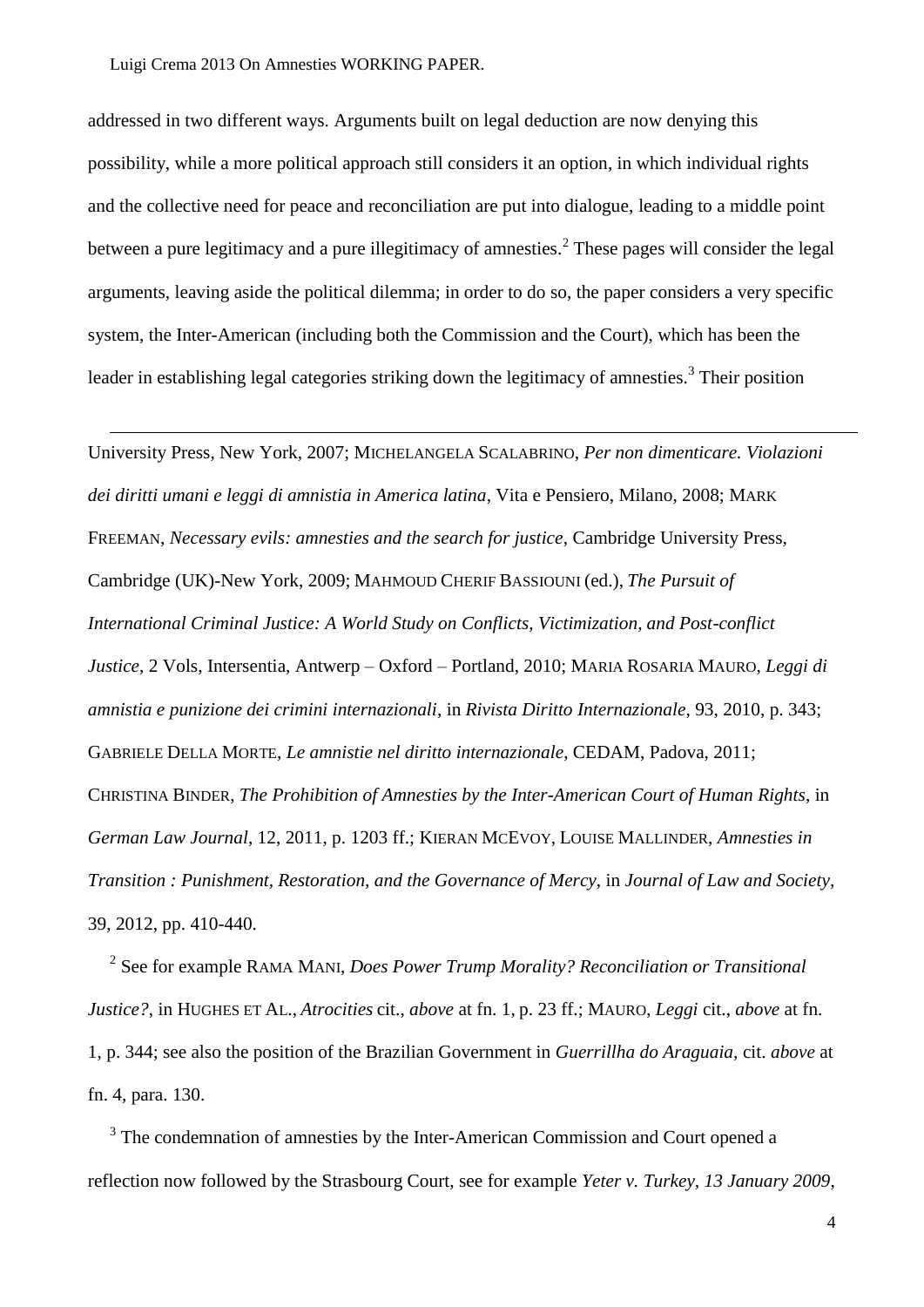was developed in cases dealing with amnesty laws passed in the late twentieth century, during the decades of social strife that divided the Latin American continent, including most recently, in November 2010 and March 2011, two decisions that declared the invalidity of amnesty laws approved in Brazil and in Uruguay, and a decision in October 2012 that took a different approach (see sect. 8). $<sup>4</sup>$ </sup>

The paper will chronicle a quarter century of cases, individuating the legal categories developed thereby (sections 4 and 5) in order to understand whether it is true that no amnesty can truly be compatible with the American Convention and, more generally, with any established legal system. Two issues will emerge: the first is that certain disputes have been decided in the context of highly unusual consensus among the litigants, which influenced the development of all the subsequent cases (sect. 6). The second is that the whole journey taken by the Commission and the Court seems unsatisfactory (sect. 9 and 10).<sup>5</sup> The set of concepts against amnesties that appeared since the earliest cases decided by the Commission became increasingly poor over time, in favor of a strict

# ECtHR, Appl. No. 33750/03, para. 70.

-

<sup>4</sup> *Gomes-Lund et Al. (Guerrilha do Araguaia) v. Brazil* (Preliminary Objections, Merits, Reparations, and Costs), *24 November 2010*, Series C, No. 219; *Gelman v. Uruguay* (Merits, Reparations, and Costs)*, 24 February 2011*, Series C, No. 221; *The Massacre of El Mozote and Nearby Places v. El Salvador* (Merits, Reparations, and Costs), *25 October 2012*, Series C, No. 252. All the decisions of the Inter-American Court of Human Rights (IACtHR) mentioned in the article are available at www.corteidh.or.cr; the cases decided by the European Court of Human Rights (ECtHR), are available at www.echr.coe.int; those decided by the African Commission of Human Rights, at www.achpr.org (last visit to these websites and to the others in the present article on 21 April 2012).

5 See *below* sects [6,](#page-44-0) [9,](#page-64-0) and [10.](#page-69-0)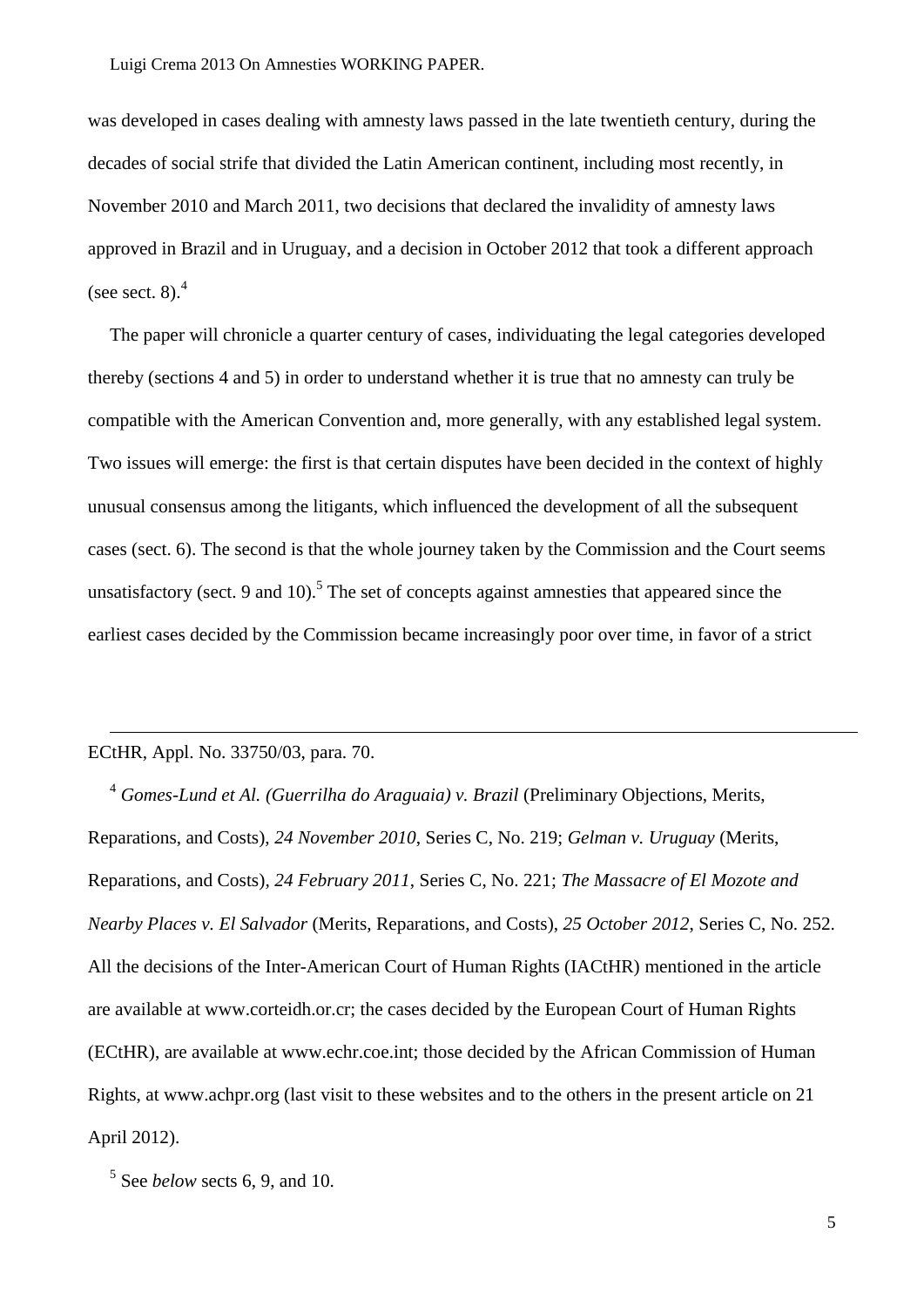reading of the American Convention on Human Rights (American Convention, Convention),<sup>6</sup> including its prescriptions (in particular of Arts 1, 2, 8 and 25). However, this interpretation of the Convention does not seem necessary, and it is not the only one possible; other, superior interpretations of the Convention are possible, and explain in a better way both the problem at stake and the entire enterprise and analysis developed in the past.

The conclusion is that there has been an increasingly serious misunderstanding of the purpose of the whole enterprise of dissecting amnesties. This misunderstanding originated within certain key decisions that, while they marked a fundamental step in the establishment of peaceful society, wherein human rights are effectively protected, also generated a contagious – and not always convincing – conviction that now prevents a holistic understanding of the potential value of amnesties in dealing with massive social crisis.

#### *2. On amnesties*

<u>.</u>

# *2.1 On amnesties in general*

There is not a consolidated legal definition of *amnesty* in international law. Different traditions, like the Common and Civil Law, have different penal systems with different approaches to the duty to prosecute (mandatory or not) and to the need to move beyond critical moments for the criminal system (a war, prison overpopulation, civil strife, etc.). Separate Countries adopt separate expressions and concepts (*grace*, *pardon*, *forgiveness*, *amnesty*, *reduction of punishment*, etc.) to handle this need.<sup>7</sup> Following the most used terminology among international law scholars and

7 FREEMAN, *Necessary evils* cit., *above* at fn. 1, pp. 12-19, DELLA MORTE, *above* at fn. 1, pp. 39- 119. PIETRO POMANTI, *I provvedimenti di clemenza. Amnistia, indulto e grazia*, Giuffré, Milano, 2008.

<sup>6</sup> Signed at *San José*, Costa Rica, *22 November 1969*, entered into force *18 July 1978*, OAS Treaty Series No. 36, available at http://www.unhcr.org/refworld/docid/3ae6b36510.html.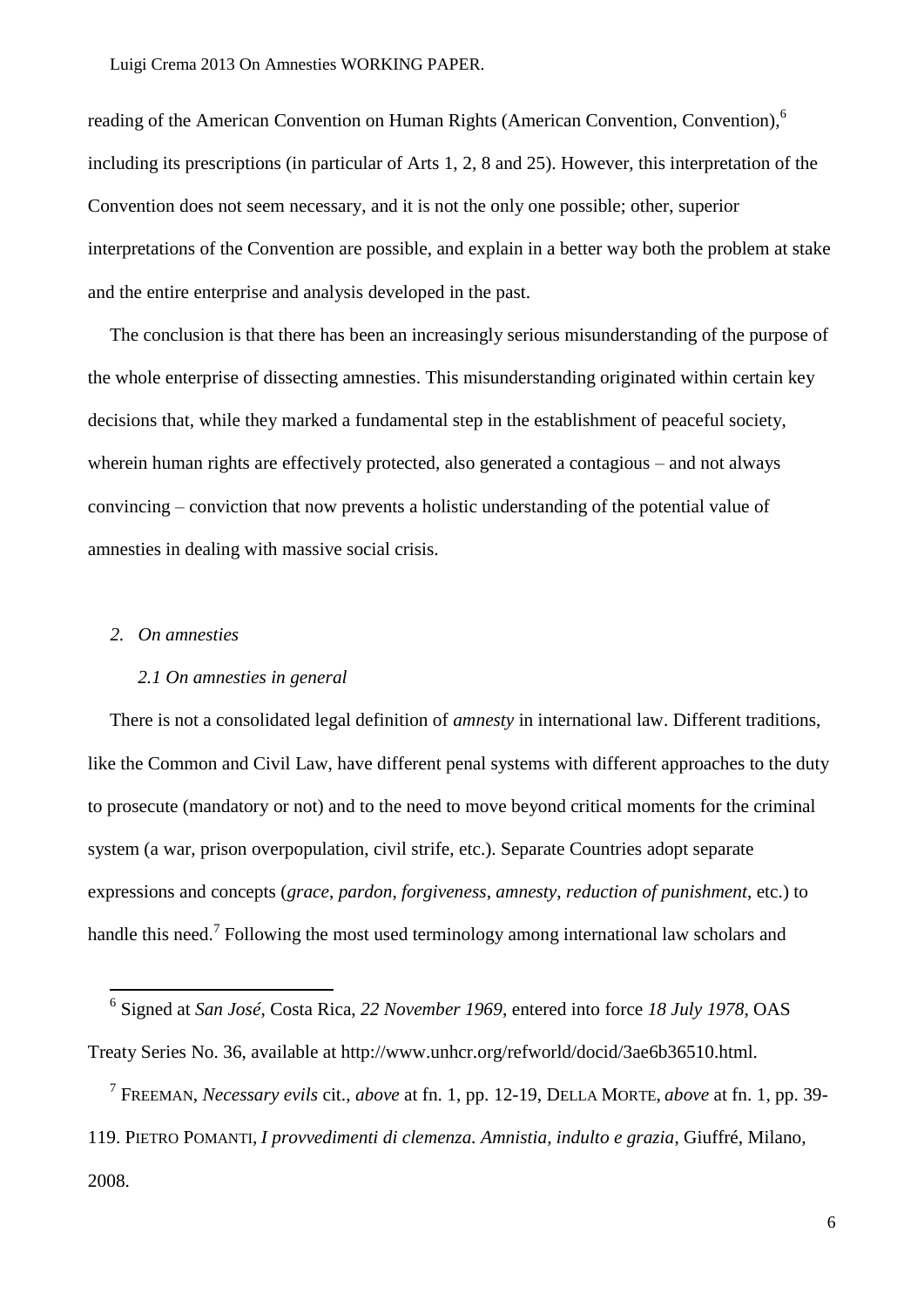decisions, here *amnesty* will be defined very broadly to incorporate all these possible institutions of erasing or diminishing punishments, under any name.<sup>8</sup>

The reasons that push a political community not to prosecute certain persons that violate a law – as in fiscal amnesties – or that commit serious violent crimes – as in the amnesties approved in Italy after the internal strife at the end of World War II – have been studied under different perspectives: historical, philosophical, political and juridical.<sup>9</sup>

<span id="page-7-0"></span>From a historical point of view, acts of forgiveness by religious and political authorities have been in use since antiquity until the present day.<sup>10</sup> Considering law, the issues arising from an

8<br><sup>8</sup> FREEMAN, *Necessary evils* cit., *above* at fn. 1, p. 13, defines *amnesty* as any "extraordinary" legal measure whose primary function is to remove the prospect and consequences of criminal liability for designated individuals or classes of persons in respect of designated types of offenses irrespective of whether the persons concerned have been tried for such offenses in a court of law".

 $9<sup>9</sup>$  The literature on the field is abundant: among the studies that have been most useful for this work, even if belonging to branches of knowledge different from international law, are: MARTA SORDI (ed.), *Responsabilità, perdono e vendetta nel mondo antico*, Vita e Pensiero, Milano, 1998; DESMOND TUTU, *No Future without Forgiveness*, Doubleday, New York, 1999; LOUISE MALLINDER, *Amnesty, Human Rights and Political Transitions: Bridging the Peace and Justice Divide,* Hart Publishing, Oxford-Portland, 2008; POMANTI, *I provvedimenti* cit., *above* at fn. 7; DANIEL PHILPOTT, *Just and Unjust Peace: An Ethic of Political Reconciliation*, Oxford, OUP, 2012. On Italian amnesties, passed during the second half of the XX Century, see MIMMO FRANZINELLI, *L"amnistia Togliatti. 22 giugno 1946*, Mondadori, Milano, 2006.

 $10$  Several essays on the Greek and Roman conceptions of forgiveness can be read in SORDI, *Responsabilità* cit., *above* at fn. 9; SCIPIONE FABBRINI, *Il diritto d"amnistia e la competenza parlamentare*, Osvaldo Paggi, Pitigliano, 1900, has a large section dedicated to analyzing amnesty and pardon during the Greek and Roman periods, pp. 37-44, showing how especially Roman law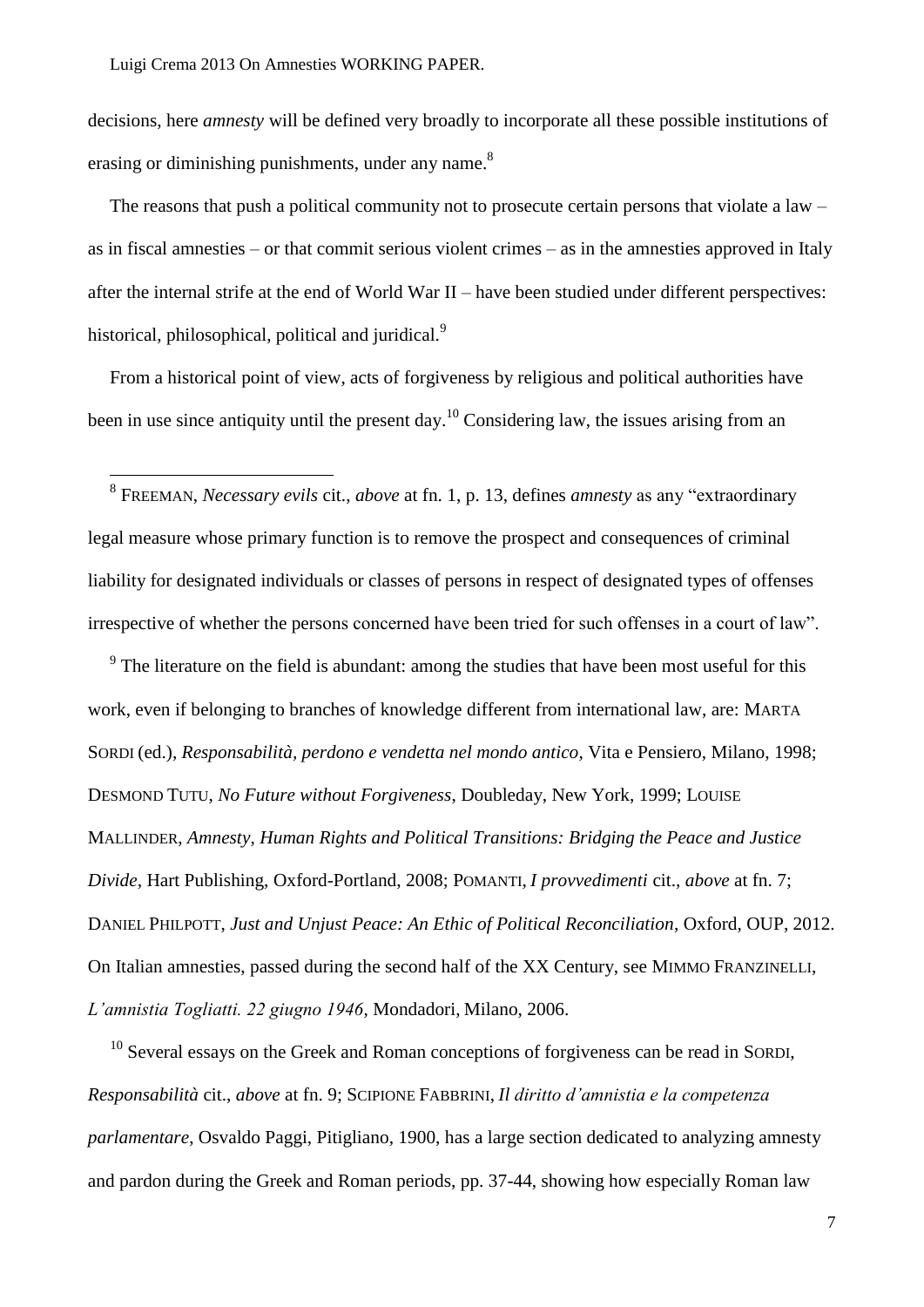-

amnesty have been discussed at length both in criminal law and in philosophy of law.<sup>11</sup> The legal questions raised by the approval of an amnesty have recently attracted attention from both legal scholarship and international decisions. These studies emerged beginning with the so-called *fight against impunity* movement promoted by the UN,<sup>12</sup> and during the recent tormented decades in the history of Latin America,<sup>13</sup> and is still continuing in the field of *transitional justice*.<sup>14</sup>

recognized several personal and collective institutions of pardon; at pages 44-80 the author carries out an historical overview of amnesties until the eighteenth century. For a study on the concept of forgiveness and reconciliation in the Jewish, Christian, and Muslim tradition, see PHILPOTT, *Just*  cit., *above* at fn. [9,](#page-7-0) chapters 9-11.

 $11$  The conceptual problems concerning amnesties are not new to law; see the question already as disputed among the Romans, in FABBRINI, *Il diritto* cit., *above* at fn. 10, pp. 40-43.

 $12$  The expression "fight against impunity" can be read in many UN documents since the nineteen-nineties. A summary of the origin of this movement can be read in the *Introduction* of the final Report of Mr. JOINET *The Administration of Justice and the Human Rights of Detainees*. *Question of the impunity of perpetrators of human rights violations (civil and political)*, *2 October 1997,* Doc. E/CN.4/Sub.2/1997/20/Rev.1 available at

http://www.unhchr.ch/huridocda/huridoca.nsf/%28Symbol%29/E.CN.4.sub.2.1997.20.Rev.1.En.

 $13$  The preliminary report of the Special Rapporteur Louis Joinet, at the Commission on Human Rights of the ECOSOC, *Study on Amnesty Laws and Their Role in the Safeguard and Promotion of Human Rights*, *Preliminary Report*, *21 June 1985*, doc. E./CN.4/Sub.2/1985/16, was completely dedicated to evaluate the positive effect of amnesties.

<sup>14</sup> On the history of the studies on *transitional justice* see P. ARTHUR, *How "Transitions" Reshaped Human Rights: A Conceptual History of Transitional Justice*, in *Human Rights Quarterly*, 31, 2009, pp. 321-367; KORA ANDRIEU, *Transitional Justice: A New Discipline in Human Rights*, at http://www.massviolence.org/Transitional-Justice-A-New-Discipline-in-Human-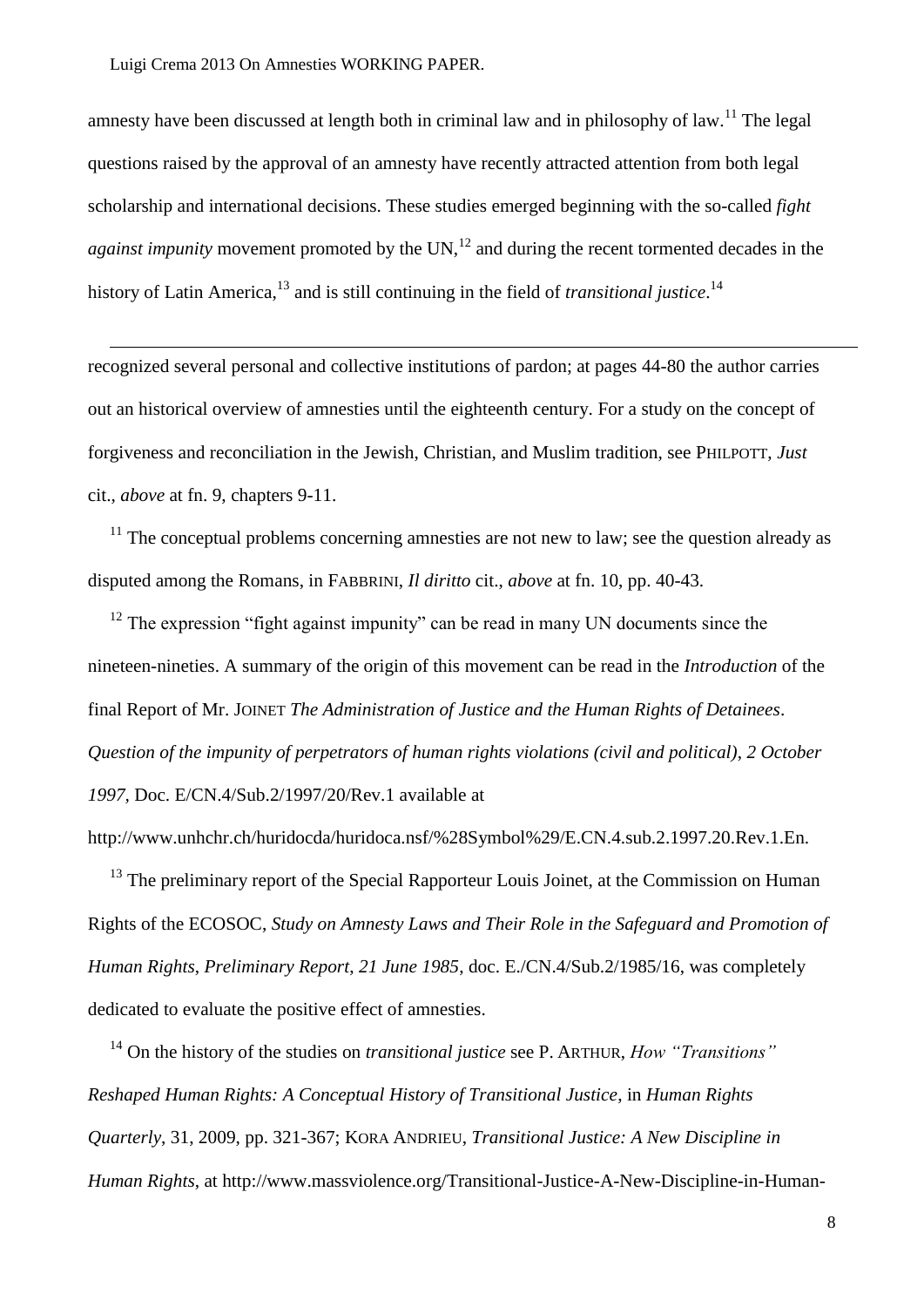-

International law has traditionally recognized the validity of amnesty laws.<sup>15</sup> More recently, they have been challenged under three prongs of attack. The first focuses on the relationship between a national amnesty and general international law, the second looks at the relationship of amnesties and international criminal law, and the third deals with the systems of protection of human rights. This paper will deal exclusively with the third; however, in order to better understand it, it is necessary to look quickly at the other two that developed at the same time, and are often evoked by the Court.

Rights; see also the critical reflections on this movement by SAMUEL MOYN, *The Last Utopia. Human Rights in History*, The Belknap Press of Harvard University Press, Cambridge (Ma) and London.

<sup>15</sup> See Arts I and II of the Edict of Nantes of 1598; Art. 2 of the Treaty of Osnabruck of 24 October 1648; Art. 3 of the Treaty of Neijmegen, of 1678; Art. 2 of the Treaty of Utrecht of 1713; Art. 2 of the Treaty of Aix-la-Chapelle, 1748; Art. 2 of the Treaty of Paris, 1763; these dispositions contain all the expression *"*perpetual oblivion*"*, cf. DELLA MORTE, *L"amnistia* cit., *above* at fn. 1, p. 16 ff. Early comments on the amnesties in the peace treaties were elaborated by EMERICH DE VATTEL, *The Law of Nations*, Johnson & Co., Philadelphia, 1866, p. 439; GEORG FRIEDRICH VON MARTENS, *Précis du Droit des gens moderne de l'Europe*, 3<sup>a</sup> ed., Gottingue, 1821, pp. 573-575, para. 333; ALPHONSE RIVIER, *Principes du droit des Gens*, Vol. II, Rousseau, Paris, 1896, pp. 455- 457. More recent cases (from the World War II) are commented on by FAUSTIN Z. NTOUBANDI, *Amnesty for crimes against humanity under international law*, Martinus Nijhoff, Leiden, 2007, pp. 15-21; MALLINDER, *Amnesty* cit., *above* at fn. 9, pp. xxiii-xxxiii; ID., *Amnesties*, in BASSIOUNI, *The Pursuit* cit., *above* at fn. 1, Vol. 1, pp. 900-922, and p. 820 ff. Still in 1985 Louis Joinet as special rapporteur of the *Study on amnesty laws and their role in the safeguard and promotion of human rights*, above at fn. 13, was talking in a positive way about amnesties.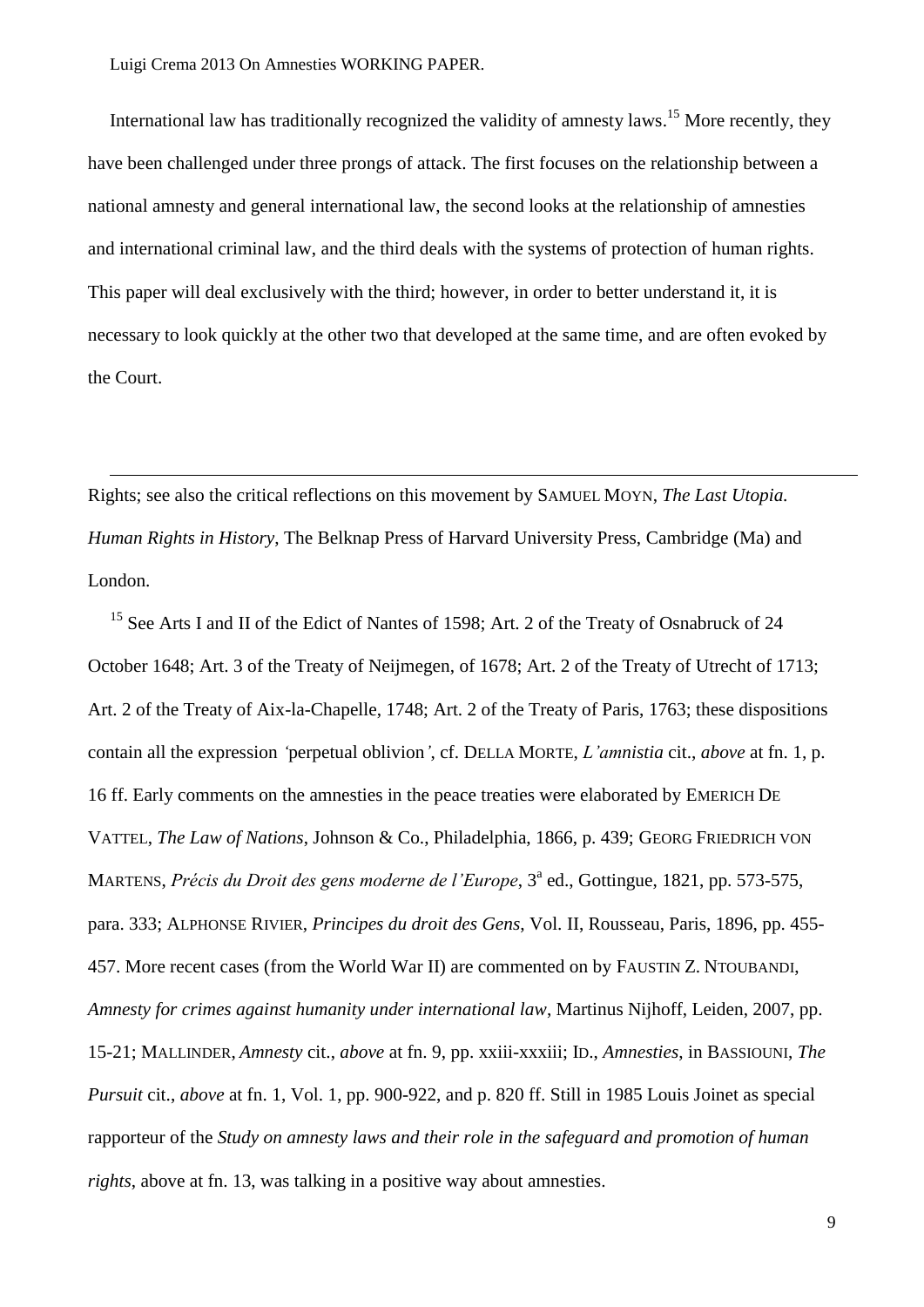## *2.2 General international law and amnesties*

Under the first prong two questions emerge. The first is if according international law the State has a right, if not a duty, to enact an amnesty law at the end of a civil strife or an international war; or alternatively, if such a right falls within the domestic jurisdiction of the state. The second is if, on the contrary, the state has certain international duties that force it to *not* enact an amnesty.

The practice of States to approve amnesty laws for every kind of crime is very rich, and regards both the far past, and more recent times.<sup>16</sup> This practice, often sustained and endorsed by international institutions, like the UN or the OAS, reveals a right of the state to approve amnesties. Suriname, in the *Moiwana* case, sustained precisely this argument to defend the validity of its amnesty law:

―[T]he ‗Amnesty Act 1989' is not contrary to international law, given the fact that a number of States have granted a similar amnesty, 'with the cooperation of the

Organization of American States and the Organization of African Unity".<sup>17</sup>

The right of states to approve amnesty laws derives also from Art. 6 of II Protocol on 1977, additional to the Geneva Convention of 1977 (Additional Protocol II), which says:

―1. This Article applies to the prosecution and punishment of criminal offences related to the armed conflict.

...

<u>.</u>

5. At the end of hostilities, the authorities in power shall endeavour to grant the broadest possible amnesty to persons who have participated in the armed conflict, or those deprived of their liberty for reasons related to the armed conflict, whether they are

<sup>16</sup> See references in MALLINDER, *Amnesties* cit., *above* at fn. 15.

<sup>17</sup> *Moiwana Community v. Suriname* (Preliminary Objections, Merits, Reparations, and Costs), *15 June 2005*, Series C, No. 124, para. 138.*o*). That amnesty law explicitly excludes from its range of application crimes against humanity, se para. 138.*p*) e *q*).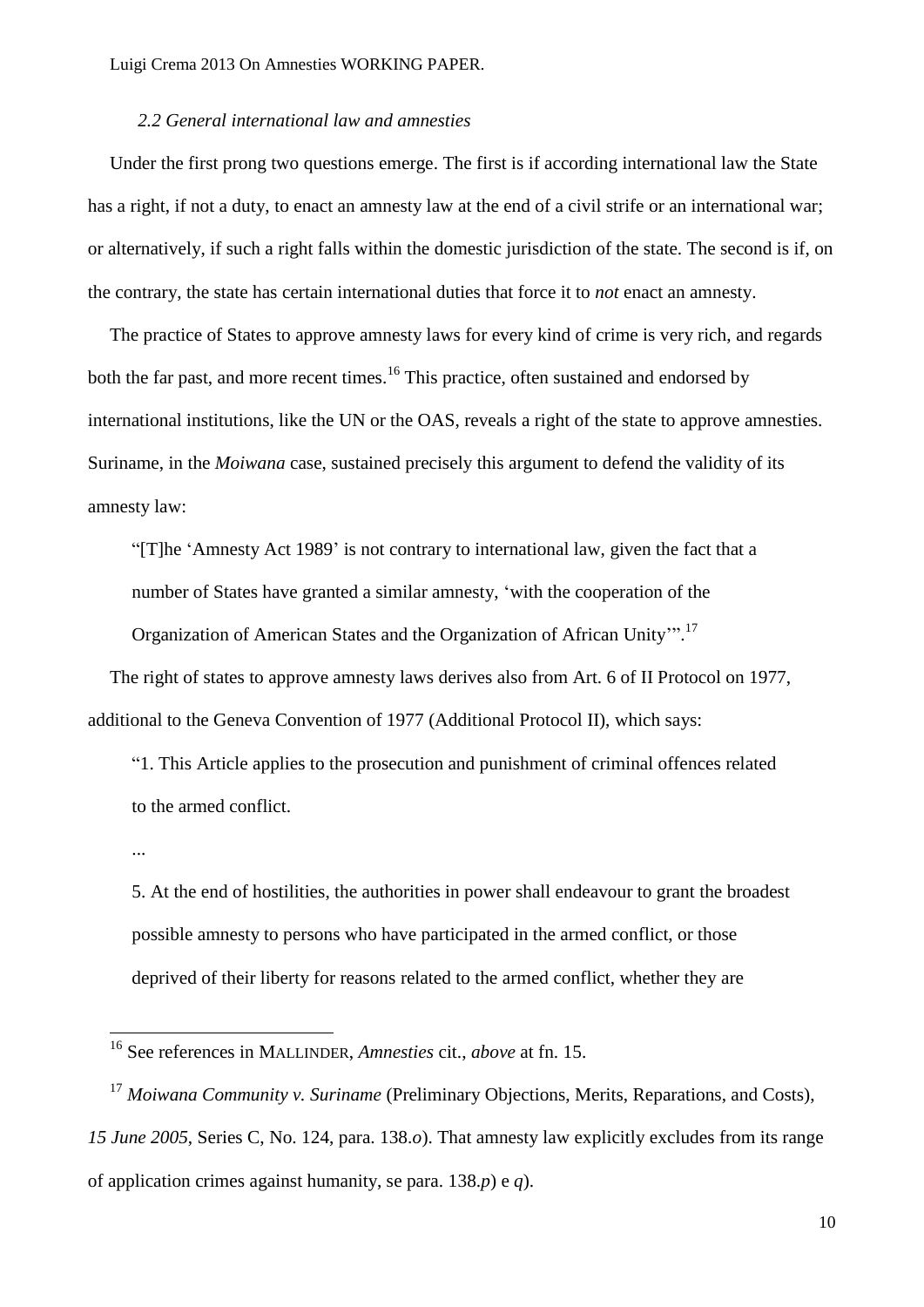interned or detained".<sup>18</sup>

-

Legal scholars have speculated about the precise content of this article, <sup>19</sup> because its meaning changes according to the weight given to the text,<sup>20</sup> to the *travaux préparatoires*,<sup>21</sup> to the

 $18$  Signed 8 June 1977 in Geneva, entered into force 7 December 1978.

<sup>19</sup> See for example MALLINDER, *Amnesties* cit., *above* at fn. 15, pp. 807-812.

<sup>20</sup> A literal interpretation *grosso modo* says that states have a duty to grant an amnesty to those involved in a civil conflict in order to obtain the widest reconciliation; from the wording alone it cannot be determined whether or not the authors of crimes against humanity should be included.

<sup>21</sup> The *travaux préparatoires* could clarify the scope of the disposition as including crimes against humanity, given an explicit declaration by the Soviet Union in support of this, *Official Records of the Diplomatic Conference on the Reaffirmation and Development of International Humanitarian Law Applicable in Armed Conflicts, Geneva, 1974–1977*, Vol. 9, Berne, 1978, p. 319 (this is just one state, but one of the two big powers at the time). Against this interpretation see D. MOMTAZ in RUIZ FABRI ET AL., *La Clémence* cit., *above* at fn. [1,](#page-3-0) p. 182, and also JEAN-MARIE HENCKAERTS, LOUISE DOSWALD-BECK (eds), *International Humanitarian Customary Law*, Vol. I, CUP, Cambridge (UK)-New York, 2005, p. 692; JELENA PEJIC, *Accountability for international crimes: From conjuncture to reality*, in *International Review of the Red Cross*, 84, 2002, pp. 28–31, refers to the letters sent from the legal office of the ICRC to the Prosecutor of the ICTY, on the 24 November 1995, and to the Department of Law of the University of California, 15 April 1997. In particular, in the letter written by then head of the legal office of the Red Cross, Toni Pfanner, to Prof. Cassel (and mentioned in D. CASSEL, *Lessons from Americas: Guidelines for International Response to Amnesties for Atrocities*, in *Law and Contemporary Problems*, 59, 1996, p. 218), he says: "The travaux préparatoires of Art.  $6(5)$  indicate that this provision aims at encouraging amnesty, i.e., a sort of release at the end of the hostilities, for those detained or punished for the mere fact of having participated in hostilities. It does not aim at an amnesty for those having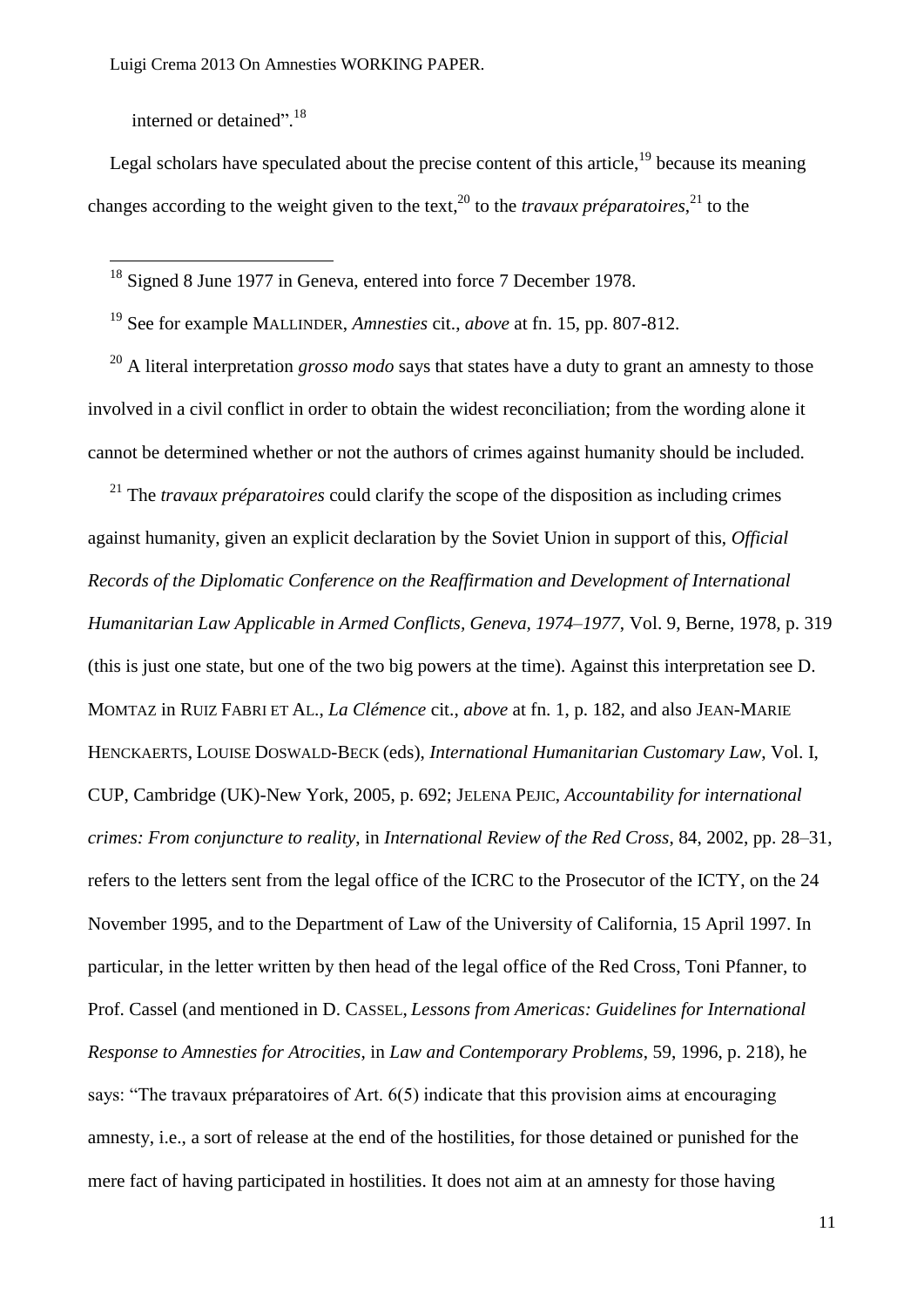subsequent practice,<sup>22</sup> and to the purpose of the treaty<sup>23</sup> (all elements envisaged in the Vienna Convention on the Law of Treaties). Moreover, today the general convergence in opposing the most

violated international humanitarian law".

-

<sup>22</sup> Many states enacted amnesty laws after the ratification of the Additional Protocol II: for example, Uruguay ratified the Additional Protocol II on the 13 December 1985 and enacted an amnesty in 1986. Peru ratified it on the 14 July 1989, and passed an amnesty in June 1995. Uganda ratified it in March 1991, and enacted an amnesty in 2000. Colombia ratified it on the 14 August 1989, and in 2005 voted in an amnesty law. El Salvador ratified the Protocol in 1978, and approved an amnesty in 1993. Algeria ratified it in 1989, and in 2006 passed an amnesty, after a civil strife that cost 200,000 victims. Congo ratified the Protocol on the 10 November 1983 and in 2005 voted an amnesty; Senegal ratified it in 1985, and in 1993 approved an amnesty.

Certain decisions by national courts explicitly interpreted this article as evidence of the existence of states' right to pass amnesties under Article 6(5): *Santos Guevara Portillo, Criminal Chamber of the Supreme Court of Justice of Salvador, 16 August 1995*, Punto IV, at

http://www.jurisprudencia.gob.sv/exploiis/.%5Cindice.asp?nBD=1&nDoc=22080&nItem=22082& nModo=1; *AZAPO and Others v. South Africa, Constitutional Court of South Africa, 25 July 1996*, Case CCT 17/96, para. 28-32, at http://www.justice.gov.za/trc/legal/azapo.htm; *Romo Mena, Supreme Court of Chile, 26 October 1996*, Case No. 5.566, para. 12, at http://www.haguejusticeportal.net/Docs/NLP/Chile/RomoMena\_CorteSuprema\_26-10-1995.pdf.

 $^{23}$  The purpose of the Additional Protocol II and of the four Geneva Conventions is not to prevent an effective protection of human rights, but rather to enforce them, see PHILIPPE X., in RUIZ FABRI ET AL., *La Clemence* cit., *above* at fn. 1, p. 180, ELIZABETH G. SALMON, *Reflections on International Humanitarian Law and Transitional Justice: Lessons to Be Learnt from the Latin American Experience*, in *International Review of the Red Cross*, 88, 2006, p. 327 ss.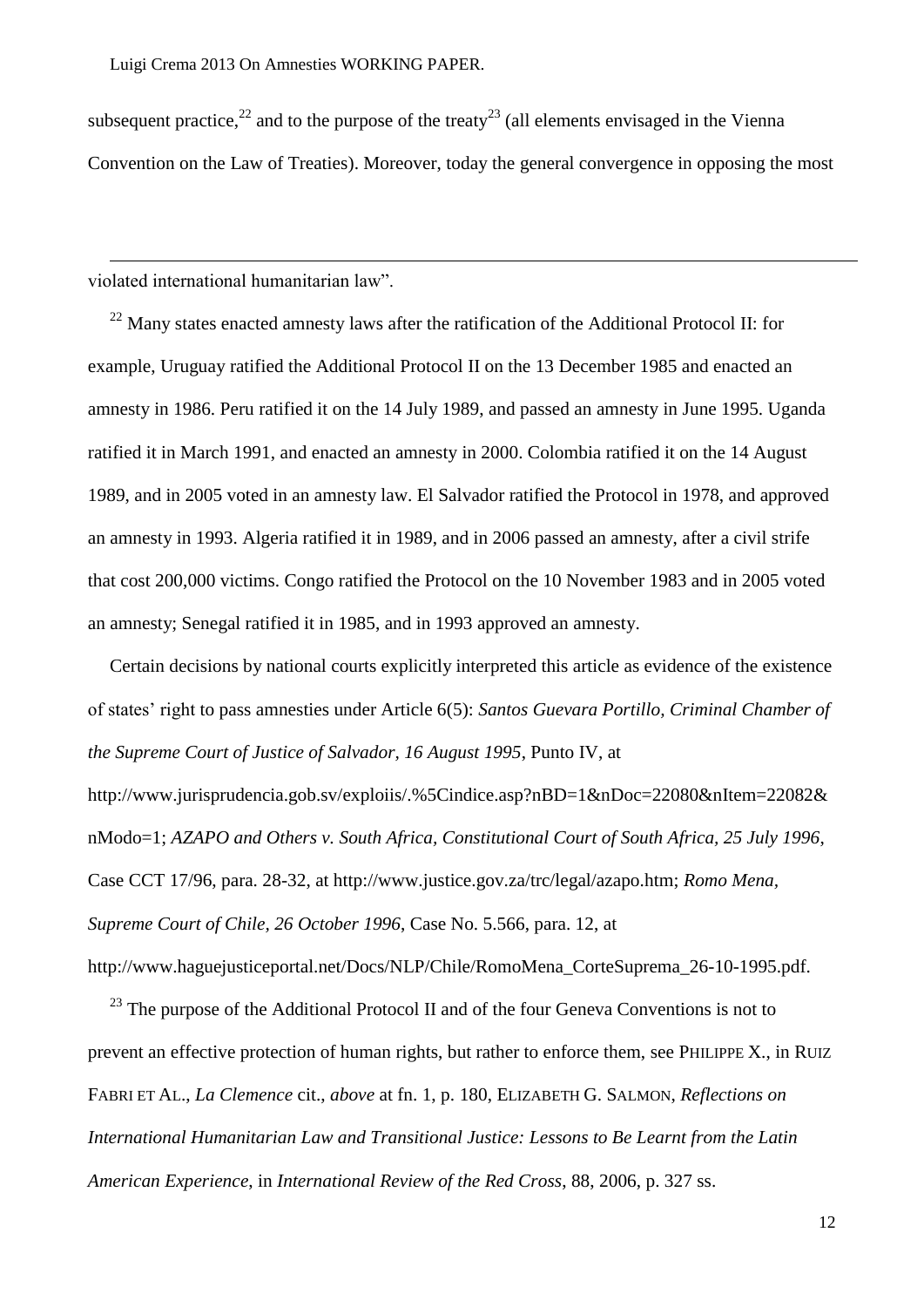<u>.</u>

serious crimes<sup>24</sup> and the emergence of the principle *aut dedere aut iudicare*<sup>25</sup> lead to an evolutive interpretation of this disposition so that it cannot be applied to the most serious violations.<sup>26</sup> This evolutive interpretation of Art. 6.5 was endorsed by the Inter-American Court, that clearly stated that such a rule cannot be extended to amnesties applying to war crimes.<sup>27</sup>

Second, this evolution emerges also in several acts of the United Nations that forbid amnesties, or limit their effects. This practice is composed by non-binding acts of two different kinds: on the one hand the reports of many working groups and committees of the United Nations,<sup>28</sup> of the

 $24$  This duty is contained in several international treaties, see Arts I and IV of the Convention on the Crime of Genocide, the four Geneva Convention of 1949, Art. 7 of the UN Convention against Torture, Arts 3 and 11 of the International Convention for the Protection of All Persons from Enforced Disappearance, in many agreements against terrorism and in the 1930 Convention against Forced Labour. References and comments to those conventions can be seen in FREEMAN, *Necessary*  cit., *above* at fn. 1, pp. 38-43.

<sup>25</sup> On the incompatibility of amnesty laws with the principle *aut dededere aut iudicare* see FAUSTIN Z. NTOUBANDI, *Amnesty for crimes against humanity under international law*, Martinus Nijhoff, Leiden, 2007, pp. 114-120.

<sup>26</sup> YASMIN NAQVI, *Amnesty for War Crimes: Defining the Limits of International Recognition*, in *International Review of the Red Cross*, 85, 2003, p. 583 ff., and DELLA MORTE, *L"amnistia* cit., *above* at fn. 1, p. 124 ss., propose a systemic and teleological interpretation of Art. 6.5, excluding its application to war crimes; the interpretation of this rule in the context of duties under other conventions (listed *above* at fn. 24) points in the same direction.

<sup>27</sup> *Gelman*, *above* at fn. 4, paras 210-211.

<sup>28</sup> In addition to the Report of Joinet, cit. *above* at fn. 12, and to the further references therein contained, see Res. 1998/53 of the Commission on Human Rights, *Impunity*, of 17 April 1998, 52<sup>nd</sup> Session; and *Updated Set of Principles for the Protection and Promotion of Human Rights Through*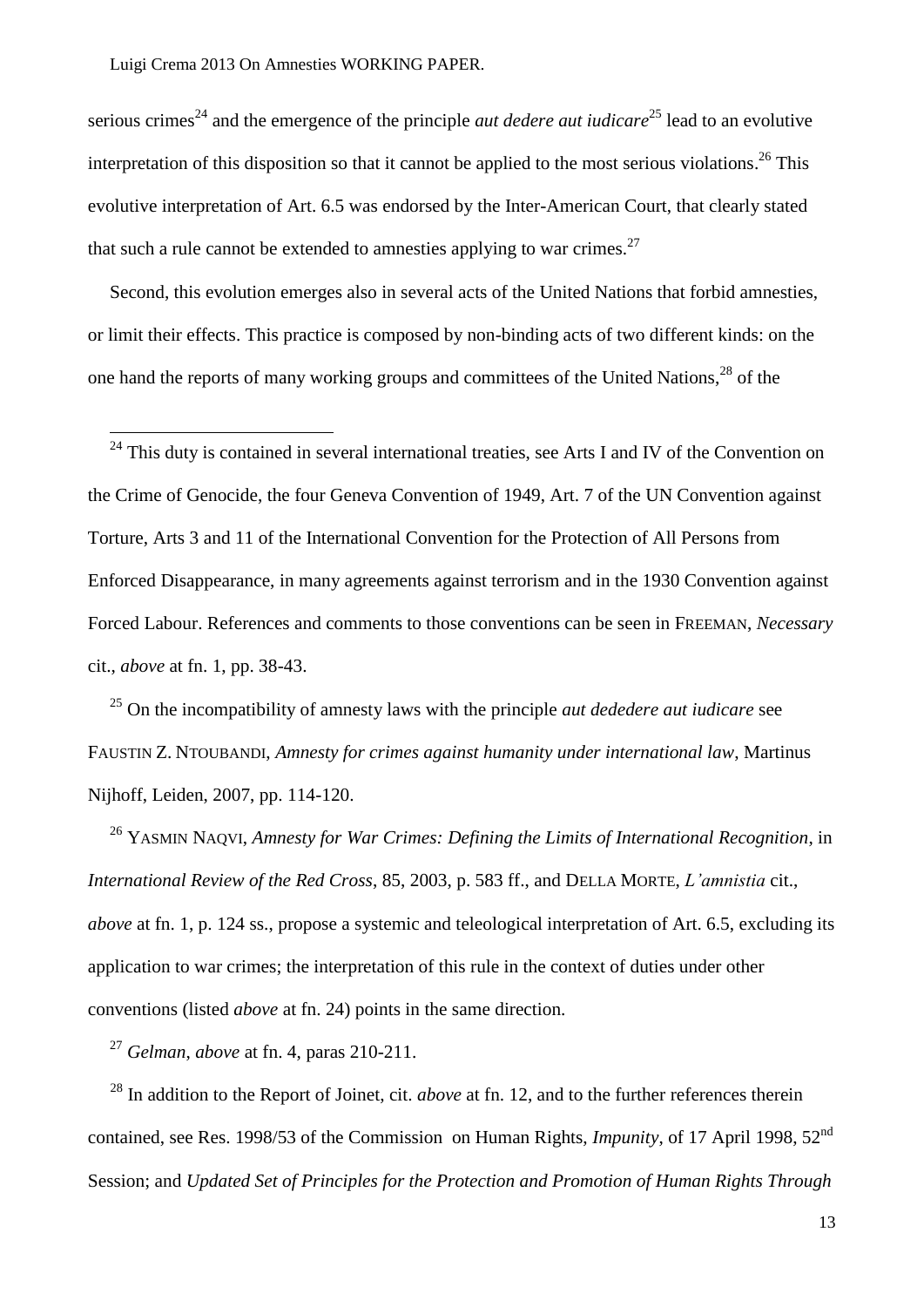Secretary General,<sup>29</sup> of the General Assembly<sup>30</sup> and of the Security Council;<sup>31</sup> on the other, the reports adopted by the UN Committee on Human Rights.<sup>32</sup>

## *2.3 Special regimes*

<u>.</u>

The second prong is linked to the first one; it has been recently developed through the activities of supra-national criminal courts and tribunals. It regards the incompatibility of amnesties with the personal duties deriving from international criminal responsibility. This issue has emerged in the context of the International Criminal Court: its Statute and Rules, in fact, do not envisage any specific rule for amnesties,  $33$  while other regulations of supra-national criminal tribunals, such as

*Action to Combat Impunity (2005)*, Sec. Cons. Res., 2006/1674.

<sup>29</sup> *The Rule of Law and Transitional Justice in Conflict and Post-Conflict Societies*, *Report of the Secretary General to the Security Council*, *23 August 2004*, Doc. S/2004/616, pp. 10-11.

<sup>30</sup> Gen. Ass. Res. 47/133, *18 December 1992*.

<sup>31</sup> *Declaration of the President of the Security Council*, 5828° Meeting, *Situation in the Democratic Republic of Congo, 30 January 2008*: "The Council commends the Government for ordering a ceasefire in accordance with the statements of commitment. In the framework of the fight against impunity, while noting the Government's pledge to seek parliamentary approval of an amnesty law covering acts of war and insurrection, the Council welcomes the exclusion of genocide, war crimes or crimes against humanity from the scope of this amnesty", UN Doc. S/PRST/2008/2.

 $32$  Established in the International Pact on Civil and Political Rights, that already in 1977 expressed some perplexity concerning the Zairian amnesty, cf. *Daniel Monguya Mbenge v. Zaire*, Communication No. 16/1977, UN Doc. CCPR /C/OP/2.

<sup>33</sup> DARRYL ROBINSON, *Serving the Interest of Justice: Amnesties, Truth Commissions and the International Criminal* Court, in *Eur. J. Int"l L.*, 14, 2003, pp. 481-505. On the case of the Lord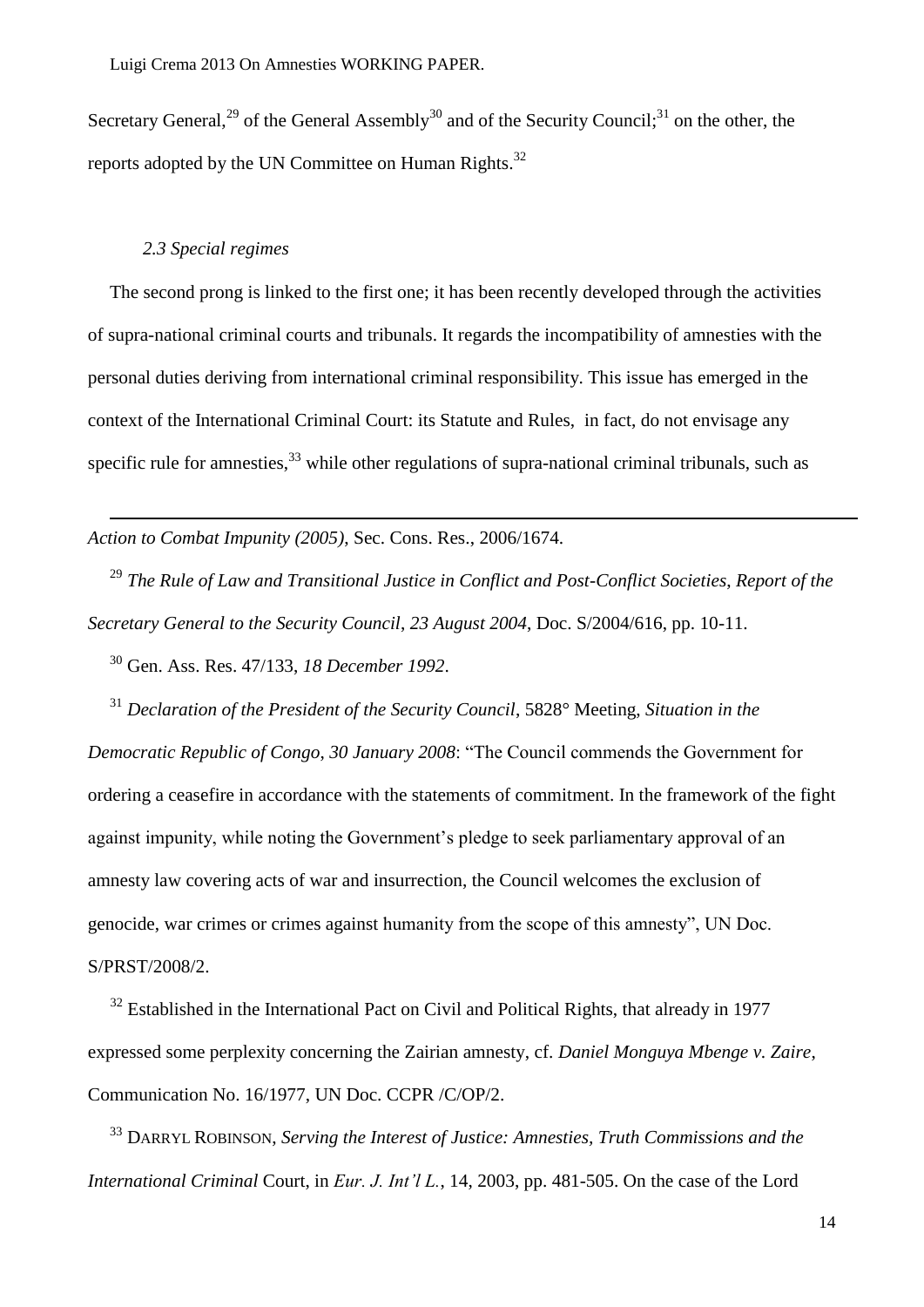-

those established for Sierra Leone, Kampuchea and Lebanon, envision certain dispositions explicitly dedicated to exclude or limit the effects of amnesty laws.<sup>34</sup>

Resistance Army before the ICC see PAYAM AKHAVAN, *The Lord"s Resistance Army Case: Uganda"s Submission of the First State Referral to the International Criminal Court*, in *Am. J. Int"l L.*, 99, 2005, p. 403 ff.; KASAIJA PHILLIP APUULI, *The International Criminal Court (ICC) and the Lord"s Resistance Army (LRA) Insurgency in Northern Uganda*, in *Crim. L. F.*, 15, 2004, p. 391 ff.; CARSTEN STAHN, *Complementarity, Amnesties and Alternative Forms of Justice: Some Interpretative Guidelines for the International Criminal Court*, in *J. Int"l Cr. Justice*, 3, 2005, p. 695 ff.; ABIGAIL MOY, *The International Criminal Court"s Arrest Warrants and Uganda"s Lord"s Resistance Army: Renewing the Debate over Amnesty and Complementarity*, in *Harv. Hum. Rts J.*, 19, 2006, pp. 267–273; MANISULI SSENYOYO, *The international Criminal Court and the Lord"s Resistance Army Leaders: Prosecution or Amnesty?*, in *Neth. Int"l L. Rev.*, 54, 2007, p. 51 ss. The statute and the rules of the ICC do not envisage any disposition dedicated to amnesties. Also during the preparatory works there was no real debate on the issue.

<sup>34</sup> Art. IX of the *Peace Agreement between the Government of Sierra Leone and the Revolutionary United Front of Sierra Leone*, Lomé, *7 July 1999*, granted forgiveness to the rebels, included to their leader, Sankoh. However, Art. 10 of the *Statute of the Special Court for Sierra*  Leon says that "An amnesty granted to any person falling within the jurisdiction of the Special Court in respect of the crimes referred to in articles 2 to 4 of the present Statute shall not be a bar to prosecution". The problem was addressed during the trial against Taylor, and the Special Court, *Decision on Challenge to Jurisdiction: Lomé Accord Amnesty, 13 March 2004, Appeals Chamber of the Special Court for Sierra Leone*; see the comments of ANTONIO CASSESE, *The Special Court and International Law. The Decision Concerning the Lomé Agreement Amnesty*, in *J. Int"l Criminal Justice*, 2004, 2, pp. 1130-1140, and SIMON M. MEISENBERG, *Legality of Amnesties in International Humanitarian Law. The Lomé Amnesty Decision of the Special Court of Sierra Leone*, 86 Int'l Rev.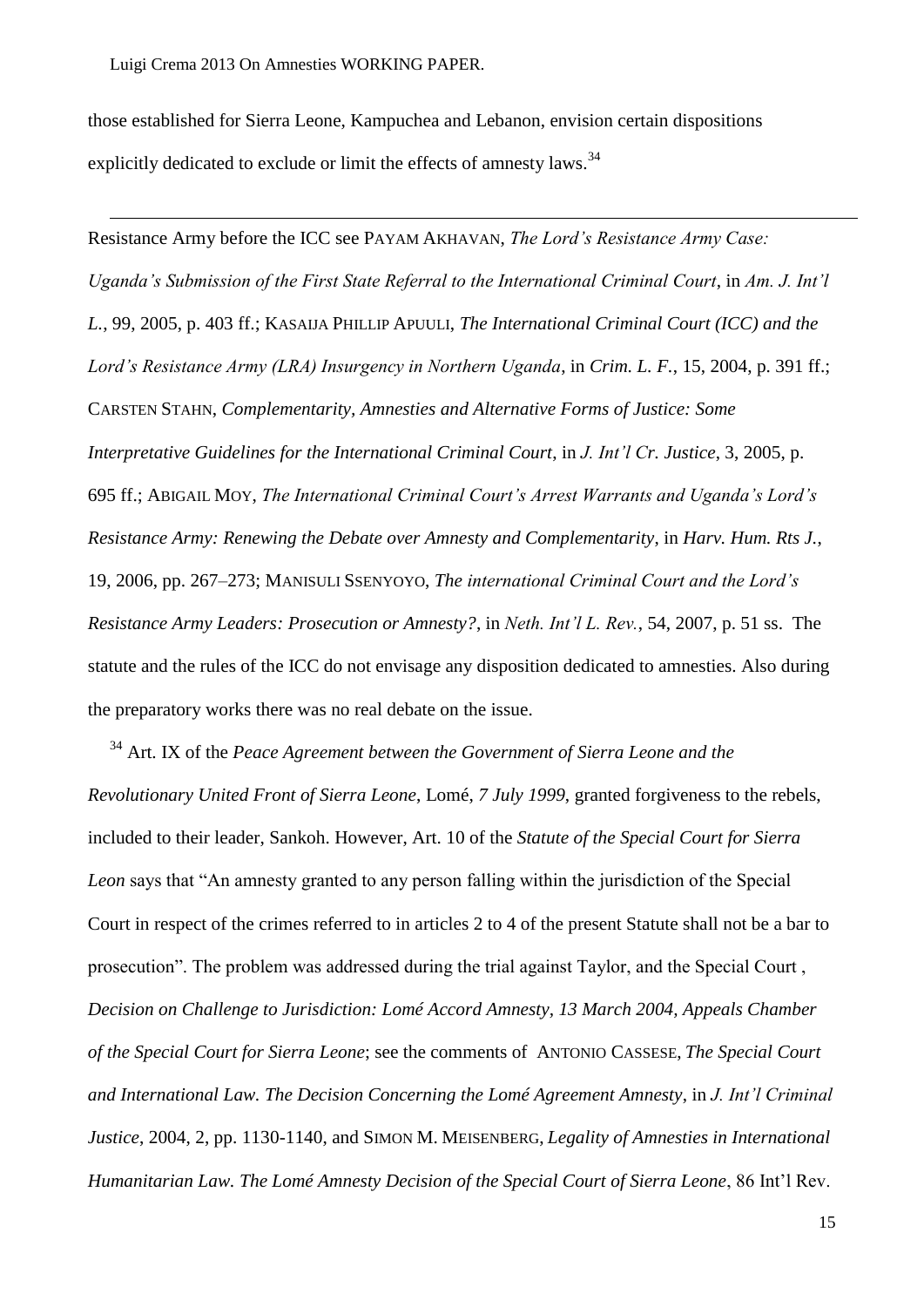<u>.</u>

The third prong also deals with special regimes, and regards the compatibility of amnesty laws with the specific obligations enshrined in regional human rights treaties. There are decisions in this vein from the African Commission on Human and People's Rights<sup>35</sup> and of the European Court of Human Rights.<sup>36</sup> However, it is under the jurisdictions of the Inter-American Court and

Red Cross 837 (2004). Art. 11 of the *Agreement Between the United Nations and the Royal Government of Cambodia Concerning the Prosecution under Cambodian Law of Crimes Committed During the Period of Democratic Kampuchea, Signed at Phnom Penh, 6 June 2003*  (available at

http://www.cambodia.gov.kh/krt/pdfs/Agreement%20between%20UN%20and%20RGC.pdf) also envisages that amnesties are not a valid bar to the prosecution; see also other Cambodian dispositions and a UN GA Resolution commented by RONALD C. SLYE, *The Cambodian Amnesties: Beneficiaires and the Temporal Reach of Amnesties for Gross Violation of Human Rights*, in *Wis. Int"l L. J.*, 21, 2004, p. 100 ff. lastly see Art. 16 of the *Agreement between the United Nations and the Lebanese Republic of the establishment of a Special Tribunal for Lebanon*, annex to CoS Res. 1757 of 2007, 5685° Meeting, 30 May 2007, and Arts 6 and 30 of the Statute of the Special Tribunal of Lebanon, annexed to the same Resolution.

<sup>35</sup> *Malawi African Association and Others v. Mauritania*, *11 May 2000,* Communication No. 54/91, 61/91, 98/93, 164/97, 196/97, 210/98, para. 83; *Zimbabwe Human Rights NGO Forum v. Zimbawe*, *21 May 2006*, Communication No. 245/02, paras 211 and 215; *Mouvement Ivoirien des Droits Humains (MIDH) v. Ivory Coast*, *29 July 2008*, Communication 246/2002, paras 89-98.

<sup>36</sup> Instead of highlighting the incompatibility of the amnesty laws with the European Convention on Human Rights, the Strasbourg Court sustained the duty to prosecute violations of *ius cogens*  norms, cf. *Abdülsamet v. Turkey*, *2 November 2004*, Appl. No. 32446/6, para. 55; *Yeter v. Turkey, 13 January 2009*, Appl. No. 33750/03, para. 70; *Ould Dah v. France (*Admissibility), Appl. No. 13113/03, *17 March 2009*.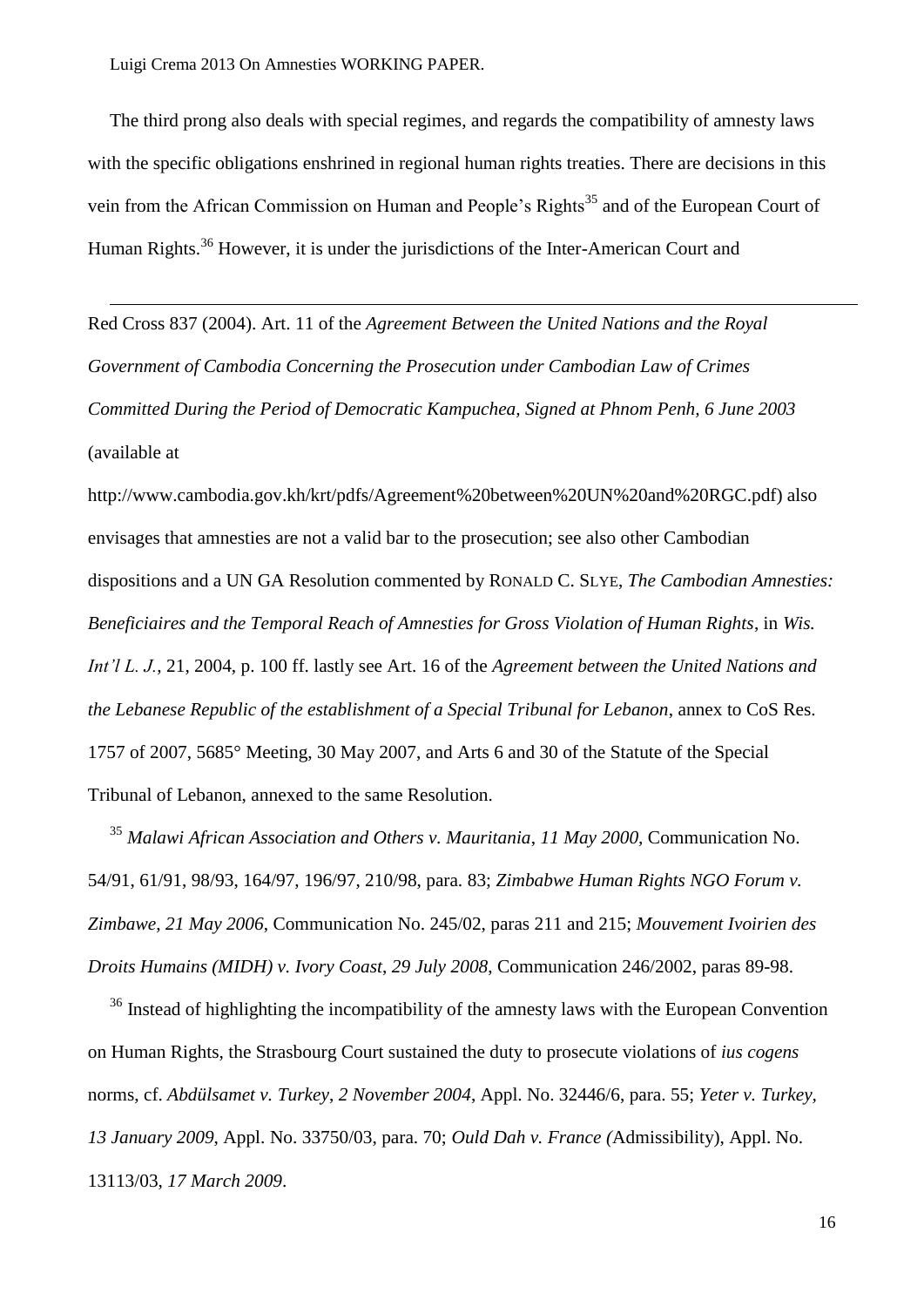Commission that the problem is historically emerged with more strength and clarity.

The three prongs have had reciprocal influence; they are closely correlated because the reflection on impunity and general international law historically originated in the discussions on the Latin American situation, and more recently international criminal law has been affected by this evolution of general international law. The next pages will focus exclusively on the Inter-American system; accordingly, the responsibility of the *State*, and not of *persons*, is at stake. In particular, the focus will be on the *concepts* elaborated by those institutions in grounding their final decisions, and on the *interpretation* of the Convention given by the Commission and by the Court.

## <span id="page-17-0"></span>*3. The origin of the issue in the Inter-American system of protection of human rights*

The 1985-86 Annual Report of the Inter-American Commission captures within a few pages all the contradictory elements that the approval of an amnesty law provokes. In that Report the Commission welcomed the adoption of an amnesty in Paraguay that allowed many political criminals to come back from exile abroad:

"As to the right to residence and movement, the Commission duly recorded its satisfaction over the amnesty granted in 1983, which permitted political exiles to return to Paraguay".<sup>37</sup>

In the very same chapter, however, the Court described the situation in Guatemala, noting: ―The new amnesty decree, geared to create a climate of social peace and to avoid difficulties to the new administration's actions ... also introduces a new juridical principle which, in the opinion of the Commission, could hinder and render inefficient the actions taken by the judicial entity in charge of investigating and, if such is the case,

<sup>37</sup> *Annual Report of the Inter-American Commission on Human Rights 1985-86*, *26 September 1986*, OEA/Ser.L/V/II.68, Doc. 8 rev. 1, Chapter IV, *Situations of Human Rights in Several Countries – Paraguay*, at http://www.cidh.oas.org/annualrep/85.86eng/chap.4b.htm.

-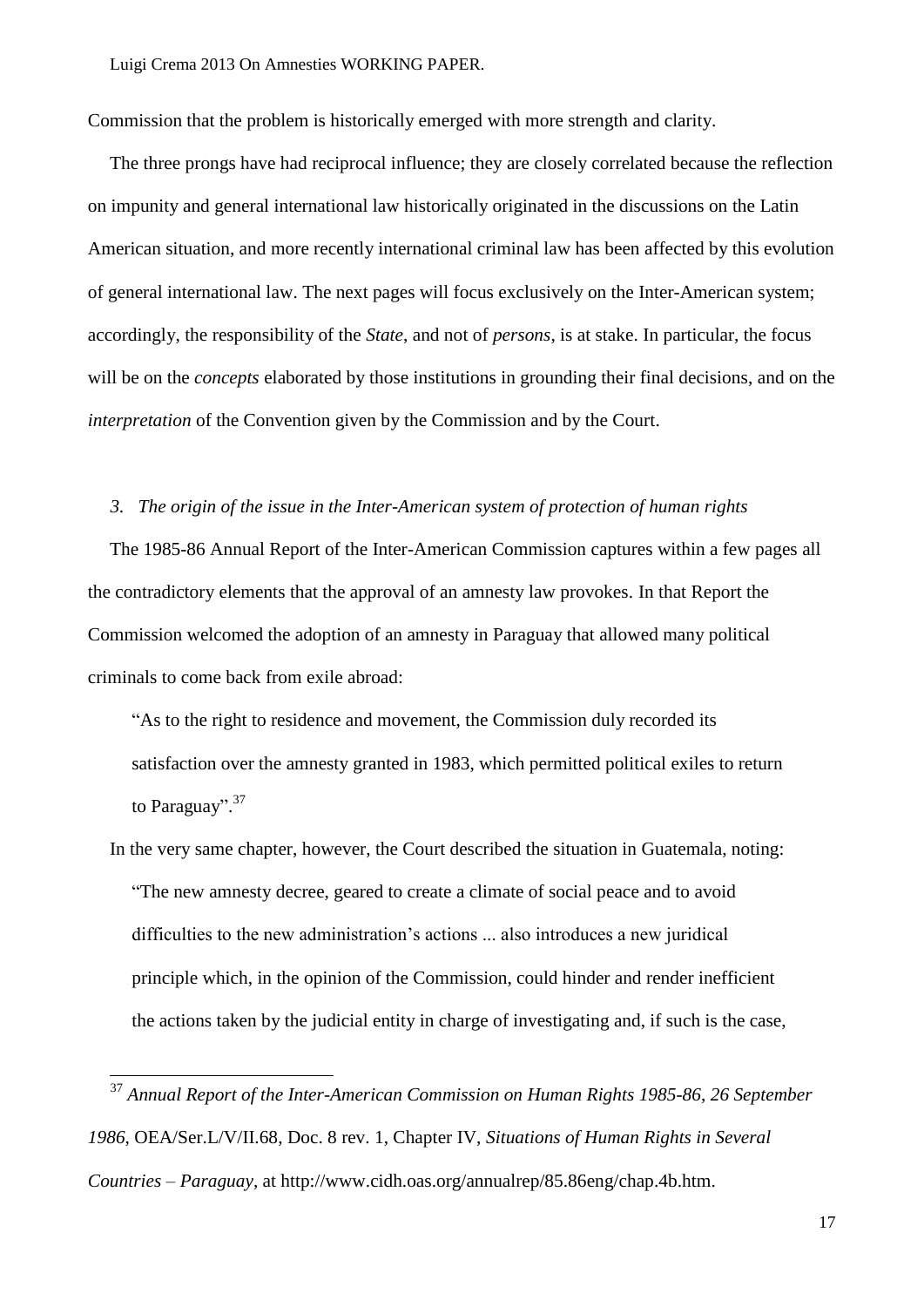-

sanctioning, the authors of subversive and anti-subversive terrorist acts which took place in Guatemala during recent years, and the most serious legacy of which is the large number of persons abducted, illegally detained, tortured, assassinated and disappeared".<sup>38</sup>

The same contradictions are present in other reports adopted subsequently: in the Annual Report of 1986-87 the Commission welcomed the peace agreement between El Salvador, Guatemala, and Honduras, that granted a cease-fire and forgiveness for those that had actively participated in rebel forces:

―The Commission feels it is most important to describe also the recent events in Central America, which are designed to overcome some of the most immediate causes of the restrictions on the exercise of human rights in the region".<sup>39</sup>

On the contrary, in a part of the same Annual Report dedicated to the situation in Chile, the Commission complained about the impossibility of investigating the disappearance of ten persons

<sup>38</sup> *Annual Report of the Inter-American Commission on Human Rights 1985-86*, *26 September 1986*, OEA/Ser.L/V/II.68, Doc. 8 rev. 1, Chapter IV, *Situations of Human Rights in Several Countries – Guatemala*, at http://www.cidh.oas.org/annualrep/85.86eng/chap4.a.htm.

<sup>39</sup> *Annual Report of the Inter-American Commission on Human Rights 1986-1987*, OEA/Ser.L/V/II.71, Doc. 9 rev. 1, *22 settembre 1987*, Cap. IV - *Status of Human Rights in Several Countries - Human Rights and Peace. The Esquipulas II Agreement*, at the website http://www.cidh.org/annualrep/86.87eng/chap.4.htm. Then goes on by saying: "The simultaneous adoption of the measures called for in the Esquipulas II Presidential Agreement within 90 days of its signature—dialogue with the unarmed opposition, amnesty for armed rebels, cease fire, cessation of outside assistance to armed groups, lifting of the states of emergency and the consequent restoration of civil and political liberties—constitutes an event to which the Commission accords the greatest significance and importance".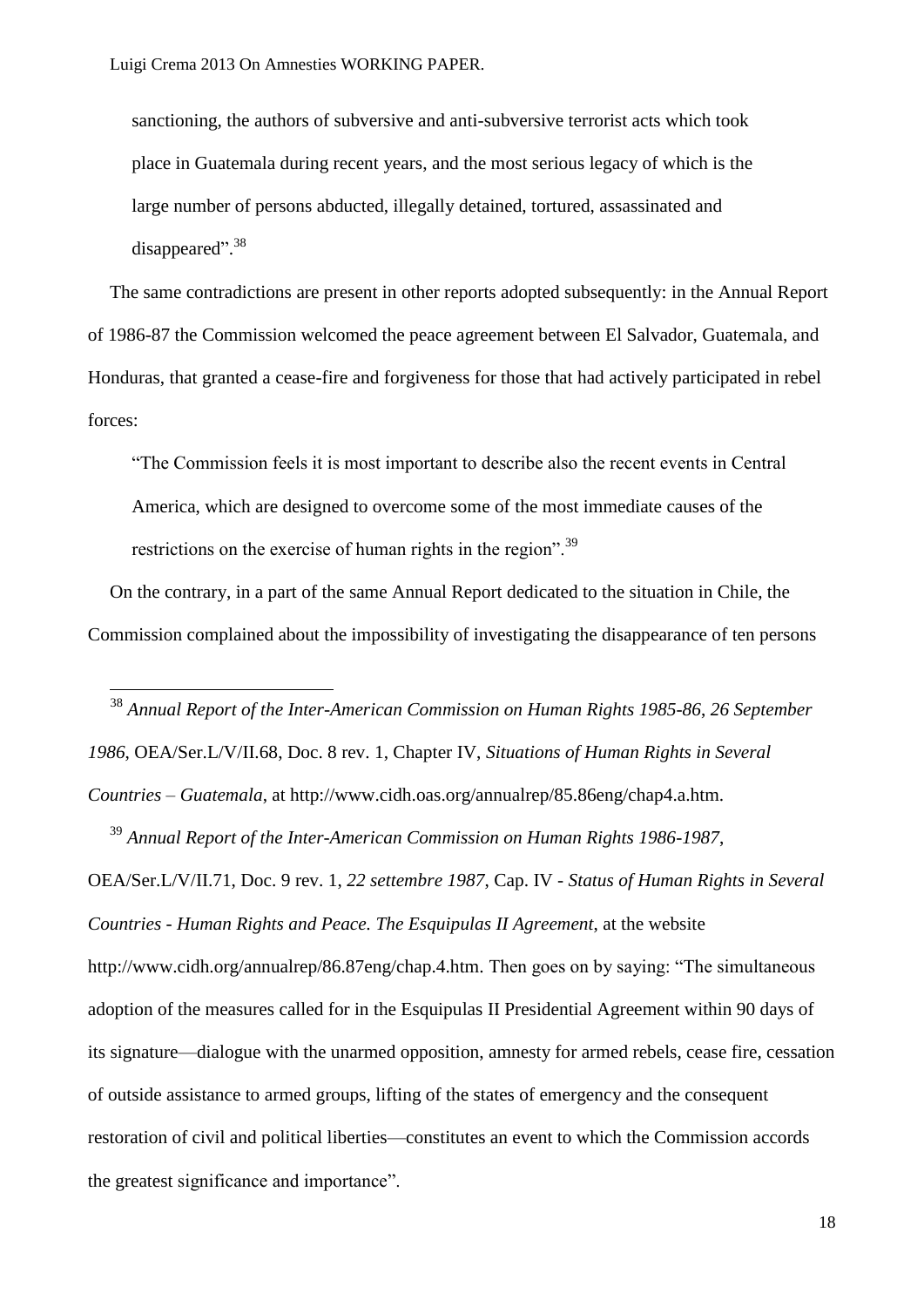after their arrest. The Commission especially stigmatized the introduction in Chile of extraordinary powers for the Government,<sup>40</sup> and cursorily mentioned the impossibility to open a trial on that case because of the approval of the amnesty decree.<sup>41</sup>

#### *4. Contentious cases decided by the Commission*

<u>.</u>

Before starting the analysis of the cases there are three premises that must be kept in mind in order to understand the reasoning of the Commission (presented in this sect.), and of the Court (*below*, sect. 5). The facts of almost all the cases that will be analyzed deal with a double violation of the Convention, regarding *i*) illegal deeds by the state or para-state forces of which *ii*) any investigation has been rendered impossible because of an amnesty. In (almost) all the cases *iii*) amnesty laws were signed by the very same authorities that soiled their hands with crimes.

# *4.1 The first cases. El Salvador, Argentina, Uruguay: from the condemnation of crimes to the condemnation of amnesties*

The first three contentious cases on amnesty laws decided by the Commission (on Argentina, El Salvador and Uruguay) are from 1992. These cases provided the first approaches to this issue in the Inter-American system. Although similar, they have some differences: with El Salvador the

<sup>40</sup> Cf. *Transitory Disposition* No. 24 of the Chilean Constitution, that allowed extraordinary powers to the government in case of emergency, LAUTARO RIOS ALVAREZ, *La disposicion 24<sup>a</sup> transitoria ante el estado de derecho*, in *Revista chilena de derecho*, 10, 1983, p. 781 ff.

<sup>41</sup> *Annual Report of the Inter-American Commission on Human Rights 1986-1987*, OEA/Ser.L/V/II.71, Doc. 9 rev. 1, *22 September 1987*, Chapter IV: *Chile – Right to a Fair Trial*, at http://www.cidh.org/annualrep/86.87eng/chap.4.htm. See also the *Annual report* of 1992 on the amnesty passed by El Salvador and on the works of its Truth Commission, at http://www.cidh.oas.org/annualrep/92eng/chap.4a.html.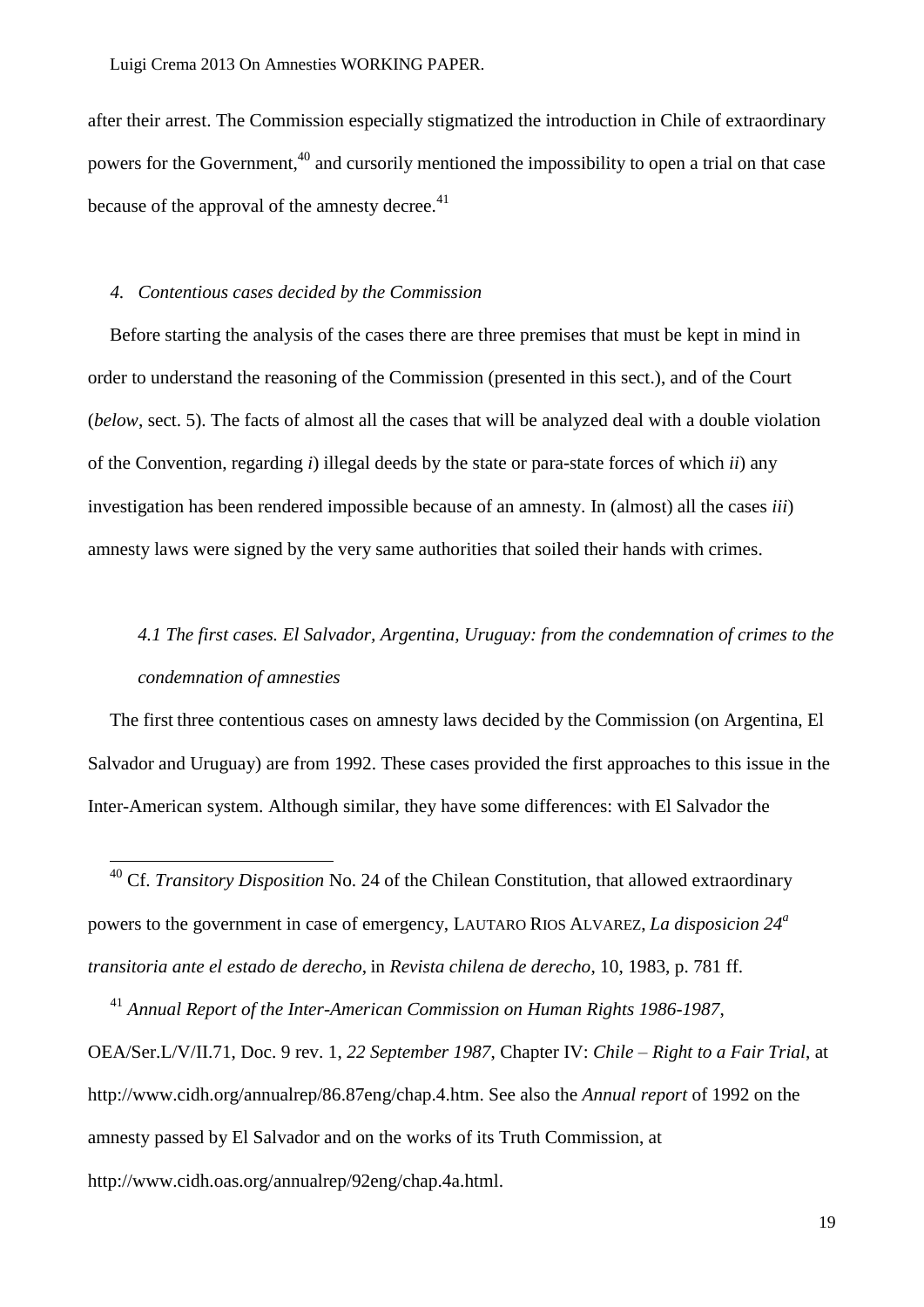-

Commission stigmatized the approval of an amnesty law in the body of the decision, but in the conclusions it focused only on the criminal deeds by the forces of the state, without making any determination about the validity or invalidity of amnesty laws.<sup>42</sup> Accordingly, the Commission did not find *in abstracto* the incompatibility of amnesty laws or self-amnesties with the Convention, nor did it request the abolition of those laws.<sup>43</sup> Instead, it simply did not take the amnesty under consideration in order to decide the concrete dispute.

<span id="page-20-0"></span>On the contrary, in the other two reports (voted on the very same day, 2 October 1992, one on the Argentinian amnesty law, and the other on the Uruguayan *Ley de Caducidad*),<sup>44</sup> the Commission adopted a different strategy. In these reports the incompatibility of amnesty laws with the Convention, and in particular with Arts. 1, 8, and 25 of the Convention, was evaluated *in abstracto*. <sup>45</sup> The Commission concluded the Report on Uruguay by saying:

<sup>42</sup> In the *Las Hojas Massacre* decision the Commission attributed to El Salvador the responsibility of the massacre in Las Hojas, with the violation of the Arts 4 (right to life), 5 (right to security and personal integrity), 8 (due process) and 25 (access to justice) of the Convention (it briefly touched also Art. 1), and requested an impartial investigation of the facts, and the payment of right reparations to the victims' next of kin, cf. *Las Hojas Massacre*, Report No. 26/92 (El Salvador), Case 10.287, *24 September 1992*.

 $43$  Although within the conclusion 5.*c*), and the order to remedy "the consequences of the situation which has arisen from the violation of the above-mentioned rights" can include such a request.

<sup>44</sup> *Mendoza et. Al.*, Report No. 29/92 (Uruguay), Cases 10.029, 10.036, 10.145, 10.305, 10.372, 10.373, 10.374, and 10.375, *2 October 1992*, p. 154. See similarly Report No. 28/92 (Argentina), Cases 10.147, 10.181, 10.240, 10.262, 10.309, and 10.311, *2 October 1992*.

 $45$  Report No. 29/92 (Uruguay), paras 8-11, and Report No. 28/92 (Argentina), paras 29-41, both *above* at fn. 44.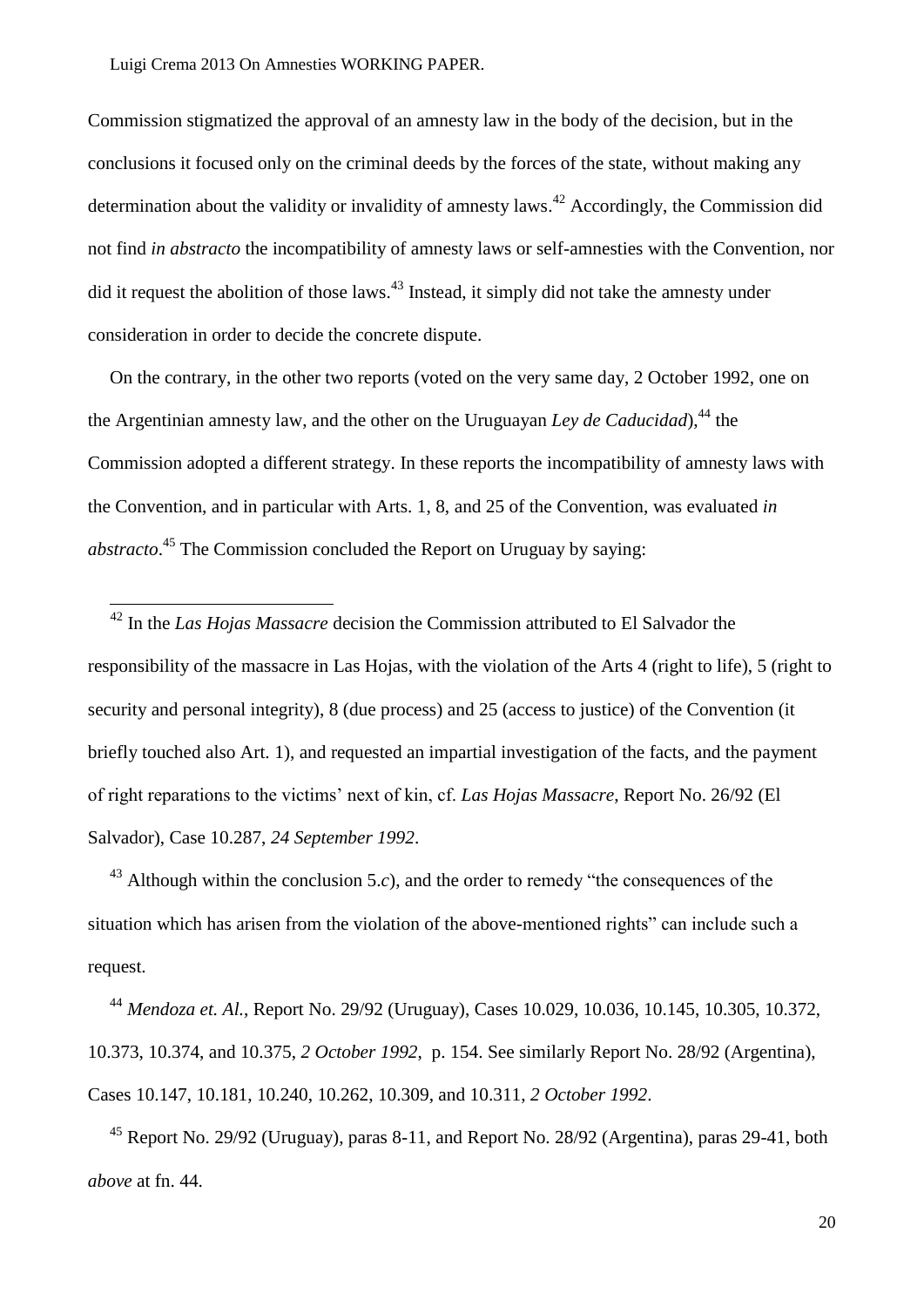―[...] that Law 15,848 of December 22, 1986, is incompatible with Article XVIII (Right to a Fair Trial) of the American Declaration of the Rights and Duties of Man, and Articles 1, 8 and 25 of the American Convention on Human Rights".<sup>46</sup>

The Commission, taking the position of the Court in the Honduran cases *Velásquez-Rodriguez*  and *Godínez-Cruz* of 1988 and 1989 (although in those decisions amnesty laws were not at stake),<sup>47</sup> gave a decisive role to Art. 1.1 of the Convention.<sup>48</sup> and contrary to the previous Salvadoran case, asserted the radical incompatibility of amnesties with the duties envisioned in the Convention.

#### *4.2 The Chilean cases*

The Commission dealt again with amnesties in two cases involving Chile, decided on 15 October 1996. As in the previous ones, these cases regarded brutal deeds in violation of the Convention, and the enactment of a decree of amnesty for those belonging to the police. However, this time both the Petitioners and the Commission concentrated their attention almost entirely on the illegitimacy on the amnesty decree.<sup>49</sup>

-

<sup>47</sup> *Velásquez-Rodríguez v. Honduras* (merits), *29 July 1988*, Series C, No. 4, para. 169: ―According to Article 1 (1), any exercise of public power that violates the rights recognized by the Convention is illegal. Whenever a State organ, official or public entity violates one of those rights, this constitutes a failure of the duty to respect the rights and freedoms set forth in the Convention"; analogously in the subsequent decision *Godínez-Cruz v. Honduras* (merits), *20 January 1989*, Series C, No. 5, para. 178.

<sup>48</sup> "When it enacted this law, Uruguay ceased to comply fully with the obligation stipulated in Article 1.1 and violated the petitioners' rights upheld in the Convention", Report No. 29/92 (Uruguay), *above* at fn. [44,](#page-20-0) para. 51.

<sup>49</sup> Report No. 34/96 (Chile), Cases 11.228, 11.229, 11.231 and 11.182, *15 October 1996*. *Garay* 

<sup>46</sup> *Ivi*, Conclusion 1.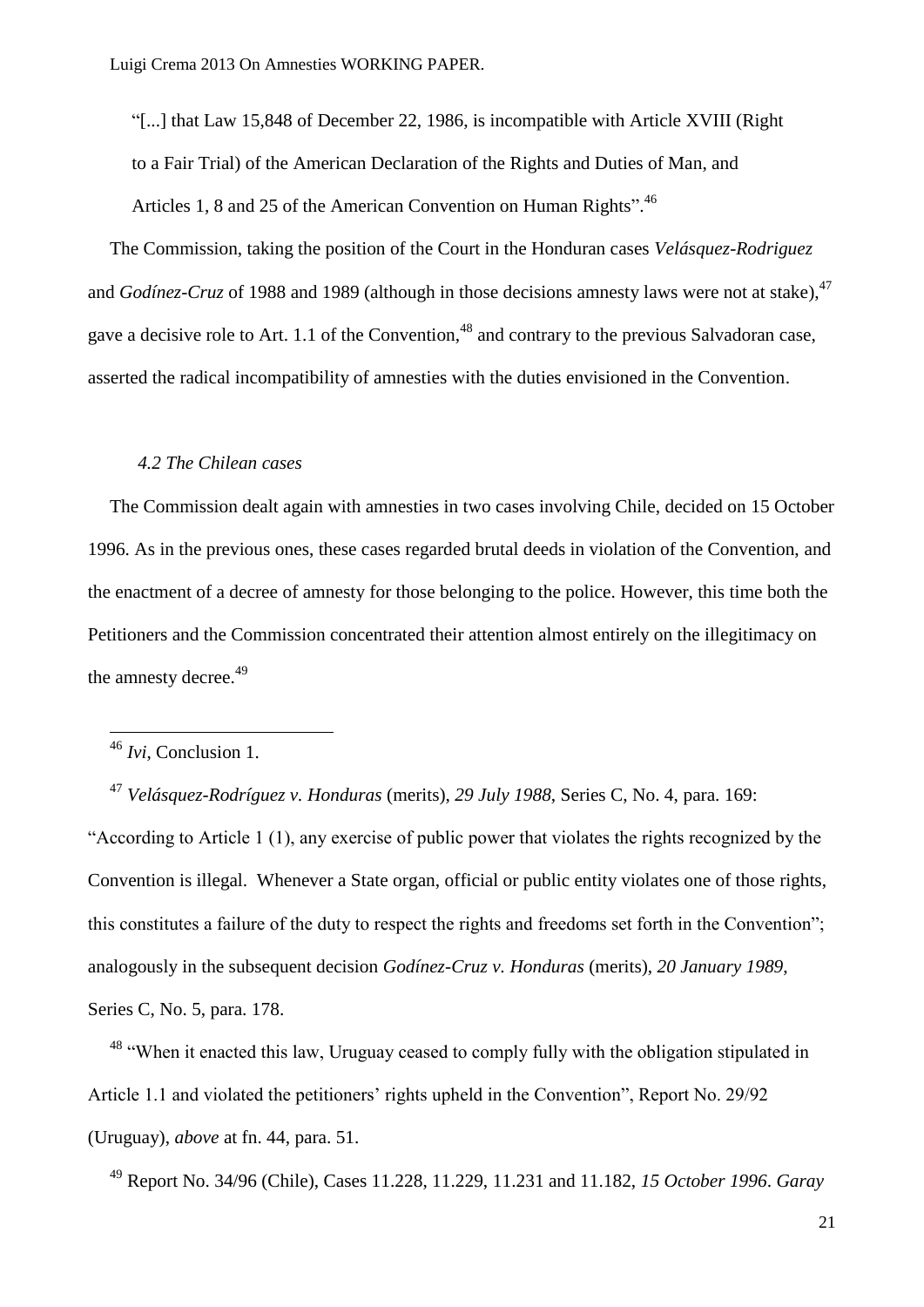The two reports have some points in common, and some elements of difference. Both reflect the vocabulary adopted in those years by Joinet and Guissé in their works on impunity at the UN.<sup>50</sup> and stress the close link between *amnesties* and *impunity*. <sup>51</sup> Both then establish the incompatibility of amnesties with the American Convention on Human Rights, finding that the setting up of a truth commission and the awarding of reparations for the victims<sup>52</sup> are not sufficient to comply with Arts 1.1, 2, 8.1, and 25 of the Convention. 53

However, the decisions are different on other points, and highlight certain concepts and terms that will henceforth often be used by the Commission and the Court. First of all, the two reports deal with *self-proclaimed amnesties*, or *self-amnesties*: while in Report No. 34/96 the Commission only mentions them,<sup>54</sup> in Report No. 36/96 it describes the concept much more deeply,<sup>55</sup> concluding by saying:

―The violation of the right to justice, and the consequent impunity that is created in the present case, constitutes a chain of acts that began, as it has been established, when the military government issued, in its own favor and that of its agents who committed

*Hermosilla et al. v. Chile*, Report No. 36/96 (Chile), Case 10.843, *15 October 1996*.

<sup>50</sup> *Preliminary report on the impunity of perpetrators of human rights violations* (Mr. El Hadji Guissé and Mr. Louis Joinet), *August 1994*, Doc. E/CN.4/Sub.2/1994/11 and Corr.1; the references to the Final Report are *above* at fn. 12.

<sup>51</sup> Report No. 34/96, cit. *above* at fn. 49, para. 52.

<sup>52</sup> Report No. 34/96, paras 55-57, and Report 36/96, paras 52, 56-7, both cit. *above* at fn. 49.

<sup>53</sup> Report No. 34/96, paras 44-45; Report No. 36/96, paras 44-45, both cit. *above* at fn. 49.

<sup>54</sup> The concept of *self-proclaimed amnesty* is placed beside to the concept of *government established through a coup self-absolving*, cf. Report No. 34/96, cit. *above* at fn. 49, paras 43, 49 ff., and 89.

<sup>55</sup> *Ivi*, paras 49-59.

-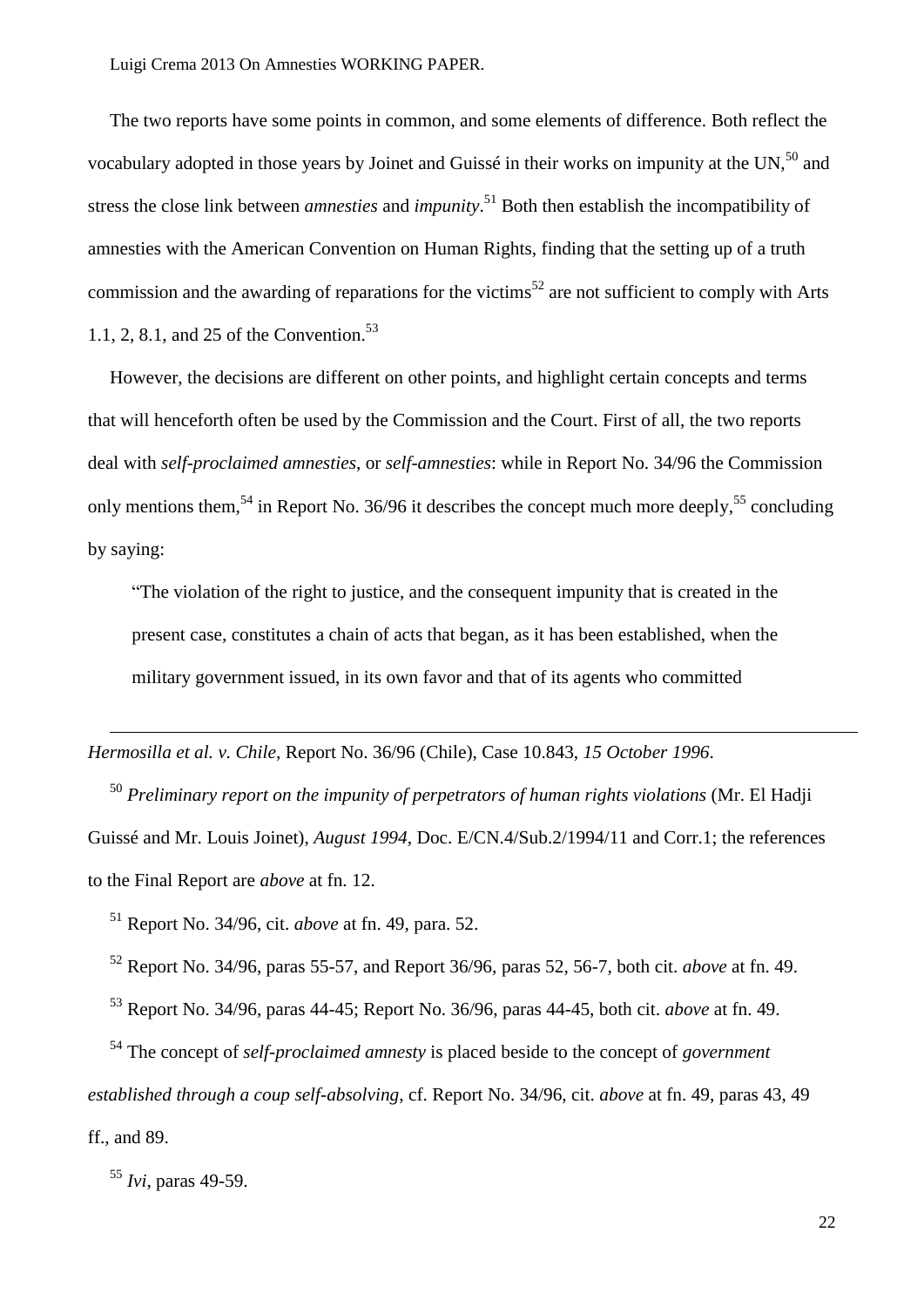violations of human rights, a series of rules designed to form a complete legal bulwark of impunity, beginning formally in the year 1978 with the military government's Decree-Law No. 2191 on self-amnesty".<sup>56</sup>

Second, one of the two reports deals extensively with the question of the *legitimacy* of a government established through a coup and the laws it subsequently passes.<sup>57</sup>

Third, in Report No. 36/96, the Commission introduced a criterion to evaluate the compatibility of an amnesty provision with the duties deriving from Art. 2 of the Convention: the *seriousness of the crimes* covered by the amnesty:

―In examining this matter [Art. 2], it is important to consider *the nature and severity of the alleged crimes* that were covered by the amnesty decree. The military government that ruled the country from 11 September 1973 until 11 March 1990 conducted a systematic policy of repression that resulted in thousands of victims of

'disappearances', summary or illegal executions and torture".<sup>58</sup>

<span id="page-23-0"></span>The Chilean amnesty was again at the center of the reports *Alfonso René Chanfeau Orayce*, of 1998<sup>59</sup> and *Lincoleo*, of February 2001.<sup>60</sup> The first report, *René Chanfeau Orayce,* is characterized by two contributions: a long analysis dedicated to evaluating the *legitimacy* of an amnesty enacted by a military government for those who belong to the public force;<sup>61</sup> and the formulation of the

<u>.</u>

<sup>59</sup> *Alfonso René Chanfeau Orayce et Al.*, Report No. 25/98 (Chile), Cases 11.505, 11.532,

11.541, 11.546, 11.549, 11.569, 11.572, 11.573, 11.583, 11.585, 11.595, 11.652, 11.657, 11.675, 11.705, *13 April 1998*.

<sup>60</sup> *Catalan Lincoleo*, Report No. 61/01 (Chile), Case No. 11.771, *16 April 2001*.

<sup>61</sup> Report No. 25/98, cit. *above* at fn. 59, para. 17-31.

<sup>56</sup> *Ivi*, para. 59.

<sup>57</sup> *Ivi*, para. 25 ff.; see also the concurring opinion of Commissioner Fappiano (para. 2 ss.).

<sup>58</sup> Report No. 36/96, para. 46, emphasis added, cit. *above* at fn. 49.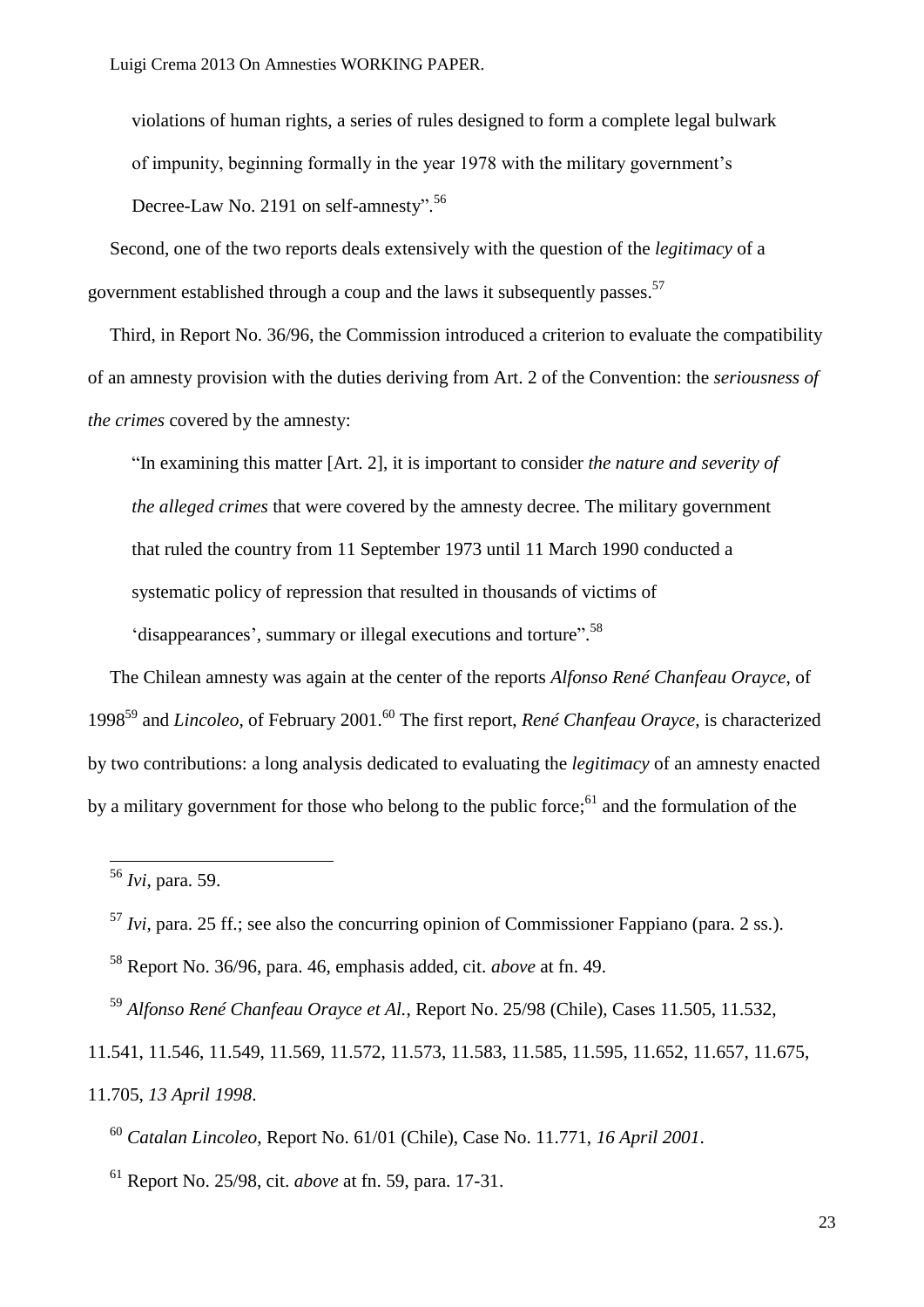*right to truth*, as an expression of the combination of the Arts 1.1, 8, 25, and 13 (with a declaration of the insufficiency of the works of the Truth Commission established by the Chilean Government to satisfy it). <sup>62</sup> The report on the *Lincoleo* case is not much different: the Commission never defined the amnesty law as *self-*amnesty, and it reaffirmed that the works of the Truth Commission were not sufficient to comply with the Chilean international obligations. Both the cases dealt especially with the compatibility of an amnesty with the duties envisioned by the American Convention.<sup>63</sup> especially in case of *serious violations of human rights*, or of violations of *fundamental rights*. 64

Notwithstanding the fact that the very same amnesty decree was challenged in these four cases, the Commission delineated different reasoning according to the decision, sometimes piling them into a *climax* of legitimization of its final decision, and sometimes lingering over certain arguments more than others as if they were key concepts for the final decision. In all the four cases the Commission ended by requesting the modification of the Chilean legislation.<sup>65</sup>

<u>.</u>

<sup>63</sup> And in particular with Arts 1.1 and 2 (Report No. 25/98, cit. *above* at fn. 59, paras 32-37, and 66-84), and with Arts 1, 2, 8, and 25 (*ivi*, para. 45, as well as paras 54-59 on the violation of procedural guarantees, and paras 60-65 on the violation of judicial protection). Report No. 61/01, cit. *above* at fn. 60, paras 79 and 81, on the state obligation to conduct a criminal investigation; para. 51 on the right to justice as fundamental (the Report does not comment on the fact that Arts 8 and 25 can, on the contrary, be derogated under Art. 27 of the Convention).

<sup>64</sup> On the issue of the seriousness of the forgiven crimes, Report No. 25/98, cit. *above* at fn. 59, paras 38-40, with references also to the notion of "crimes against humanity". Report No. 61/01, *above* at fn. 60, respectively at paras 49 and 51.

 $65$  The first two reports recommended that Chile modify its national legislation, cf. Report No. 34/96, para. 111, and Report No. 36/96, para. 111, both cit. *above* at fn. 49; in Report No. 25/98, cit. *above* at fn. 59, the Commission recommended the abrogation of the amnesty decree of 1978. In

<sup>62</sup> *Ivi*, paras 85-97.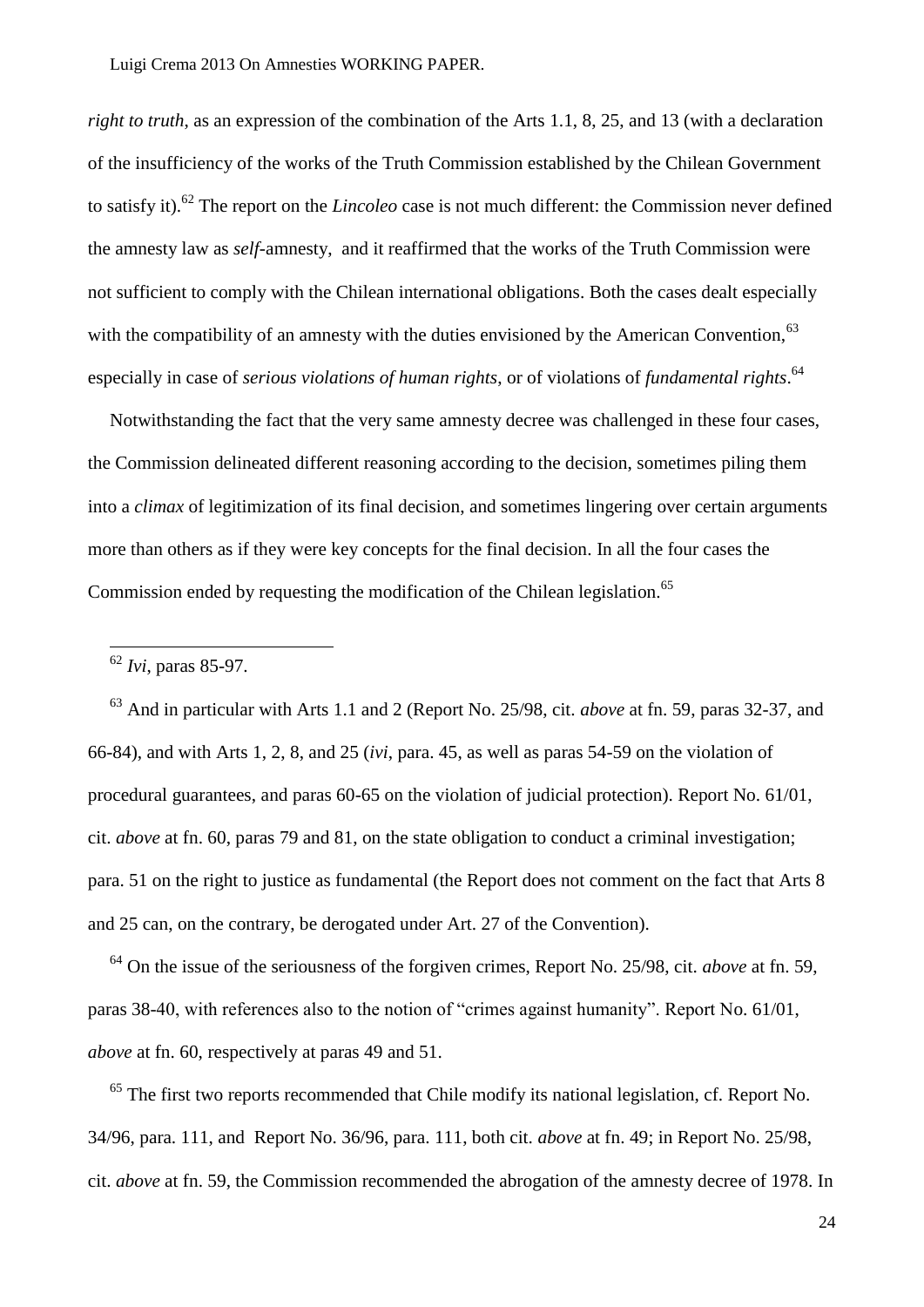<u>.</u>

### *4.3 The Romero case and a strongly prescriptive interpretation of Art. 2*

Notwithstanding the fact that amnesties have also been dealt with in other cases,<sup>66</sup> the last one worthy of attention in this overview is the 2000 report *Romero*. <sup>67</sup> The Inter-American Commission considered at length the facts of the case – the circumstances of the murder of a Catholic Bishop, Oscar Romero, killed during the celebration of a mass by para-agents of the state – and the irregularities in the investigation of the murder.<sup>68</sup> Only in the second part did the Commission

the Report No. 61/01, cit. *above* at fn. 60, *Conclusion* 2, the Commission requested that Chile *adapt*  its legislation in such a way as to deprive the amnesty of any effect.

<sup>66</sup> Cf. the two Reports against Peru, *Hector Perez Salazar*, Report No. 43/97 (Peru), Case No. 10.562, *19 February 1998*, and *La Cantuta*, Report 42/99 (Peru), Case 11.045, *11 marzo 1999*. The analysis on the legitimacy of amnesty laws in the Inter-American system is less refined than in the previous Chilean cases. However, both the reports condemned the states for the approval of an amnesty. A decision of the Inter-American Court held in the same period of time, *Castillo-Páez v. Peru* (Merits), *3 November 1997*, Series C, No. 34, paras 85-90, did not explicitly condemn the Peruvian amnesty; however, at paras 85-86 and 90 can be read an implicit prohibition of amnesties, as well as an embrionic formulation of the "right to truth".

<sup>67</sup> *Monsignor Romero y Galdámez*, Report 37/00 (El Salvador), Case 11.481, *13 April 2000*.

<sup>68</sup> *Ivi*, paras 80-122, using what established by the Salvadorian Truth Commission. In this case the complainants were contesting the validity of the amnesty law, as well as the violation of art. 4, *right to life*, for the assassination of a bishop, Romero, killed during a mass by the Salvadorian police, *ivi,* paras 10-19. One of the most problematic question of the case was that El Salvador in the peace agreement of 16 January 1992 had established under the auspices of the UN an independent truth Commission to investigate on the facts occurred during the civil war. The amnesty law was passed on the  $20<sup>th</sup>$  March 1993, just 5 days after the final report of the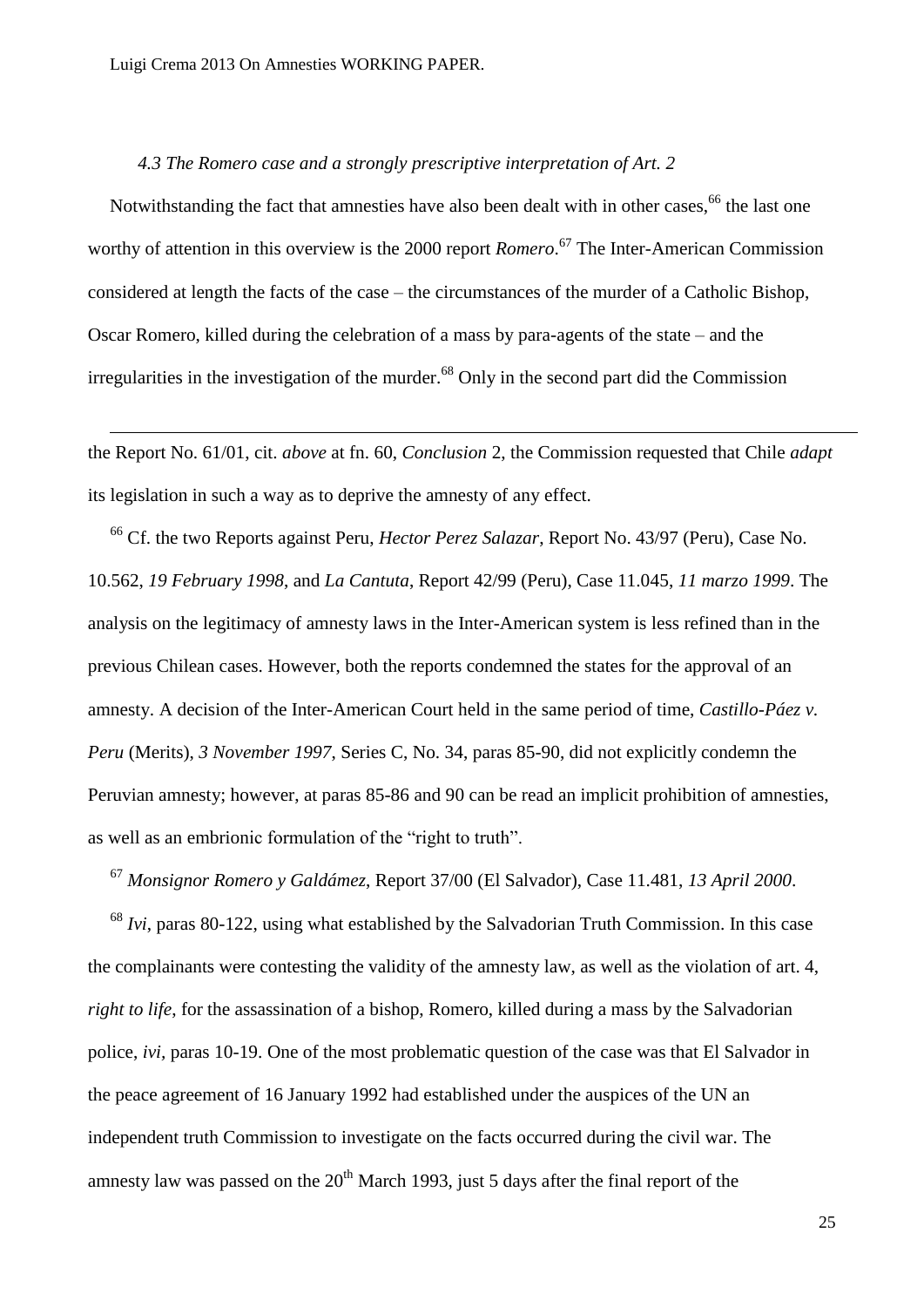consider the legitimacy of the amnesty decree: it made broad references to the Report of Joinet on *impunity* published in 1997.<sup>69</sup> then lingered on the *right to truth* through the interpretation of Arts 1.1, 8.1, 13, and 25,<sup>70</sup> and then, following a trend started by the Court in the *Castillo Petruzzi* decision, $^{71}$  moved away from a generic interpretation of Art. 2 previously adopted, endorsing (similarly to what it had already done in respect to Art. 1.1) a strong interpretation of that provision:

―The general duty of Article 2 of the American Convention on Human Rights implies the adoption of measures along two lines: First, suppressing laws and practices of any nature that entail violation of the guarantees provided for in the Convention; and second, adopting laws and developing practices leading to the effective observance of

Commission, and the Supreme Court of El Salvador on the  $20<sup>th</sup>$  May 1993 declared inadmissible the motion of unconstitutionality of that law, *ivi*, paras 17, 22, 55.

<sup>69</sup> *Ivi*, paras 123-135.

<u>.</u>

<sup>70</sup> As in *Lincoleo*, Report No. 61/01, cit. *above* at fn. 60. In *Romero* the Commission stressed that the approval of an amnesty frustrates the right to truth, and not even the establishment of an independent, international truth commission can satisfy it, see *ivi*, para. 142 ff., especially paras. 149-151: "...the IACHR concludes that the application of the General Amnesty Law in the instant case eliminated the possibility of undertaking judicial investigations aimed at determining the responsibility of all those involved. In addition, that decision violated the right of the victim's relatives and of society at large to know the truth about the events in question"; see also para. 157: ―...the State has failed in its duty to diligently and effectively investigate the violations alleged, and in its duty to try and punish those responsible through an impartial and objective process, as required by the American Convention. All this affected the integrity of the judicial process and entailed a manipulation of justice, with an evident abuse of power", at para. 151.

<sup>71</sup> *Castillo Petruzzi et Al. v. Peru*, *30 May 1999*, Series C, No. 52, para. 207.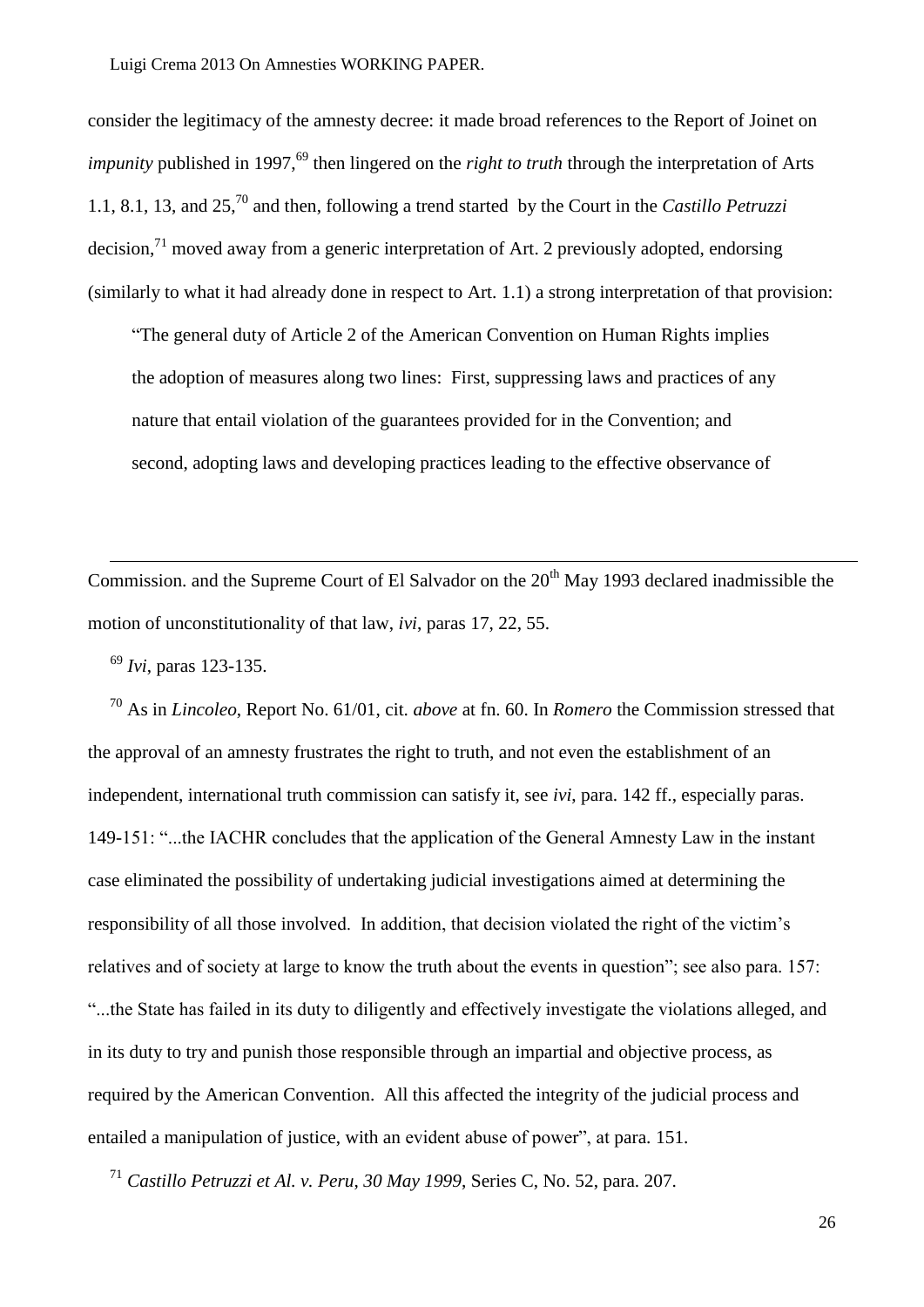such guarantees".<sup>72</sup>

In short, for the Commission the presence of a *general obligation* to modify the national legislation in order to implement the Convention implies that every amnesty, irrespective of the way it has been approved, or by the subjects involved in its elaboration, is incompatible with the Convention.

# *4.4 Conclusions regarding the Commission between 1985 and 2000: the appearance of an articulated vocabulary*

The picture of amnesties in Latin America seen through the lens of the Inter-American Commission is thoroughly articulated. The Annual Reports of the eighties took an ambivalent approach: amnesties allowed political activists protected abroad to safely reenter their countries (as in Paraguay); they allowed countries to reconcile after war and enjoy an environment in which human rights had greater respect (cf. *Presidential Agreement Esquipulas II*); but at the same time they prevented States from effectively protecting human rights (as in Guatemala and Chile).<sup>73</sup>

Since 1992, on the contrary, as a result of the UN politics of "fight against impunity", the contentious cases of the Commission show a straight line against amnesties. The most interesting data emerging from these cases is the wide (and not always coherent) range of terms and concepts used to determine the illegality of amnesties, and their incompatibility with the Convention.

*Self-amnesty*. Certain reports focus on the genetic moment of an amnesty law and condemn *selfamnesties*, that is amnesties for state agents passed by the same government responsible for the crimes.<sup>74</sup> Not every report employs this concept: for example certain reports against Chile mention

<u>.</u>

<sup>72</sup> Report No. 37/00 (*Romero*), cit. *above* at fn. 67, para. 138.

<sup>73</sup> Cf. *above* at sect. [3](#page-17-0) for further references.

<sup>74</sup> Report 36/96, cit. *above* at fn. 49, as well as *Hector Perez Salazar*, Report No. 43/97 (Peru), Case 10.562, *19 February 1997*.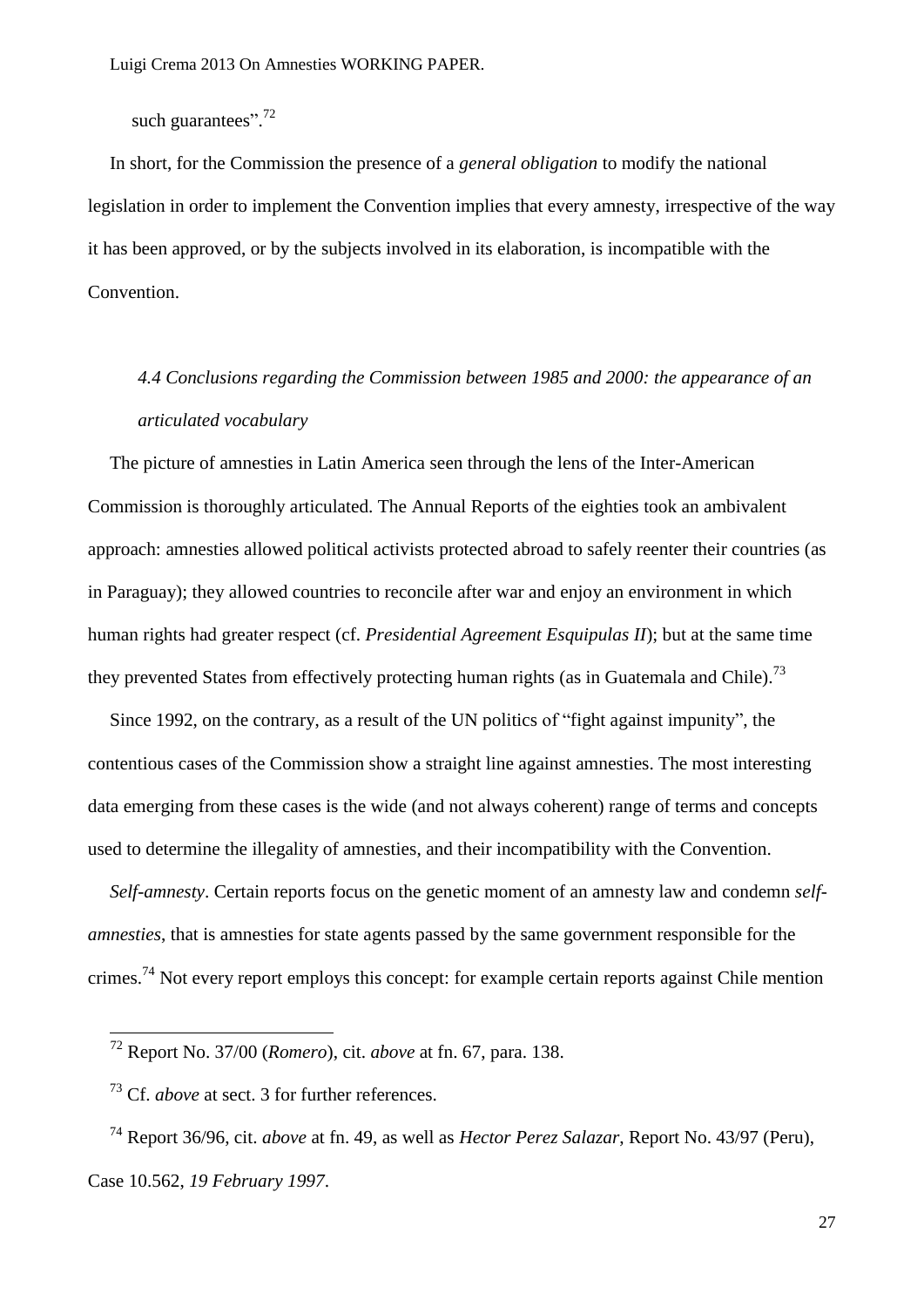it, while others, in dealing with the very same amnesty, do not. The function of this reasoning is to make a distinction between, on the one hand, laws that are the expression of the real reconciliation of a society, and, on the other hand, the ploys designed by a government to grant impunity to itself for outrageous crimes.

*Legitimacy*. On one occasion the Commission tested the validity of an amnesty law by dealing extensively with the *democratic legitimacy* of the procedure that brought about its approval.<sup>75</sup> The function of this reasoning is analogous to that on self-amnesties.

*Serious crimes.* In other cases, as in Report No. 36/96 (Chile), the Commission stressed the importance of punishing the authors of the most serious violations of human rights, giving a decisive importance to the way certain crimes were committed, or to the importance of the rights violated.<sup>76</sup>

*A strongly prescriptive interpretation of the Convention obligations.* All the reports on establishing the invalidity of amnesties refer to the incompatibility between amnesty laws and the Convention, especially to Arts 1, 2, 8 and 25. Certain reports do not give much importance (or give none at all) to the concepts of *self-amnesty*, the *legitimacy of the approval*, or the *seriousness of the crimes*, but instead rely exclusively on this argument. In particular, since the first two reports against Argentina and Uruguay decided on the 2nd October 1992 (*above* at sect. 4.1) a strongly prescriptive interpretation of two general provisions emerged, first of Art. 1.1 and then, in particular in the *Romero* case, of Art. 2. Accordingly, every amnesty, because it prevents those entitled to a right envisioned in the Convention (in particular, the access to a court and a fair trial), is a breach of the Convention.<sup>77</sup>

<u>.</u>

<sup>75</sup> Report No. 25/98 (Chile), cit. *above* at fn. 59, paras 17-31.

<sup>76</sup> See for example Report No. 36/96, cit. *above* at fn. 49, para. 46.

<sup>77</sup> Cf. Report 29/92, cit. *above* at fn. 44*,* para. 51, and the Report 37/00 (*Romero*), cit. *above* at fn. 67, para. 126.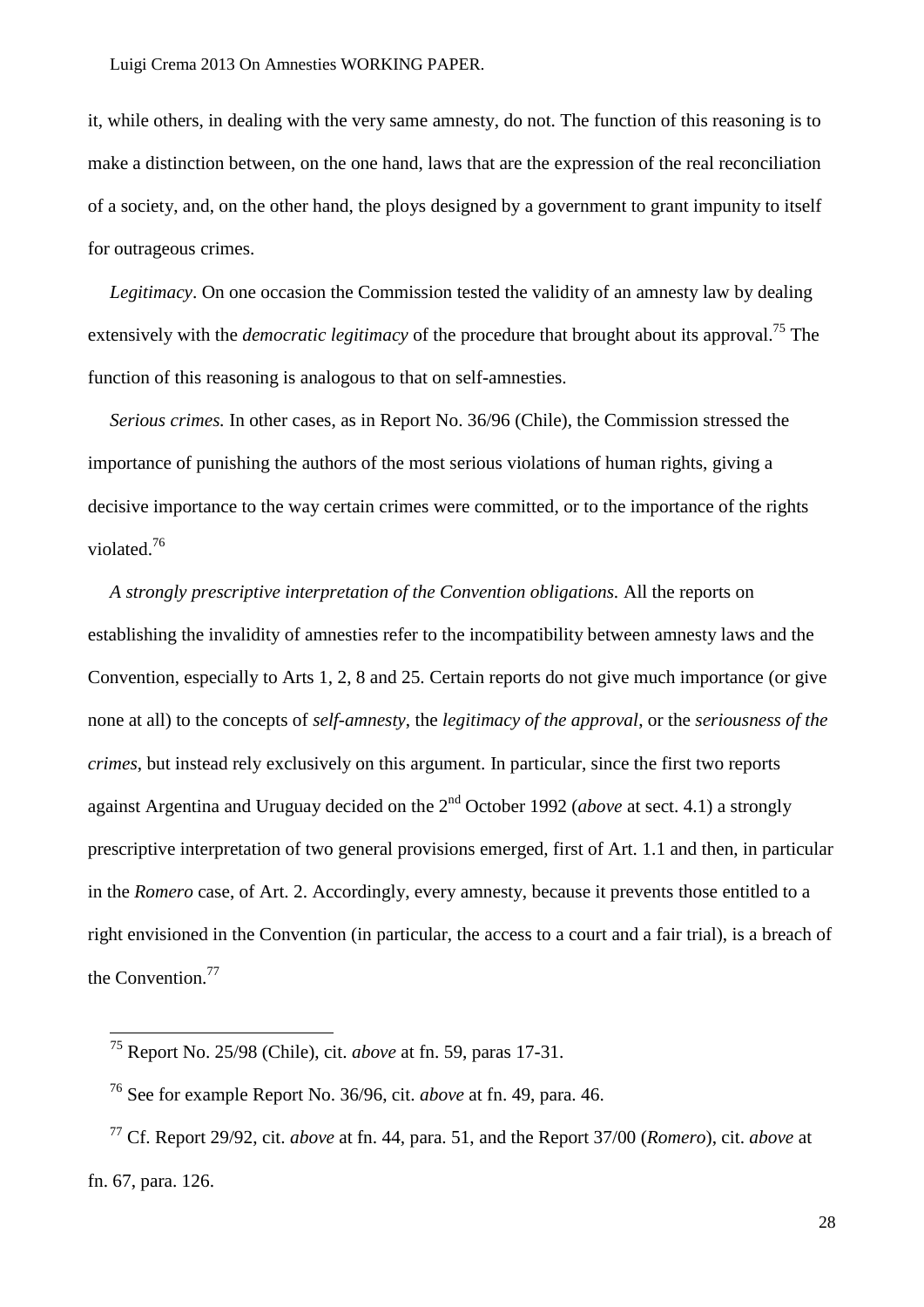All these concepts and arguments are not always defined with precision, and the relationship between them, and their relevance to the invalidity of an amnesty, are not always clear. It is not clear, in fact, how much weight the Commission gives to whether an amnesty has been selfproclaimed, or whether the process of adoption of an amnesty has also involved elements of the society apart from the perpetrators of the crimes, or whether the forgiven crimes were not minor. In conclusion, it seems that when the Commission proclaims the incompatibility of amnesties with the Convention, it has preferred not to organize coherent arguments around a core of criteria for evaluating the validity of amnesties; instead it has presented several coordinated arguments, one beside the other, giving solid ground to a politically problematic final decision.

There are three further points that deserve attention.

<u>.</u>

*Irrelevance of the effects of an amnesty.* In no case, not even as a cursory note, did the Commission mention or discuss the social impact, the effective reconciliation that derived from an amnesty.

*The emergence of the right to (judicial) truth.* Reports No. 34 and 36 of 1996 in an implicit way, and Reports No. 25/98 and 37/00 (*Romero*) explicitly, established the existence of the *right to truth*  under the Convention under the Articles 1.1, 8.1, 13, and 25 (respectively the rights to information, access to courts, and fair trial).<sup>78</sup> This right requires the possibility to obtain the truth through judicial activity: according to the Commission, the ascertainment of the facts and the calculation of the reparations made by a truth commission outside a court does not comply with the obligations set by the Convention. Therefore, what emerges is not a generic *right to truth*, but a *right to judicial* 

<sup>78</sup> On the historical development of the right to truth see JO M. PASQUALUCCI, *The Whole Truth and Nothing but the Truth: Truth Commissions, Impunity and the Inter-American Human Rights System*, 12 B.U. Int'l L. J. 321 (1994); DERMOT GROOME, *The Right to Truth in the Fight against Impunity*, 29 Berkeley J. Int'l L. 178 (2011).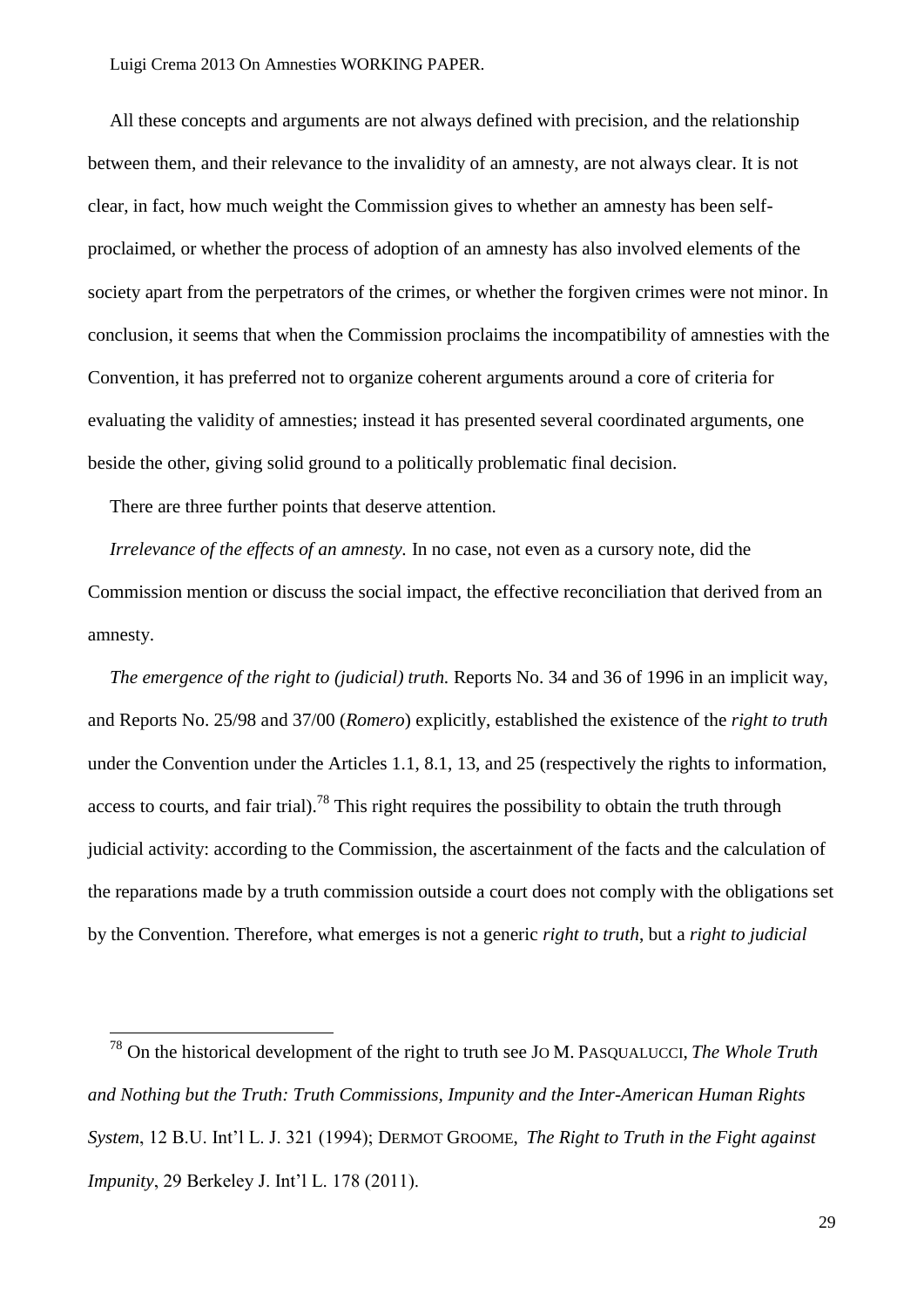# *truth*. 79

<u>.</u>

Lastly, it is relevant to note the *judicial policy* adopted by the Court. In all the cases the respondent state was both responsible for the crimes, and for the adoption of the amnesty; however, in very few cases the Commission dealt directly with the violations committed by state agents. $80$ The vast majority of the cases dealt only with amnesty laws (that is, with the obstacle that prevents local judges from investigating the state's crimes), leaving the further task of establishing fair reparations to local judges, once the legal obstacle that prevented them from doing so has been removed. This approach, dealing with the single obstacle instead of the many possible complaints, is effective given the exceptional character of the Inter-American jurisdiction.

#### *5. The work of the Court*

*5.1 A first serious blow to the legitimacy of amnesties: Barrios Altos v. Peru, in a dusty cloud* 

<sup>79</sup> *Contra* see LAUREL E. FLETCHER, HARLEY M. WEINSTEIN, *Violence and Social Repair: Rethinking the Contribution of Justice to Reconciliation*, in *Human Rights Quarterly*, 24, 2002, p. 589: "the truth is something that trials can acknowledge, but not something that legal processes are needed to discover". On the problem of the relationship between law, history and the approach to the past, the following are very insightful: ELAZAR BARKAN, *Legal settlements as a Form of Cultural Politics: A Moral and Historical Framework for the Right to Reparation*, in GEORGE ULRICH, LOUISE KRABBE BOSERUP (eds), *Human Rights in Development Yearbook 2001. Reparations: Redressing Past Wrongs*, Kluwer Law International, The Hague/London/New York, 2003, p. 405 ss., and PETER R. BAEHR, *How to Come to Terms with the Past*, in HUGHES ET AL., *Atrocities* cit. *above* at fn. 1, p. 6 ss.; rightly Baher, *ivi*, p. 12, notices the strongly political idea not only of oblivion, but also of memory.

<sup>80</sup> *Las Hojas Massacre*, Report No. 26/92 (El Salvador), case 10.287, *24 September 1992*; Report No. 28/92 (Argentina), Cases 10.147, 10.181, 10.240, 10.262, 10.309 and 10.311, *2 October 1992*.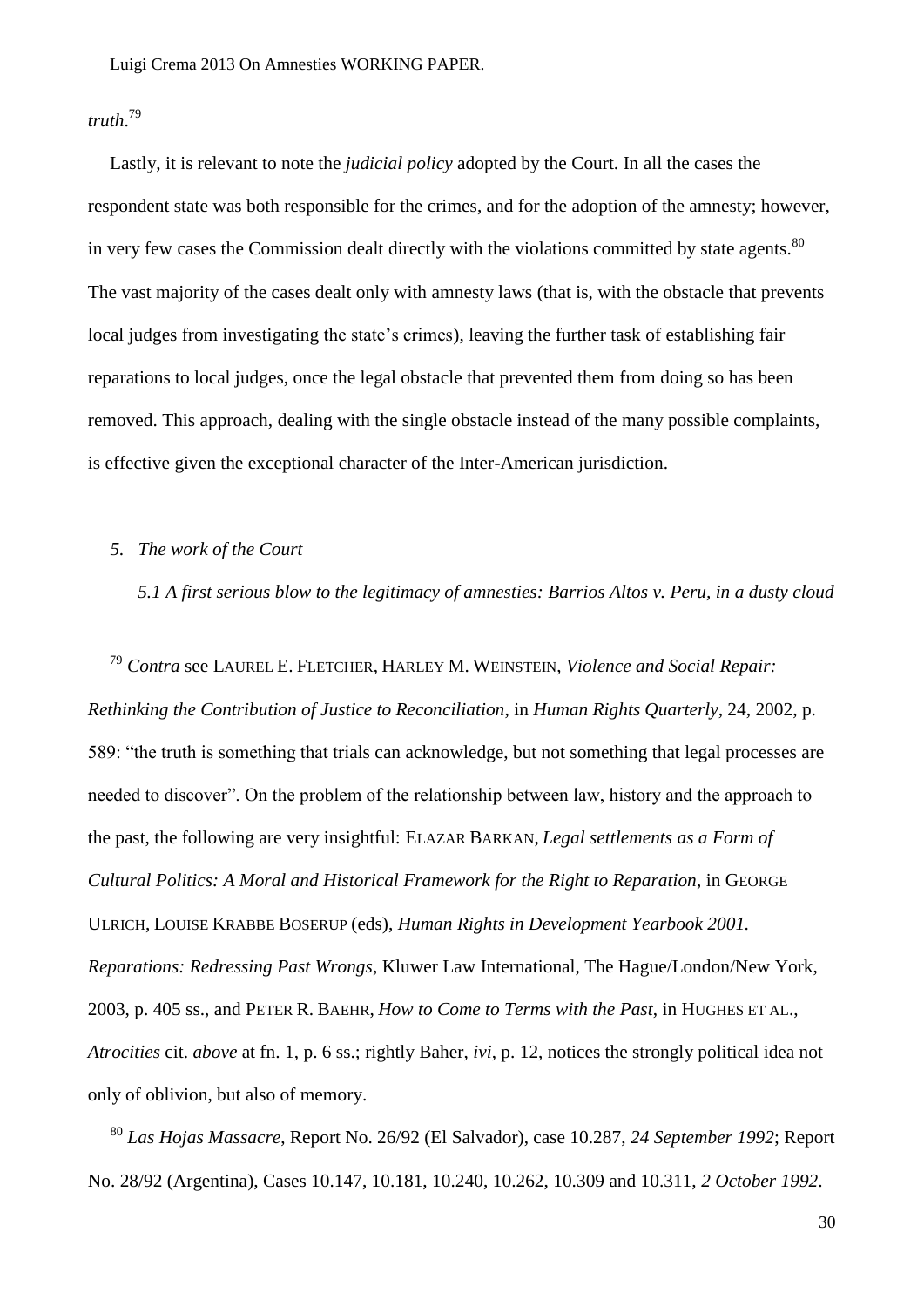# *of concepts*

<u>.</u>

The question of the validity of amnesties emerged from the quiet studies of lawyers and social scientists to capture the public attention on 14 March 2001, when the Inter-American Court (that is of an organ that does not make recommendations, as the Commission, but whose decisions are binding for the state) circulated a decision on the massacre of *Barrios Altos*. <sup>81</sup> The complainant (the Commission: cases before the Court are presented by the Commission) contested the violation by Peru of Arts 4 and 5 (*right to life* and *prohibition of inhuman treatments*), because of the massacre, $82$  and the violation of Arts 1.1, 2, 8, 13, and 25, because of the enactment of amnesty laws No. 26479 and 26492.<sup>83</sup> As far as the amnesties were concerned, the Court started (para. 41) declaring the inadmissibility of every amnesty law because they prevented the investigation of

<sup>81</sup> *Barrios Altos v. Peru* (Merits)*, 14 March 2001,* Series C, No. 75. See also the decision on its interpretation, *Barrios Altos v. Peru* (Interpretation), *3 September 2001*, Series C, No. 83. On these cases the legal literature is broad; a handy reference is the entry *Barrios Altos* in the on-line *Max Planck Encyclopedia of International Law*, 2008, written by STEFANO BRUGNATELLI, and the bibliography there attached. On the Peruvian amnesties, and on the history of that country during the years precedents its approval seek VICTOR RODRÌGUEZ BRESCIA, *Regional Report*, in BASSIOUNI, *The Pursuit* cit. *above* at fn. 1, Vol. 2, p. 245 ss.

 $82$  On 3 November 1991 six armed persons in two cars of the police with lights and sirens on, burst into a party in the district of Lima called *Barrios Altos*, shooting on 19 persons, and killing 15 of them; see the first part of the decision.

<sup>83</sup> Amnesty law No. 26479, "exonerated members of the army, police force and *also civilians* who had violated human rights or taken part in such violations from 1980 to 1995 from responsibility", *Barrios Altos* (Merits), cit. *above* at fn. 81, p. 4, para. 2, let. *i*), emphasis added; Amnesty law No. 26492, aimed at stopping the reaction of the Peruvian judiciary against the amnesty law, *ivi*, p. 5, para. 2, let. *m*).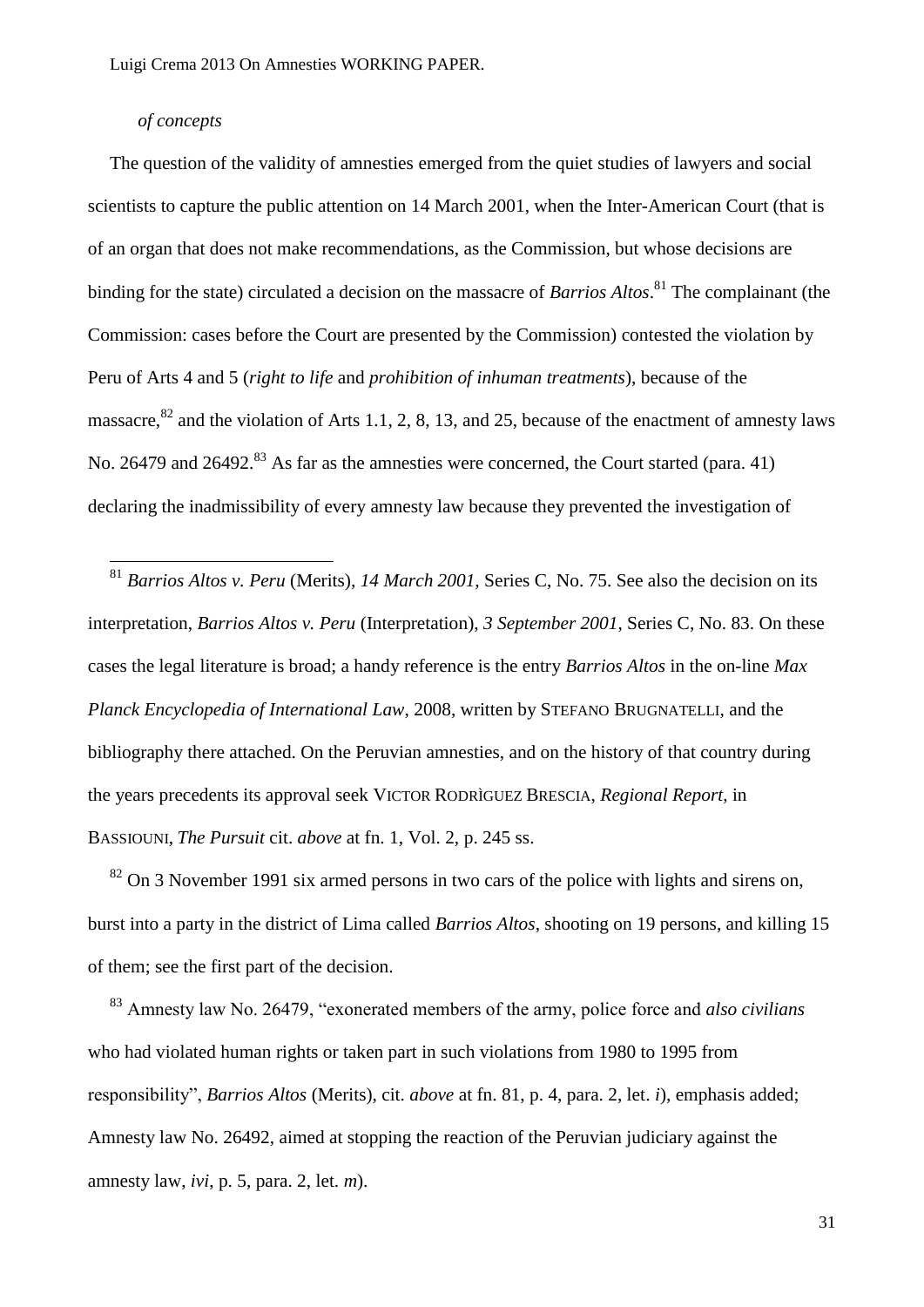violations of *non-derogable* rights and the *most serious violations* of human rights:

―[A]ll amnesty provisions [...] are inadmissible, because they prevent the investigation and punishment of those responsible for serious human rights violations such as torture, extrajudicial, summary or arbitrary execution and forced disappearance, all of them prohibited because they violate non-derogable rights recognized by international human rights law".<sup>84</sup>

In this quote the decision does not refer to the inadmissibility of the *Peruvian* amnesties, but to a general inadmissibility of any amnesty under the Convention: every amnesty is inadmissible because they violate *non-derogable rights recognized by international human rights law* (in order to make this point the Court evokes a general *corpus* of law, external to the Convention, which the Court recognizes and enforces).

In the next paragraph the Court used a formal argument, assessing that the *Peruvian* amnesties are contrary to the Convention:

―[A]mnesty laws adopted by Peru prevented the victims' next of kin and the surviving victims in this case from being heard by a judge, as established in Article 8(1) of the Convention; they violated the right to judicial protection embodied in Article 25 of the Convention; they prevented the investigation, capture, prosecution and conviction of those responsible for the events that occurred in Barrios Altos, thus failing to comply with Article 1(1) of the Convention, and [...] the obligation to adapt internal legislation that is embodied in Article 2 of the Convention".<sup>85</sup>

The Court here deals only with Peruvian amnesty laws; it does not specify here whether *every*  amnesty is incompatible with Arts 1.1, 2, 8.1 and 25. The Court, however, clarifies immediately that is talking about amnesties in general: in subsequent paragraph, para. 43, it suggests that every

<u>.</u>

<sup>84</sup> *Barrios Altos* (merits), cit. *above* at fn. 81, para. 41.

<sup>85</sup> *Ivi*, para. 42; see in a similar way see paras 39 and 51.3 on the Arts 1.1 and 2.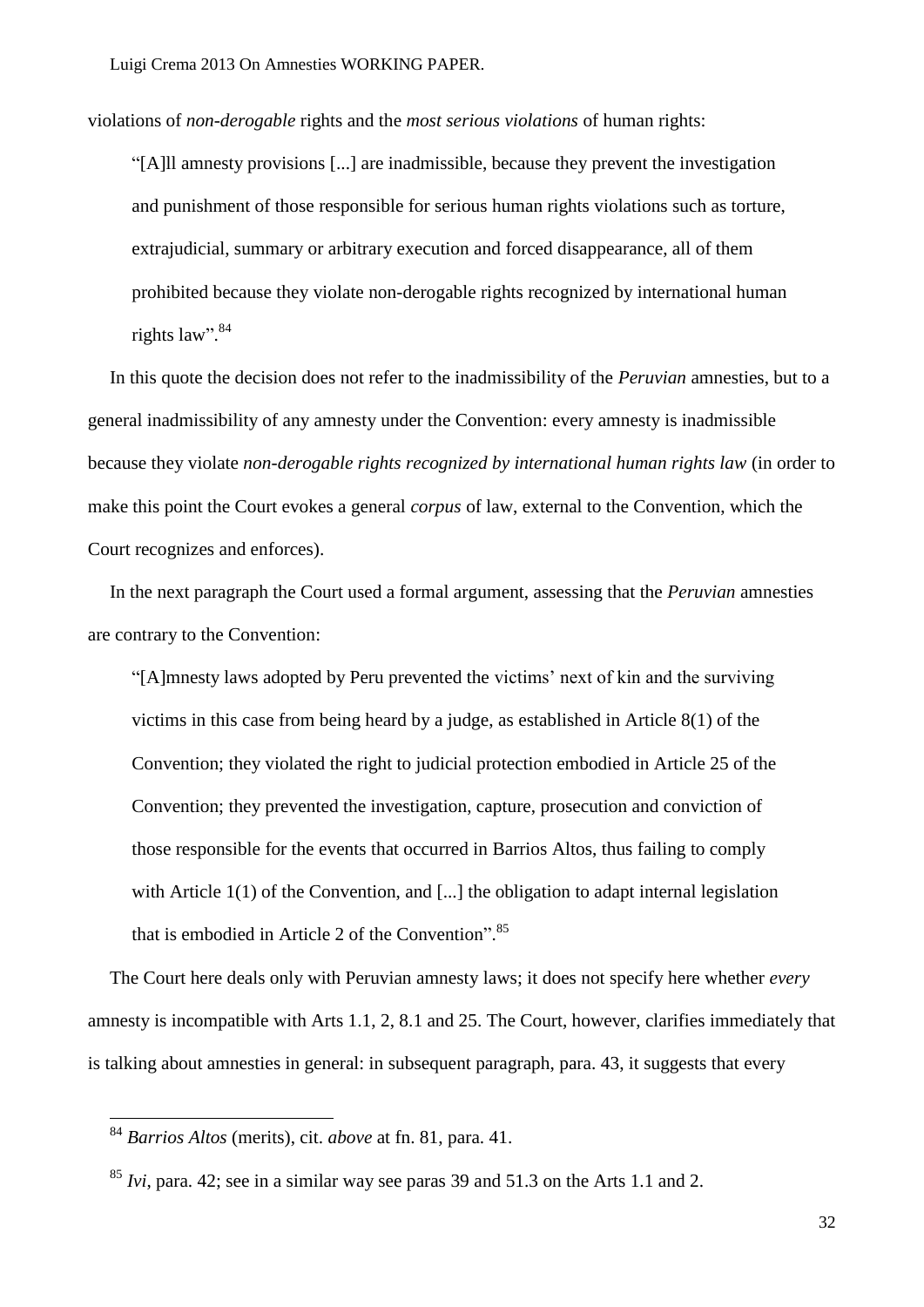amnesty is *per se* a violation of the Convention:

―The Court considers that it should be emphasized that, in the light of the general obligations established in Articles 1(1) and 2 of the American Convention, the States Parties are obliged to take all measures to ensure that no one is deprived of judicial protection and the exercise of the right to a simple and effective recourse, in the terms of Articles 8 and 25 of the Convention".<sup>86</sup>

So, the three paragraphs 41-43, read together, give the impression that amnesties are radically illegitimate: there are words of strong criticism (moral argument) beside words dedicated to explain the incompatibility of amnesties with the Convention (argument of particular positive law) and with general international law (systemic argument – but without a complete analysis of general positive international law).

What we see thus far is an already complex framework. However, the second part of para. 43 and para. 44 instead of clarifying these arguments, introduces new ones:

―States Parties to the Convention which adopt [...] self-amnesty laws, violate Articles 8 and 25, in relation to Articles 1(1) and 2 of the Convention. Self-amnesty laws lead to the defenselessness of victims and perpetuate impunity; therefore, they are manifestly incompatible with the aims and spirit of the Convention. This type of law precludes the identification of the individuals who are responsible for human rights violations, because it obstructs the investigation and access to justice and prevents the victims and their next of kin from knowing the truth and receiving the corresponding reparation".<sup>87</sup> Here the Court invoked the notion of *self-amnesty*, <sup>88</sup> then it mentioned three general concepts

<u>.</u>

<sup>86</sup> *Ivi*, para. 43.

<sup>87</sup> *Ivi*, para. 43.

<sup>88</sup> Although the concept of *self-amnesty* seems fundamental in this decision, the Court does not use many words to explain or define it. Peruvian amnesty applied to both the state agents and to the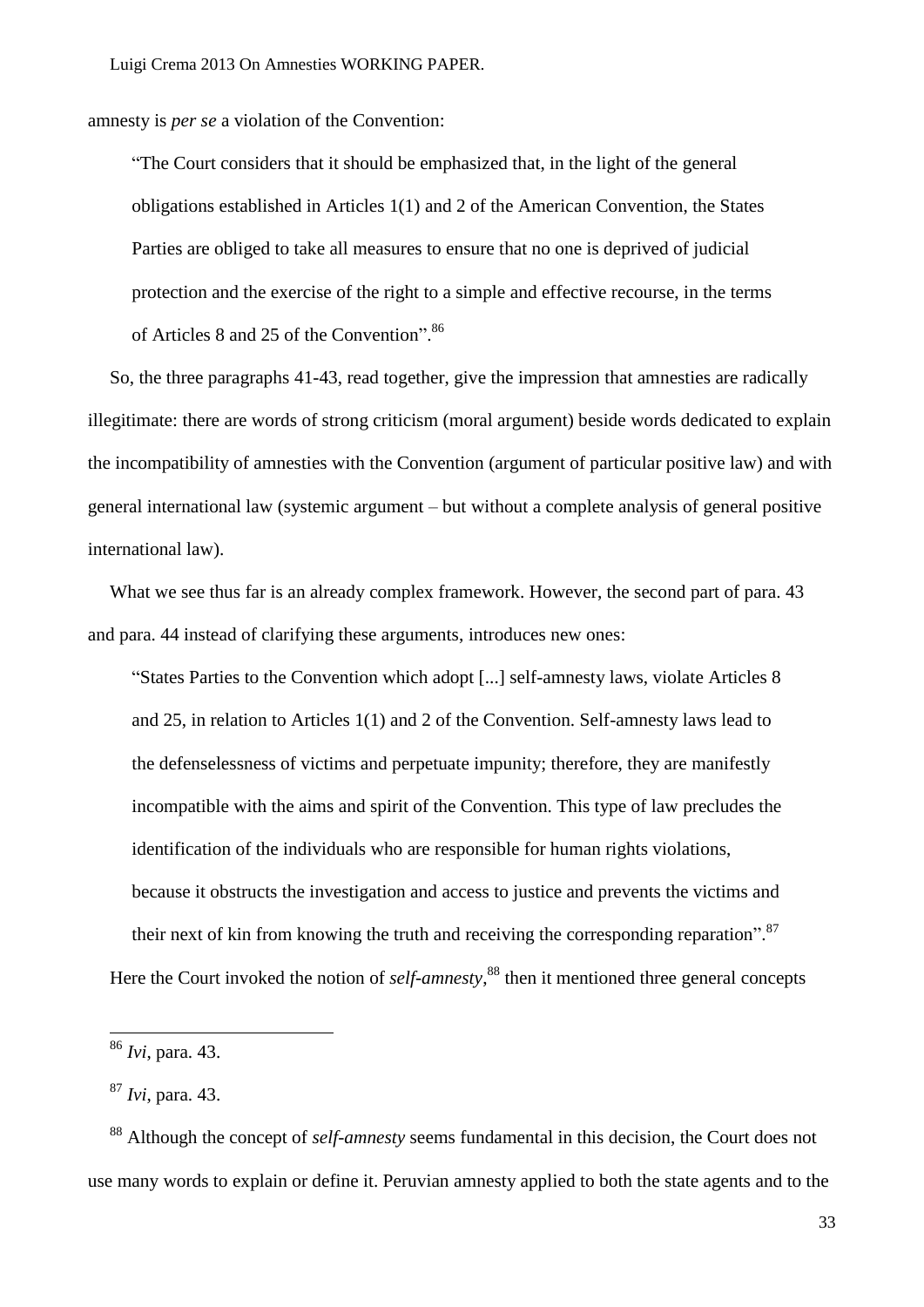(not used in the Convention) that overarch it, that is *justice*, *truth* and *reparation*. The Court finally concluded the section dedicated to amnesties by saying:

―Owing to the manifest incompatibility of self-amnesty laws and the American Convention on Human Rights, the said laws lack legal effect and may not continue to obstruct the investigation of the grounds on which this case is based or the identification and punishment of those responsible, nor can they have the same or a similar impact with regard to other cases that have occurred in Peru, where the rights established in the American Convention have been violated".<sup>89</sup>

As in the Reports of the Commission, rather than a clear conceptualization we see the will to give the widest possible legitimation to a decision that challenges an amnesty, with an analysis that sounds redundant.

The Court then mentioned the *right to truth*<sup>90</sup> and, in the *Conclusions*, with a unanimous vote, it

civilians; accordingly, every amnesty that includes state agents and that has been passed by the same government responsible for the violations of human rights can be considered *self-amnesty*, and thus is void. On the distinction between *amnesty* and *self-amnesty* see the observations of Judge Cançado Trindade (Concurrent Opinion, paras 4-11, on the incompatibility of self-amnesties and general international law), and of Judge Garcia-Ramirez (Concurrent Opinion, paras 9-10, and 15; see also paras 11-14 on the impossibility to forgive serious violations of human rights).

<sup>89</sup> *Barrios Altos* (Merits), cit. *above* at fn. 81, para. 44.

<u>.</u>

 $90$  "The right to the truth is subsumed in the right of the victim or his next of kin to obtain clarification of the events that violated human rights and the corresponding responsibilities from the competent organs of the State, through the investigation and prosecution that are established in Articles 8 and 25 of the Convention", *ivi*, para. 48. See also the concurrent opinion of Judge Ramirez: "The Court [...] founds the right to truth on the articles on due process and on the access to justice, and therefore equates the right to truth with the right to investigation and prosecution". In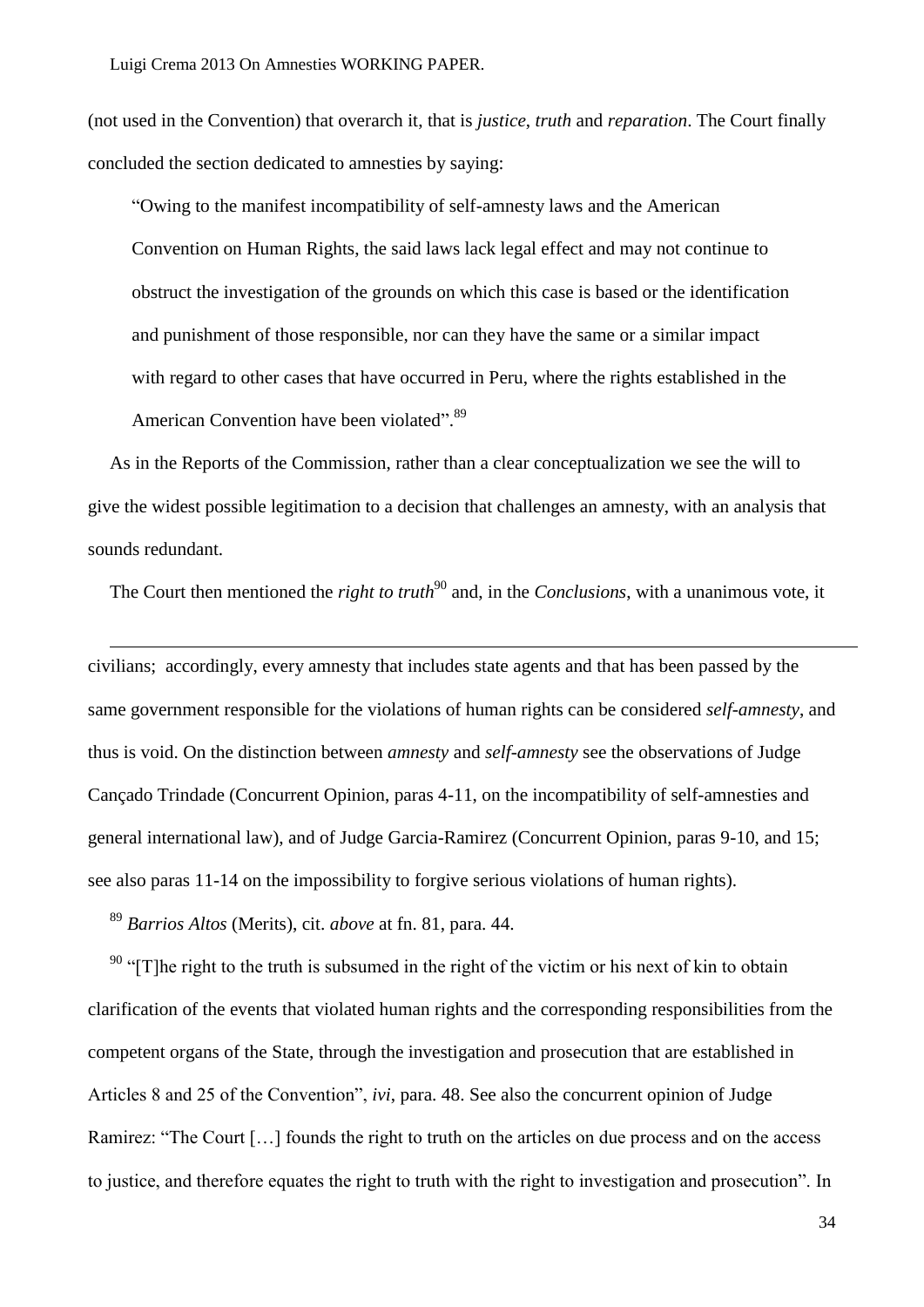held that the Peruvian amnesty laws are *void*, therefore using a power to abrogate a law that has not been attributed to the Court.<sup>91</sup>

*5.2 Four years later, an intermezzo on "serious crimes": Moiwana Community v. Suriname* The second decision on amnesties handed down by the Court came out a few year after *Barrios Altos*, in 2005, in the *Moiwana Community v. Suriname case*. <sup>92</sup> As in the previous case, the facts at the base of the case are two: first, an outrageous massacre committed by state agents against civilians, in the Moiwana village, in 1986: 39 members of the village were killed, their property was set on fire, and those who survived were displaced;<sup>93</sup> second, the approval of an amnesty law in 1992. 94

The amnesty contained a disposition that excluded crimes against humanity from its application,  $95$  but the massacre of 1986 was not considered a crime against humanity by national judges, and the state of Suriname did not proceed with the investigation and punishment of those responsible.<sup>96</sup> The Court, therefore, was facing a law that excluded serious crimes from its scope, but that in practical application was preventing their investigation. Although this point is not

a previous Report the Commission (Report 25/98, cit. *above* at fn. [59\)](#page-23-0), the Commission derived the *right to truth* also from Art. 13.1.

<sup>91</sup> *Barrios Altos* (Merits), cit. *above* at fn. 81, para. 51, *Conclusion 4*.

<sup>92</sup> *Moiwana*, cit. *above* at fn. 17. Moiwana is a small village composed of descendants of those who were forcefully displaced from Africa during the slave trade, that moved within the internal eastern forests of Suriname, cf. *ivi*, paras 86.1-86.11.

<sup>93</sup> *Ivi*, para. 86.15.

<u>.</u>

<sup>94</sup> *Ivi*, paras 86.39-86.40.

<sup>95</sup> *Ivi*, paras 86.39-86.40.

<sup>96</sup> *Ivi*, para. 165.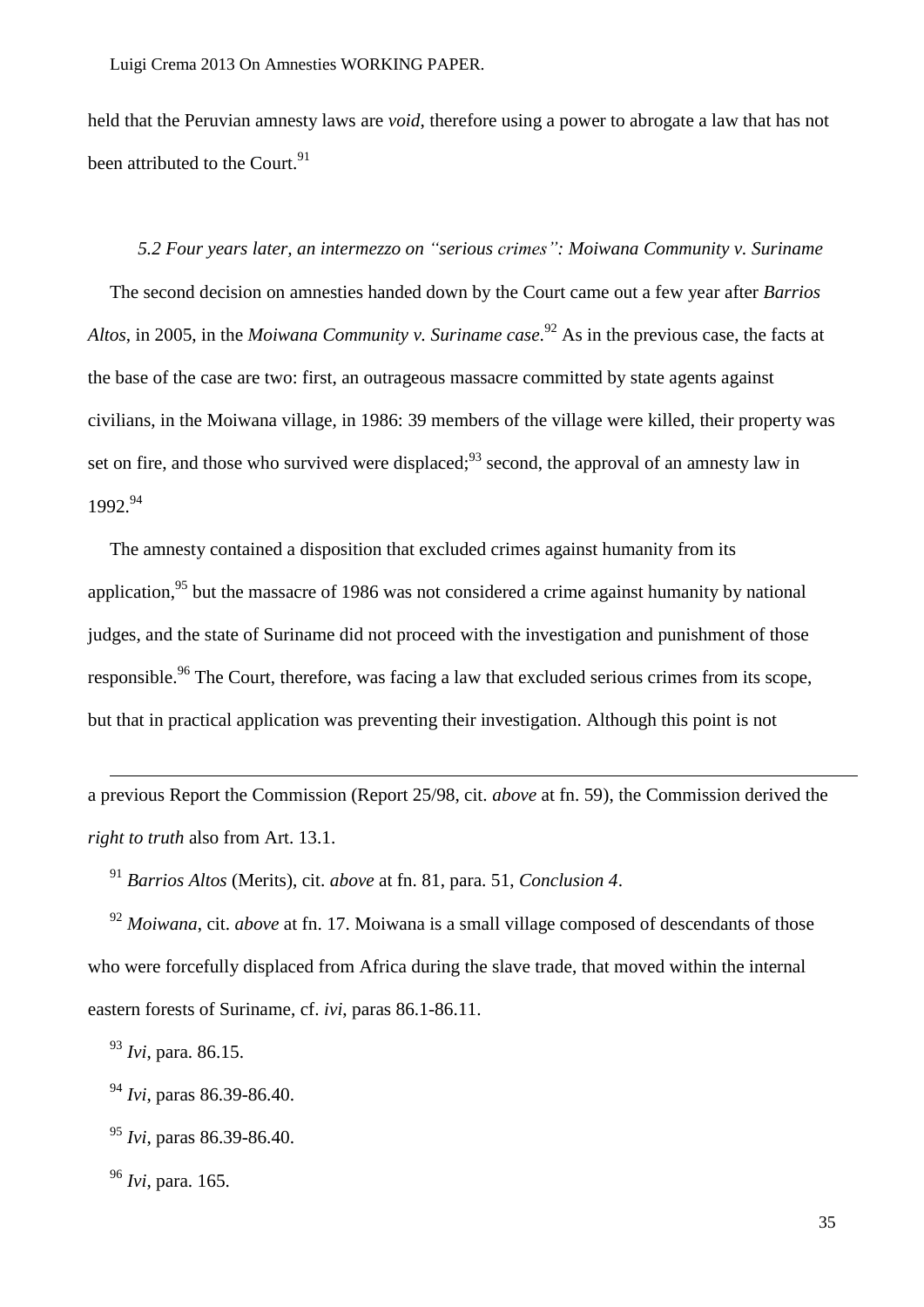irrelevant, the Court did not touch upon it and maintained a traditional approach to the problem: it referred first to Arts 1 and 2 in a way used also in other cases of the same period.<sup>97</sup> asserting the invalidity of every law that restricts the enjoyment of human rights guaranteed by the Convention, concluding that "no domestic law or regulation – including amnesty laws and statutes of limitation – may impede the State's compliance with the Court's orders to investigate and punish perpetrators of human rights violations".<sup>98</sup>

Afterwards, the Court detailed a more specific reasoning:

―amnesty laws, statutes of limitation and related provisions that hinder the investigation and punishment of serious human rights violations – such as those of the present case, summary, extra-legal or arbitrary executions – are inadmissible, as said violations contravene non-derogable rights recognized in international human rights law".<sup>99</sup>

Therefore, the Court evoked a general "international human rights law", of which the Convention is the expression and specific concretization, establishing the invalidity of those amnesties that prevent the investigation of *serious human rights violations* and to enforce *nonderogable rights.*

Putting together the two parts of the decision: according to the criteria established in the first part

<sup>97</sup> Cf. *Gómez-Paquiyauri Brothers v. Peru* (Merits, Reparations and Costs), *8 July 2004*, Series C, No. 110, para. 151; *Bulacio v. Argentina* (Merits, Reparations, and Costs), *18 September 2003*, Series C, No. 100, paras 117 and 142; *Five Pensioners v. Peru* (Merits, Reparations, and Costs), *28 february 2003*, Series C, No. 98, para. 164.

<sup>98</sup> *Moiwana*, cit. *above* at fn. 17, para. 167.

-

<sup>99</sup> *Moiwana*, cit. *above* at fn. 17, para. 206. On non-derogable human rights see already *Serrano-Cruz Sisters v. El Salvador* (Preliminary Objections), *23 November 2004*, Series C, No. 118, para. 172; *Gómez-Paquiyauri*, cit. *above* at fn. 97, para. 148; *19 Merchants v. Colombia* (Merits, Reparations and Costs), *5 July 2004*, Series C, No. 109, para. 175.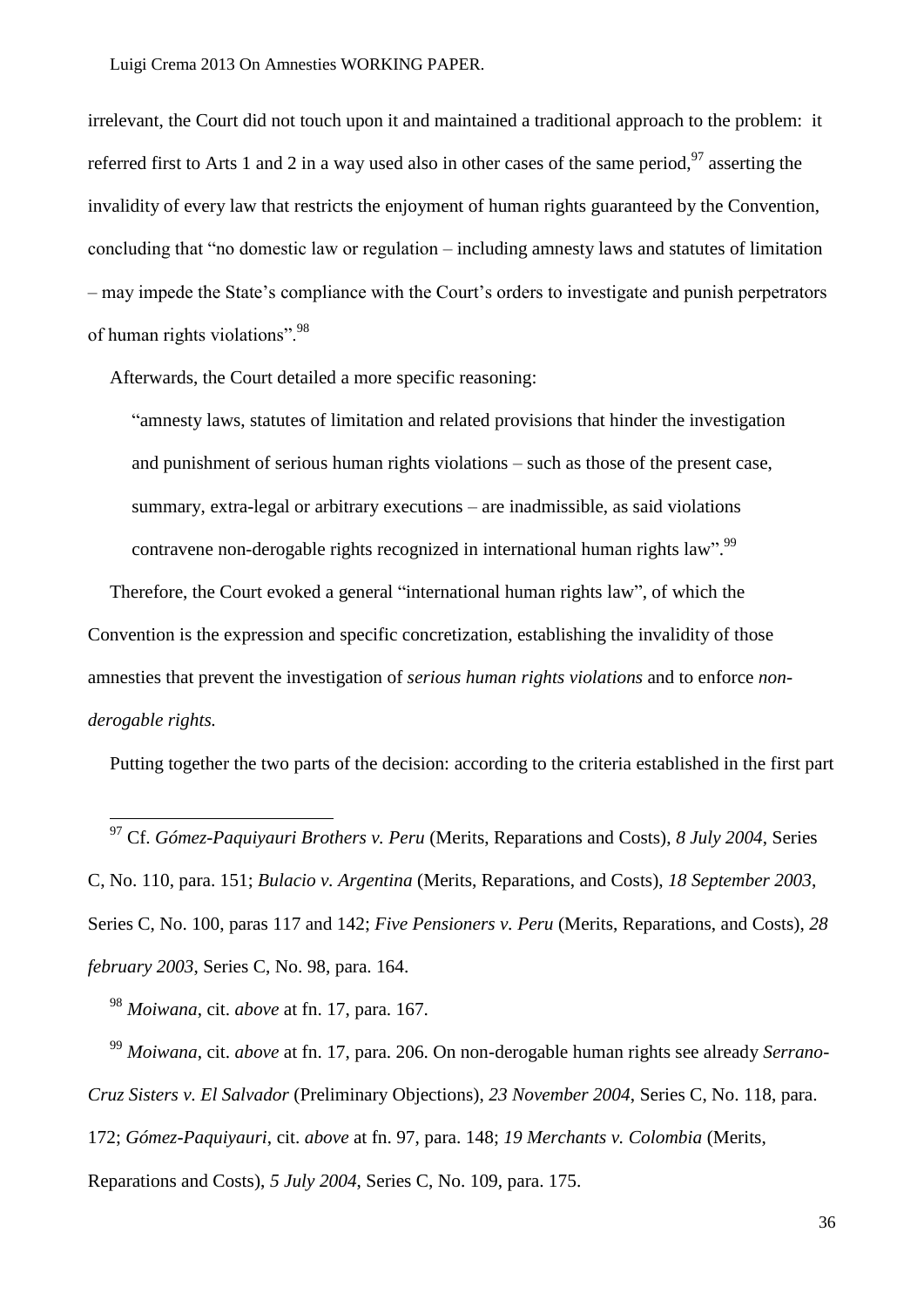(no law can impede a state's investigation and punishment of perpetrators of human rights violations), the Suriname amnesty of 1992 should be void as incompatible with the Convention, in particular Arts 1 and 2. On the contrary, however, according to the criteria established in the second part (no amnesty can limit the investigation of *serious* human rights violations, like crimes against humanity), the Suriname amnesty should have been declared compatible with the general international law of human rights, and the Court should have contested only the mistaken interpretation of the law by the national judges. $100$ 

# *5.3 A second blow against the validity of amnesties: Almonacid-Arellano v. Chile, with a reflection on crimes against humanity*

<span id="page-37-0"></span>The second major step against amnesties was taken by the Court in 2006, in the *Almonacid-Arellano* decision.<sup>101</sup> While in the *Moiwana* decision the Court dealt with both the crimes committed by the state's agents and the amnesty law, in the *Almonacid-Arellano* decision of 2006 both the requests of the Commission and the findings of the Court were focused only on the legitimacy of amnesty decree 2.191 of 18 April 1978.<sup>102</sup>

Compared to the previous decisions, here the Court's evaluation of the amnesty decree focused mainly on the definition of *crime against humanity*: the Court weighed whether the murder of Mr. Almonacid-Arellano was a crime against humanity. To do that the Court started by establishing that in 1973 (the year when the murder was committed) the definition of *crime against humanity* was

-

<sup>101</sup> *Almonacid-Arellano et Al. v. Chile* (Preliminary objections, Merits, Reparations, and Costs), *26 September 2006,* Series C, No. 154. On Chilean amnesties and on the history of the Country at the time of their approval see RODRÌGUEZ BRESCIA, cit. *above* at fn. 81, p. 203 ff.

<sup>102</sup> *Almonacid-Arellano*, cit. *above* at fn. 101, para. 83. In *Barrios Altos* the Commission presented both the issues, while the Court answered only to the question of amnesties.

<sup>100</sup> *Moiwana*, cit. *above* at fn. 17, paras 143, 152, 163-167.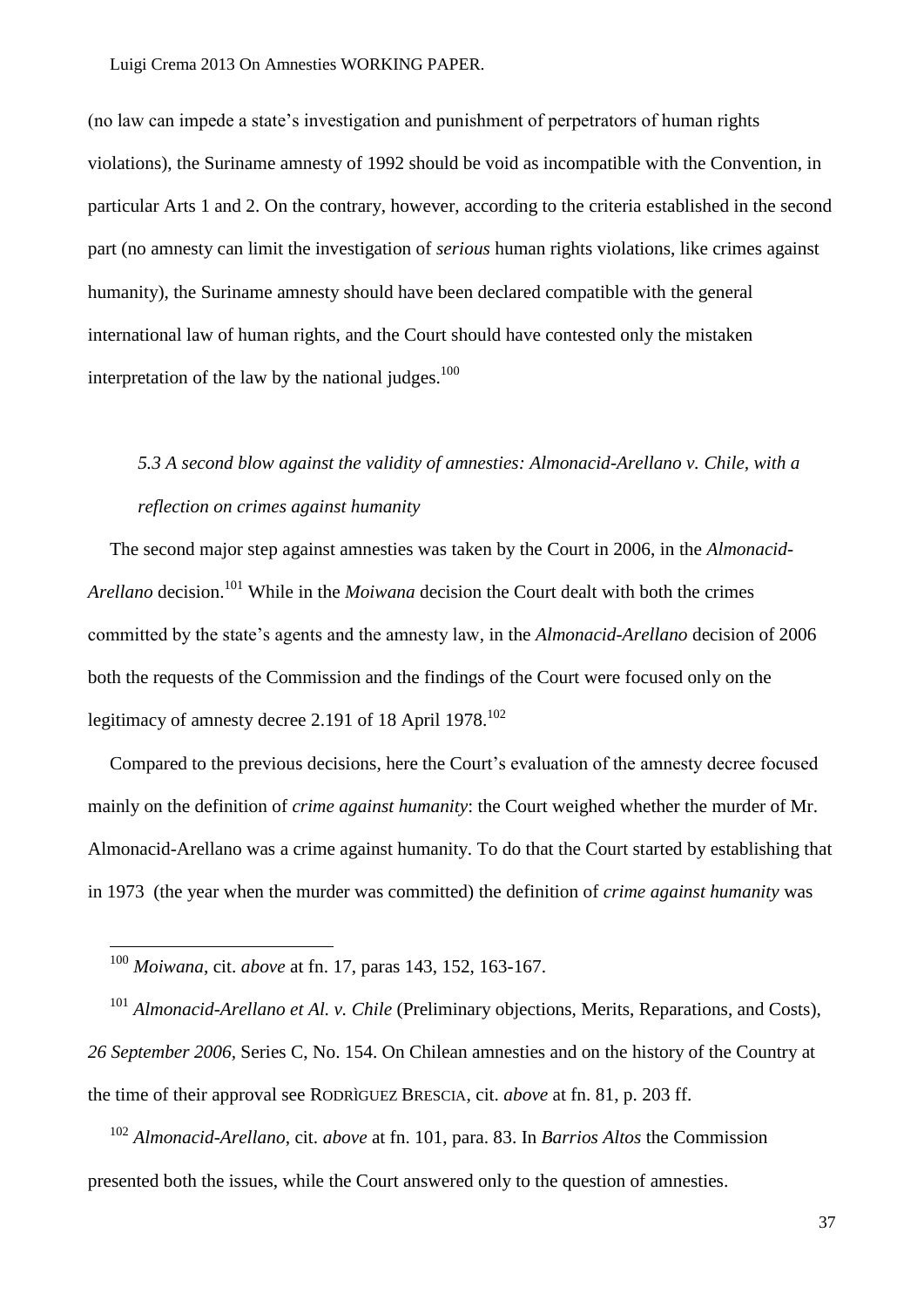already crystalized<sup>103</sup> and that it included inhuman acts, such as a single murder committed in the context of general and systematic attacks against civilians.<sup>104</sup> The Court then moved on to consider the customary character of the prohibition of these crimes, $105$  concluding that the "prohibition to commit crimes against humanity is a *ius cogens* rule, and the punishment of such crimes is obligatory pursuant to the general principles of international law".<sup>106</sup> The Court eventually established that already at that time, in the seventies, international law did not permit the enactment of an amnesty law encompassing crimes against humanity. Also in this case the Court located the reasoning on amnesties within general international law:

―According to the International Law *corpus iuris*, a crime against humanity is in itself a serious violation of human rights and affects mankind as a whole."<sup>107</sup>

Afterwards the Court held that crimes against humanity violate certain rights established in the Convention whose violation cannot go unpunished,  $108$  and that an amnesty cannot include them.  $109$ 

 $103$  *Ivi*, para. 93. This part occupies a central place in the Court's reasoning, and covers many paragraphs. The Court takes into account the preamble of the Hague Convention on the *ius in bello*  of 1907 (IV Convention), the declarations made by the Governments of France, United Kingdom, and Russia on 28 May 1915 to condemn the genocide of the Armenians, Art. 6.*c*) of the Charter of the Nürnberg Tribunal and Art. 5.*c*) of the Tokyo Tribunal Charter (*ivi*, paras 94-95).

 $104$  "A single illegal act as those mentioned above, committed within the described background, would suffice for a crime against humanity to arise", *ivi*, para. 96, referring to the ICTY decision on the *Tadic* case.

<sup>105</sup> *Ivi*, paras 97 e 98; see also paras 100-104.

<u>.</u>

<sup>108</sup> *Ivi*, para. 111. The Court relied on to para. 41 of *Barrios Altos*, by which every disposition of amnesty, prescription, or any other measures that prevent investigations and punishment of the

38

<sup>106</sup> *Ivi*, para. 99; see also para. 105.

<sup>107</sup> *Ivi*, para. 110.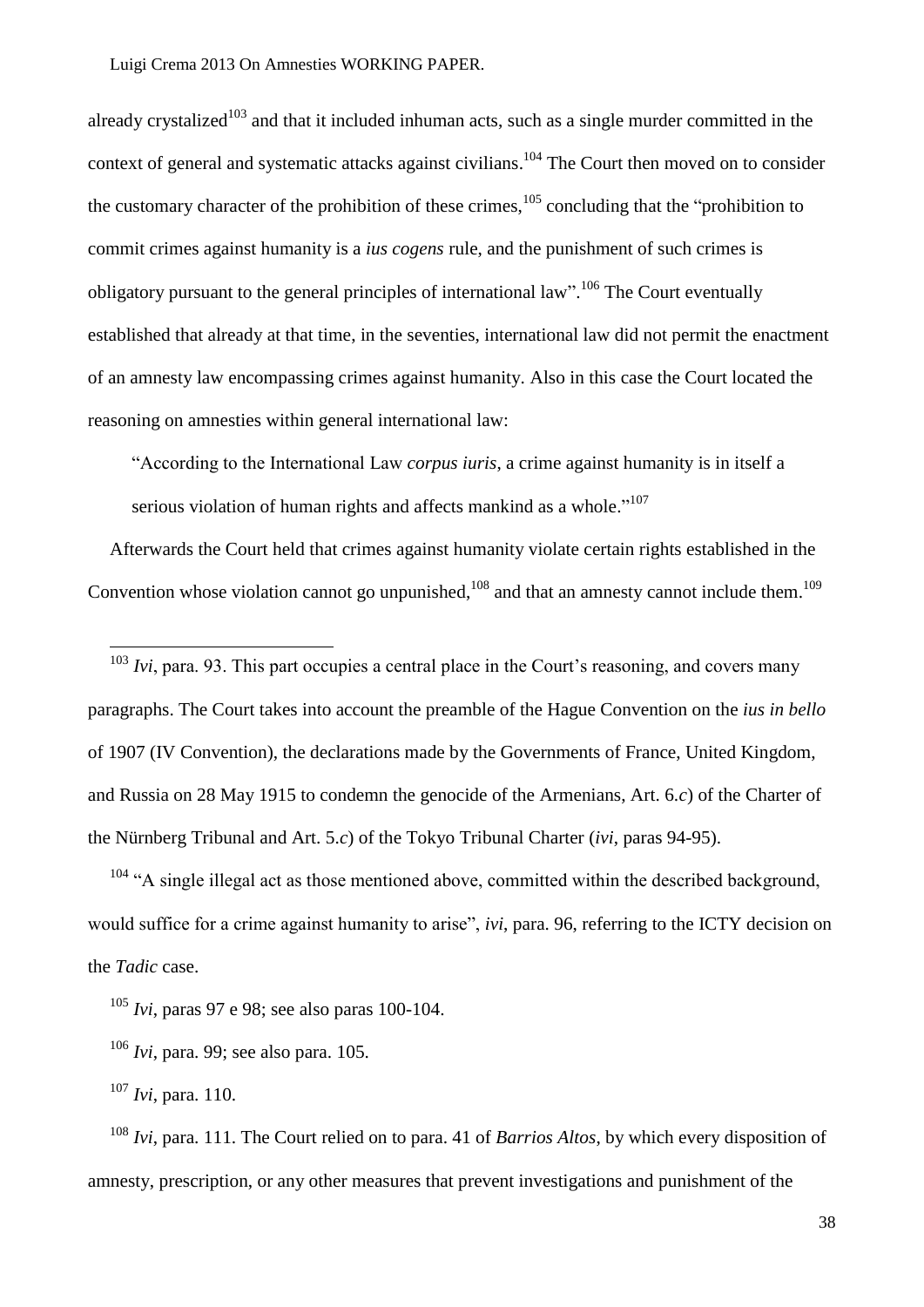Lastly, the Court considered whether the Chilean amnesty was compatible with the general obligation to prosecute the authors of serious violations of human rights,  $110$  and with the obligation envisioned at Art. 2 of the Convention.<sup>111</sup>

The Court, notwithstanding a short mention of self-amnesties, a law "issued by the military regime to avoid judicial prosecution of its own crimes", <sup>112</sup> did not deal at length either with that concept, or with the democratic legitimacy of the process of enactment of the law,  $^{113}$  going beyond the long discussions articulated by the Commission in the Chilean cases.<sup>114</sup>

authors of serious violations of human rights violates the Convention, *ivi*, para. 112.

 $109$  *Ivi*, para. 114: "The States cannot neglect their duty to investigate, identify, and punish those persons responsible for crimes against humanity by enforcing amnesty laws or any other similar domestic provisions. Consequently, crimes against humanity are crimes which cannot be susceptible of amnesty".

<sup>110</sup> *Ivi*, paras 115-116, 129, the Court clearly reaffirmed the presence of an obligation for every state to prosecute the authors of crimes against humanity: "...The crime committed against Mr. Almonacid-Arellano cannot be susceptible of amnesty pursuant to the basic rules of international law since it constitutes a crime against humanity. The State has violated its obligation to modify its domestic legislation in order to guarantee the rights embodied in the American Convention because it has enforced and still keeps in force Decree Law No. 2.191, which does not exclude crimes against humanity from the general amnesty it grants".

<sup>111</sup> *Ivi*, paras 118-119.

<sup>112</sup> *Ivi*, para. 120.

-

 $113$  *Ivi*, para. 120: "The fact that such provisions have been adopted pursuant to the domestic legislation or against it, is irrelevant for this purpose".

<sup>114</sup> *Ivi*, paras 122-123.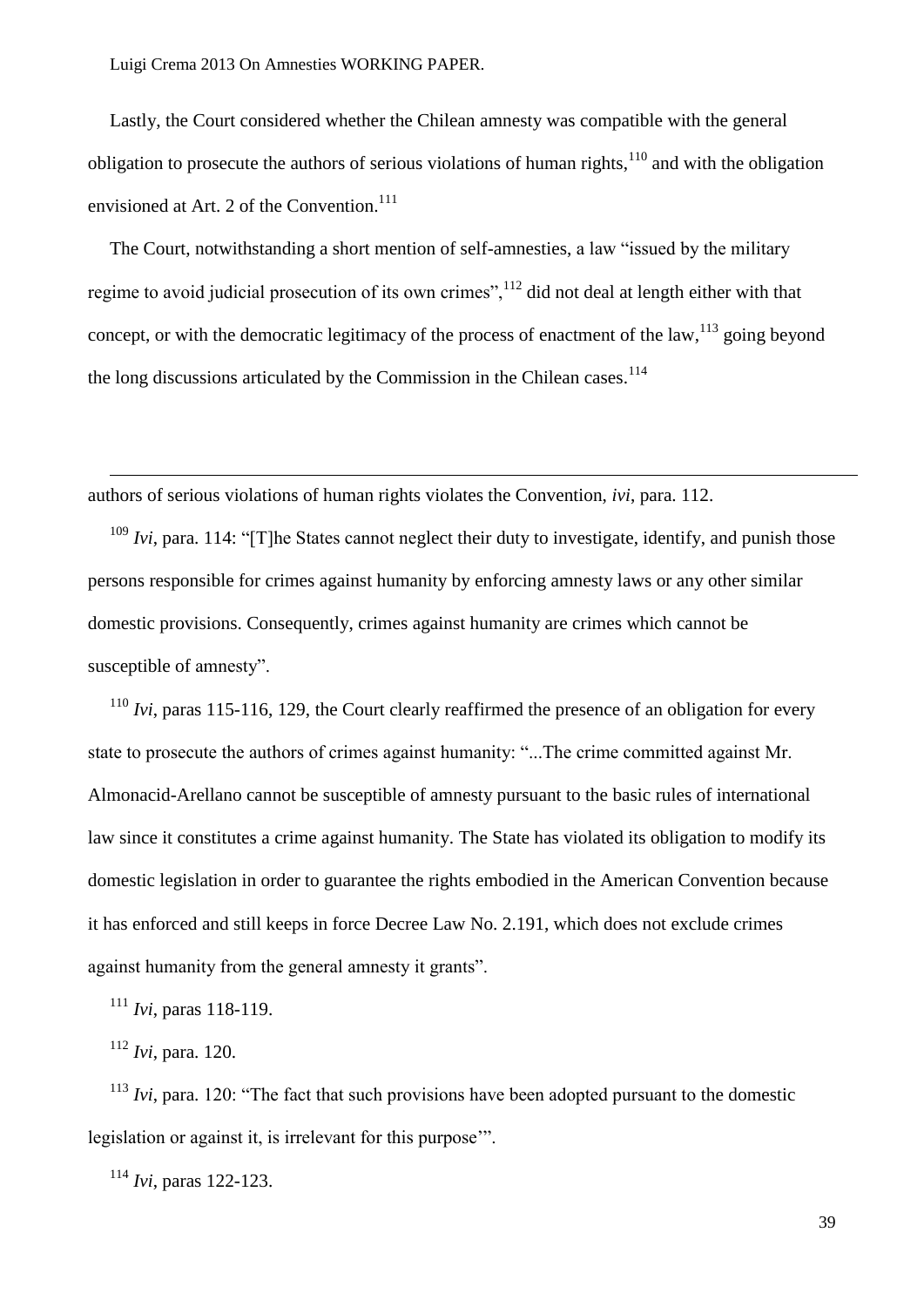# *5.4 The Court between 2001 and 2006: the maintenance and the enrichment of an articulated terminology*

These decisions of the Court represent a big step forward in the definition of the dialectic between states and international courts on impunity and effective implementation of human rights. However, they are of little help in clarifying the definitions, the function, and the logical connections between the concepts already used in the work of the Commission. The Court often used the same ideas as the Commission, so, taking the structure already adopted *above* at sect. 4.4, it is possible to go through certain notable concepts, and consider how they evolved.

*Self-amnesty.* In *Barrios Altos* the Court did not try to give a clear definition of this concept, and its effective function is not clear. <sup>115</sup> Nor does the Court discuss this point in depth in the *Almonacid-Arellano* case: it gives a short definition – "[a law] issued by the military regime to avoid judicial prosecution of its own crimes<sup>"116</sup> – very similar to what the Commission had already said in the Reports about Chile, $117$  but does not further clarify how such a concept is useful in assessing the validity of an amnesty. If we read the amnesty laws it emerges that for the Court a self-amnesty is not only an amnesty applicable *only* to the members of public authorities, but includes an amnesty applicable *also* to them. For example, the Peruvian amnesty law No. 26479 "exonerated members of the army, police force and *also civilians* who had violated human rights or taken part in such violations from 1980 to 1995 from responsibility".  $^{118}$ 

*Legitimacy.* In none of the above commented cases did the Court refer to the analysis proposed by the Commission in the Chilean cases for the process of approval of the amnesty law, and the arguments against the relative strength of laws approved by a scarcely democratic military regime.

<u>.</u>

<sup>115</sup> *Barrios Altos*, cit. *above* at fn. 81, para. 43.

<sup>116</sup> *Ivi*, para. 120.

<sup>117</sup> Si v. *above* sect. [4.](#page-19-0)2. In *Moiwana*, cit. *above* at fn. 17, this issue has not been treated.

<sup>118</sup> *Barrios Altos* (Merits), cit. *above* at fn. 81, p. 4, para. 2, let. *i*), emphasis added.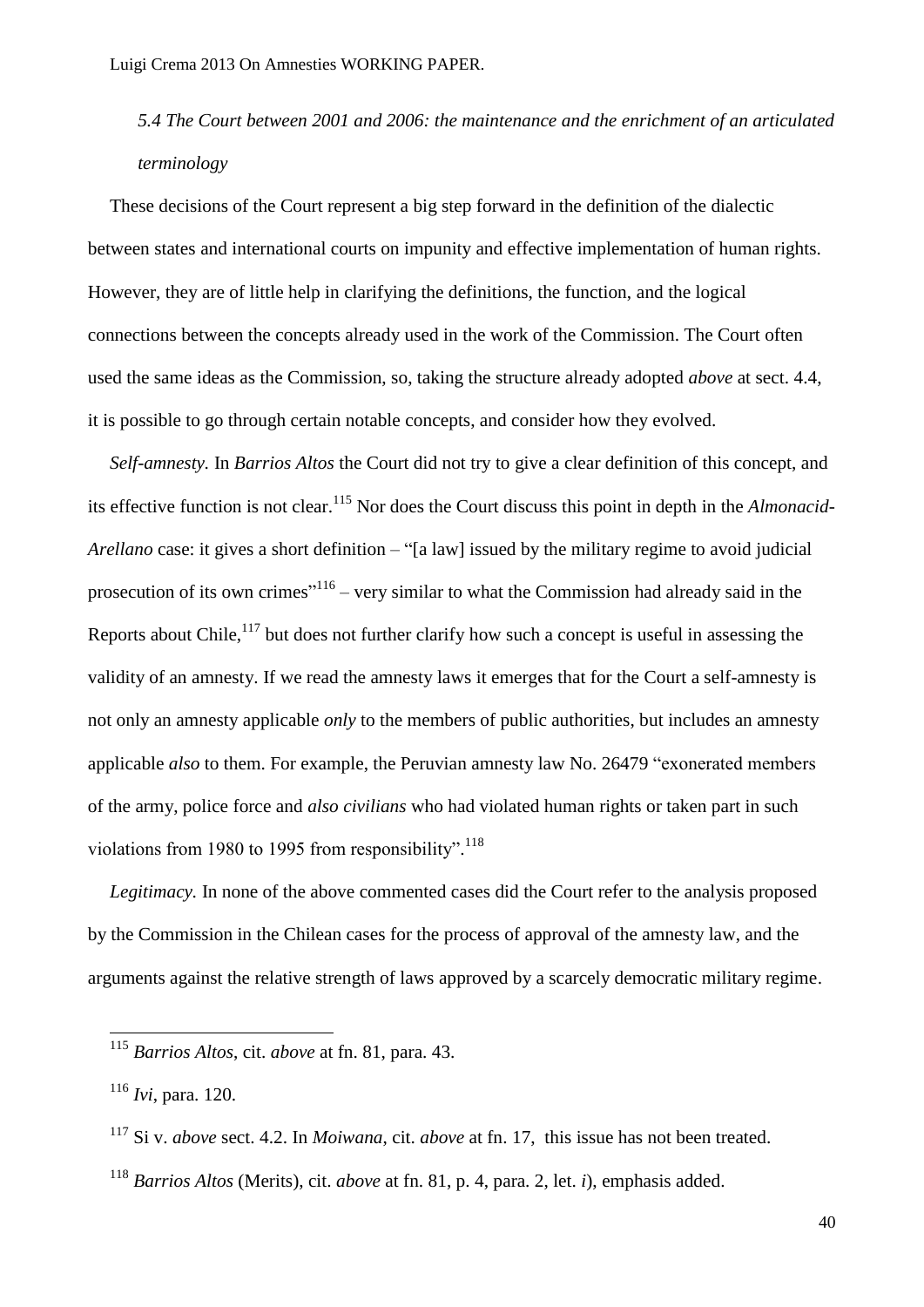Unexpectedly, the only place that addresses the importance of the concepts of *self-amnesties* and of the *legitimacy of the amnesty* is in a separate opinion, handed down by Judge Garcia-Ramirez, attached to a judgment against Peru that does not directly deal with amnesties, *Castillo-Páez*. In the opinion he explained:

―[A] distinction must be made between the so-called ‗self-amnesty laws' promulgated by and for those in power, and amnesties that are the result of a peace process, with a democratic base and reasonable in scope, that preclude prosecution for acts or behaviors of members of rival factions but leave open the possibility of punishment for the kind of very egregious acts that no faction either approves or views as appropriate".  $^{119}$ 

*Serious crimes.* The argument regarding the seriousness of the crimes at stake, and the impossibility for a state to grant an amnesty to the authors of serious crimes, has been the object of very deep analysis in the *Almonacid Arellano* judgment, in particular in the definition of a *crime against humanity* and in the reference to the *ius cogens*. However, in the *Moiwana* case, notwithstanding that the national legislation explicitly prohibited the applicability of the amnesty to the authors of crimes against humanity, the Court did not engage in an analysis of such an issue (an amnesty law that complies in the abstract while not in application), and instead declared the incompatibility of the amnesty law with the Convention.

*General international law.* Another argument adopted by the Court in these cases, overlapping in part with the previous point, is the contrariness of the amnesties to general international law. The idea is that the Court acknowledges a general evolution of international law that prescribes prosecution of the perpetrators of certain violations, and interprets the Convention in light of it. Therefore, to that purpose, *Barrios Altos* and *Moiwana* mention the "international human rights"

<u>.</u>

<sup>119</sup> Concurring Vote of Judge García-Ramirez, *Castillo-Páez v. Peru* (Reparations and Costs)*, 27 November 1998,* Series C, No. 43, para. 9.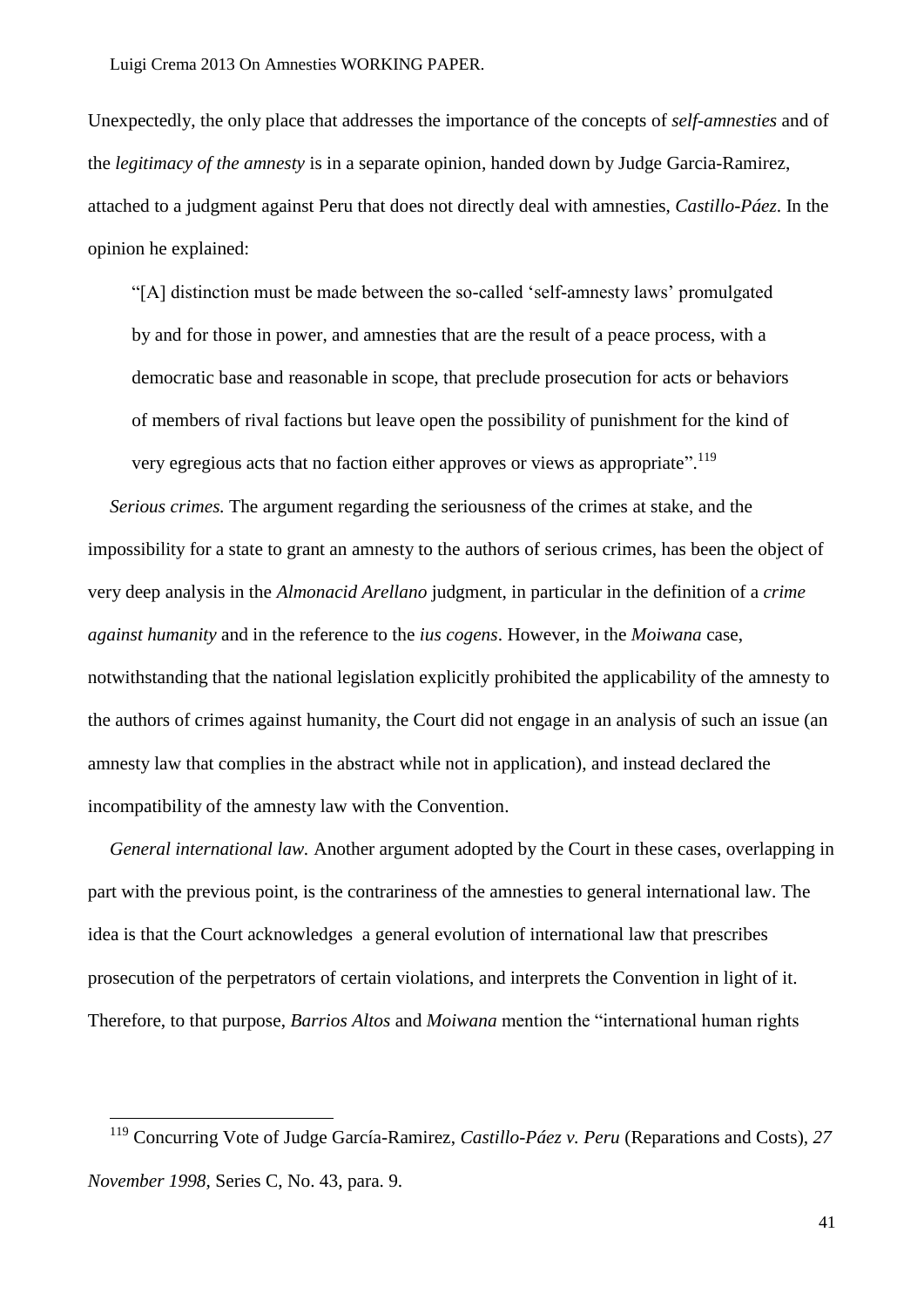law," and *Almonacid-Arellano* the "International Law *corpus iuris*".<sup>120</sup>

*Strongly prescriptive interpretation of the obligations of the Convention.* Naturally, together with the reasonings just described, all three decisions address the compatibility of amnesty laws with Articles 8.1 and 25 of the Convention, and with the general provisions at Articles 1.1 and 2. As for the Commission cases (see sect. 4.4), here too there is a clear impression that the previous arguments are redundant if compared to this last one, given the absolute, cogent interpretation of these Articles endorsed by the Court.

On the *right to (judicial) truth*, these decisions confirm the existence of such a right.<sup>121</sup> In *Barrios Altos* the Court clearly stated that notwithstanding the works of the Truth Commission, Peru had violated the right to truth enshrined in the Arts 8 and 25 of the Convention. While in certain reports of the Commission this right was also established by reference to Art. 13.1 (―freedom to seek, receive, and impart information and ideas of all kinds‖, that is, the right to information), in these decisions this is not the case: even more clearly than in the Commission's reports what is at stake is the right to judicial truth, based on Arts. 8 and 25 (*right to a fair trial*, and *right to access to justice*):

 $T$ ]he right to the truth is subsumed in the right of the victim or his next of kin to obtain clarification of the events that violated human rights and the corresponding

<u>.</u>

<sup>120</sup> On this issue see also the Concurring Opinion of Cançado Trindade attached to the *Barrios Altos* case, cit. *above* at fn.81.

<sup>121</sup> Cf. also *Moiwana*, cit. *above* at fn. 17, para. 204 "[A]<sup>l</sup>l persons, including the family members of victims of serious human rights violations, have the right to the truth. In consequence, the family members of victims and society as a whole must be informed regarding the circumstances of such violations. This right to the truth, once recognized, constitutes an important means of reparation. Therefore, in the instant case, the right to the truth creates an expectation that the State must fulfill to the benefit of the victims".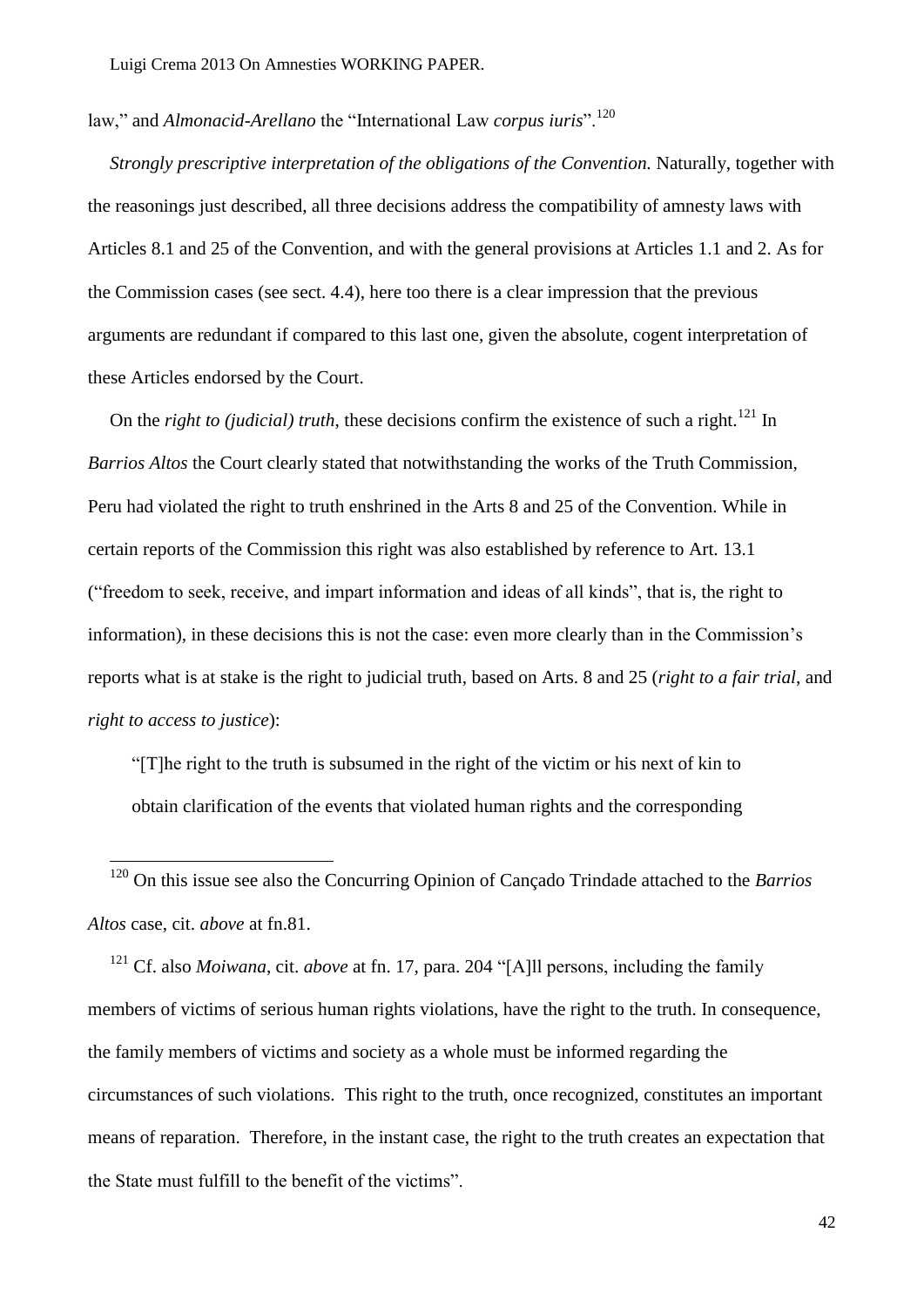responsibilities from the competent organs of the State, through the investigation and prosecution that are established in Articles 8 and 25 of the Convention".<sup>122</sup>

*Annulment of the laws.* Both in the *Barrios Altos* and in *Almonacid-Arellano* the Court, notwithstanding its lack of such a power,  $123$  held that "Decree Law No. 2.191 does not have any legal effects".<sup>124</sup> In the *Moiwana* judgment, on the contrary, the Court just requested Suriname to ―remove all obstacles, *de facto* and *de jure*, that perpetuate impunity‖ without stating that the amnesty was void.<sup>125</sup> Compared to the Commission's reports, therefore, certain decisions of the Court used a power of abrogation that has not been attributed to it by the Convention.

*Judicial policy adopted by the Court*. As in the cases decided by the Commission, the Court too preferred to deal at length with the amnesty provisions rather than the other violations of the Convention related to the case. In the *Moiwana* case the Court also took into consideration the crimes committed by the state agents; however, in the *Barrios Altos* and *Almonacid-Arellano* cases

<sup>122</sup> *Barrios Altos*, cit. *above* at fn. 81, para. 48. Judge García-Ramirez, in his Concurrent opinion, stressed that "The Court [...] founds the right to truth on the articles on due process and on the access to justice, and therefore equates the right to truth to the right to investigation and prosecution‖. In the Report 25/98 (Chile), cit. *above* at fn. 59, the Commission derived the right to truth also from Art. 13.1. In *Moiwana*, in the section dedicated to the *reparations*, the Court mentioned the right to truth, without referring to any article of the Convention, *Moiwana*, cit. *above*  at fn. 17, paras 204-5. On the insufficiency of the truth commission in satisfying the right to truth see *Almonacid*, cit. *above* at fn. 101, para. 82(26), and para. 83, in which very concisely the Court says that "The Amnesty Law affects the rights of the victims to get justice".

 $123$  Cf. Art. 63.

<u>.</u>

<sup>124</sup> In this way *Barrios Altos*, cit. *above* at fn. 81, para. 44; see also *ivi*, para. 50.4, and *Almonacid-Arellano*, cit. *above* at fn. 101, para. 119.

<sup>125</sup> *Moiwana*, cit. *above* at fn. 17, para. 207.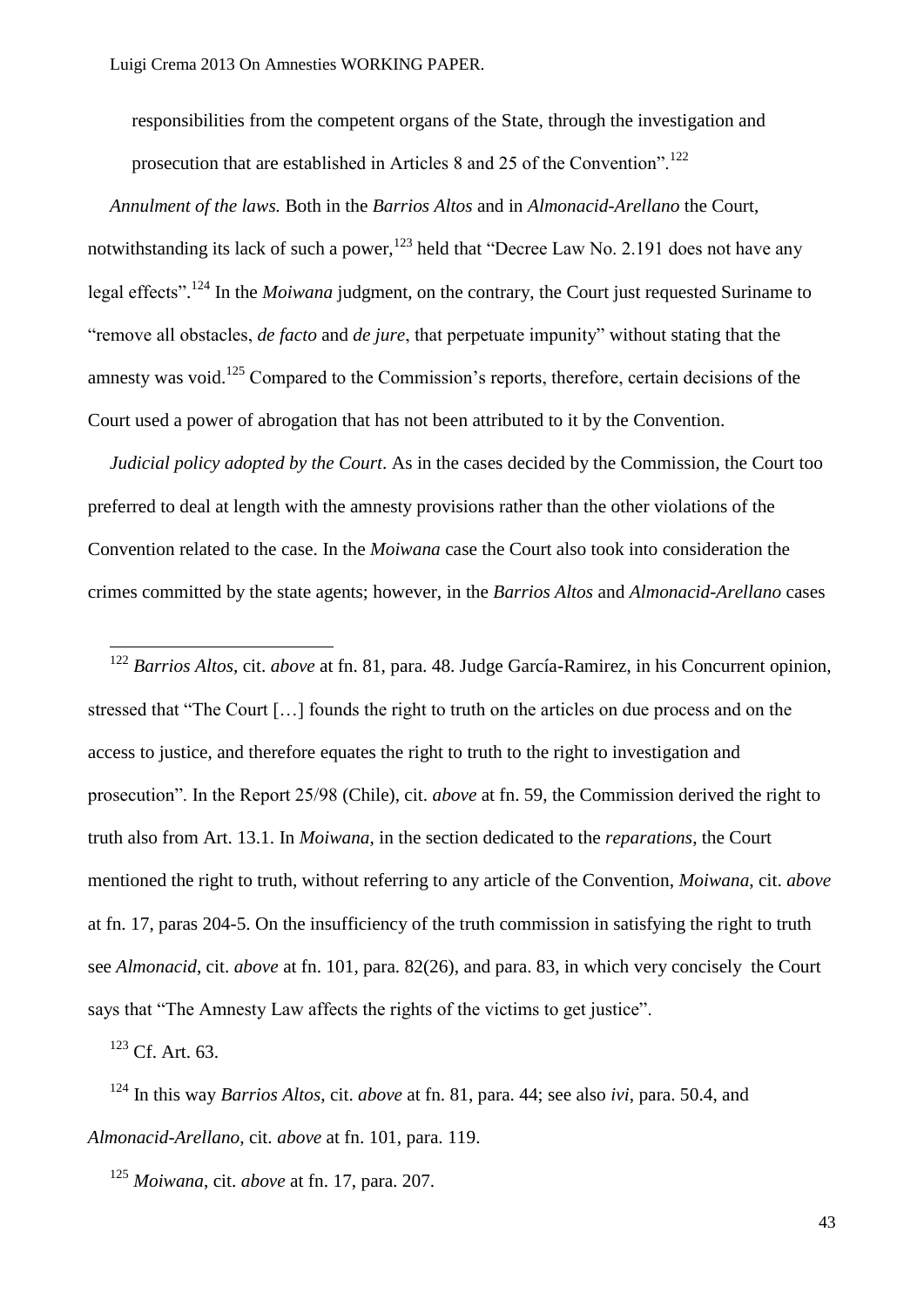the Court did not touch on other violations at all. The policy adopted by the Court in the Peruvian and Chilean cases can be seen as a consequence of the exceptional role of the Court, which is called upon to decide only a few cases each year. Yet if this seems a plausible explanation of *why* the Court struck down an amnesty law, it does not say much about the absence in certain cases of a decision on the violation of Arts 4 and 5. The next section will explore the reasons behind this approach taken by the Court.

## *6. Some further reflections on the context of the proceedings*

## *6.1 Little disputed disputes*

-

A striking feature of these cases is the attitude that the parties maintained during the proceedings. In *Barrios Altos* and in *Almonacid-Arellano*, Peru and Chile did not defend themselves before the Court, but admitted their responsibility, both for the criminal acts, and for the amnesty. While the first admission does not raise a serious issue – luckily they did not defend their crimes –, the second is more interesting – why they do not defend a law, something that is still in their premises, and that they can challenge by themselves?

In *Barrios Altos* Peru recognized the massacre and its responsibility for having violated Arts 4 and 5 of the Convention.<sup>126</sup> So, rightly, Peru admitted the past criminal deeds; but the Government took a second notable step. The State's agent, during the hearing, stated:

―The Government [of Peru] faces an extremely complex human rights agenda[; as part

<sup>126</sup> *Barrios Altos*, cit. *above* at fn. 81, paras 35, 38, 40, and 46. See also l'*Escrito mediante el cual el Agente y el Agente Alterno informaron que el Estado reconoce su responsabilidad internacional, 15 February 2001*: "El Estado peruano reconoce su responsabilidad internacional en el caso materia del presente proceso, por lo que iniciará un procedimiento de solución amistosa ante la Comisión Interamericana de Derechos Humanos, así como ante los peticionarios en este caso", available at http://www.corteidh.or.cr/docs/casos/barrios/reconoc.PDF.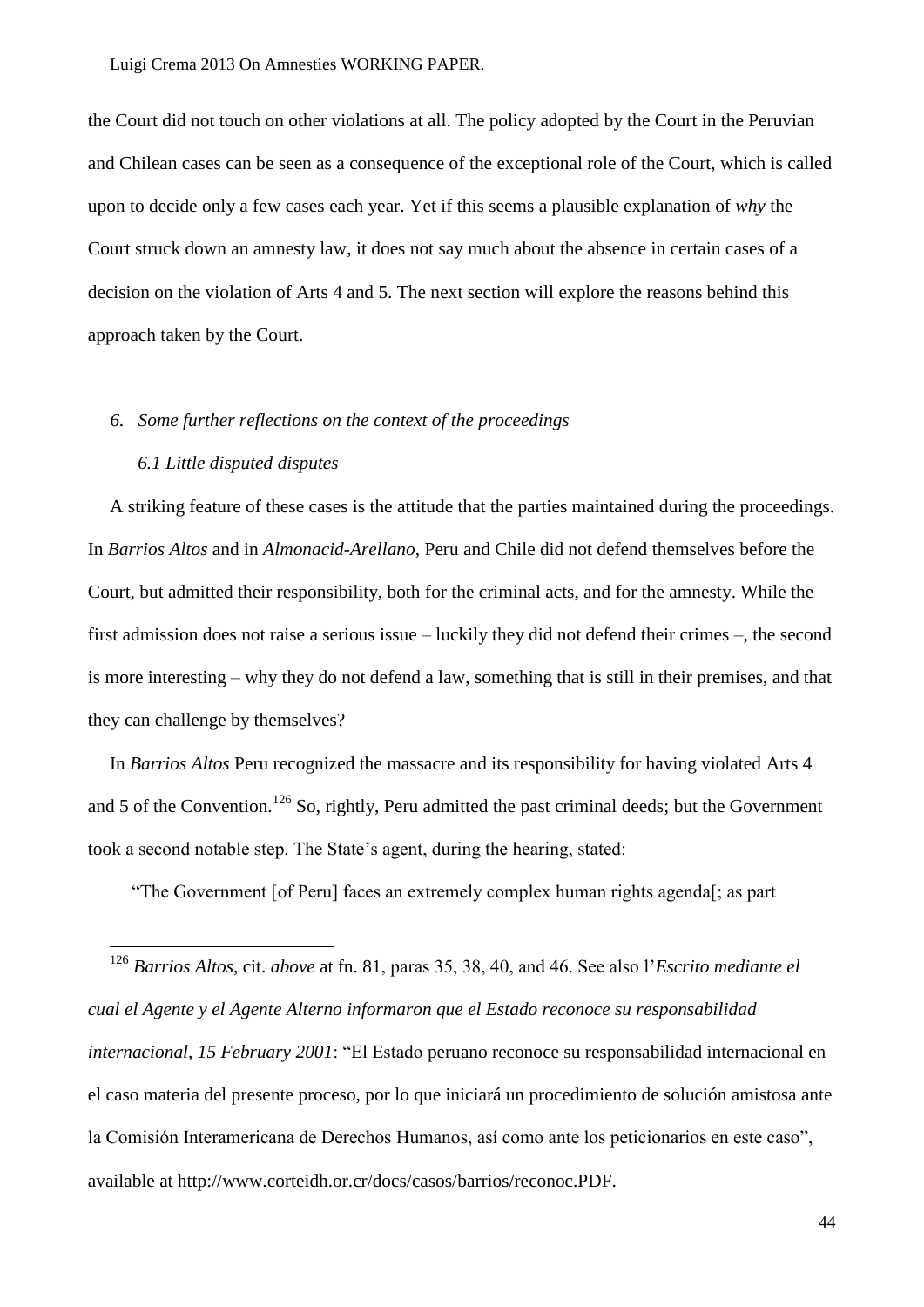of this] re-establishing and normalizing its relations with the Honorable Inter-American Court of Human Rights has been and will be an essential priority...

...

...

-

[With regard to the] Barrios Altos case[, …] substantial measures have been taken to ensure that criminal justice will make a prompt decision on this case. However, we are faced with .... an obstacle, ... we refer to the amnesty laws. The amnesty laws ... directly entailed a violation of the right of all victims to obtain not only justice but also truth...

...[T]he State reiterated its willingness to enter into direct discussions in order to reach an effective solution ... to attack the validity of the procedural obstacles that impede the investigation and punishment of those who are found responsible in the instant case; we refer, in particular, to the amnesty laws».<sup>127</sup>

In *Almonacid-Arellano* the Chilean state raised only two preliminary objections: the lack of *ratione temporis* competence of the Court, and the failure to exhaust the domestic remedies.<sup>128</sup> Then, Chile recognized its own responsibility for the facts of the case,  $129$  and did not defend its own amnesty decree. The words of Chilean Agent quoted in the sentence are abundantly clear:

―I want to make it clear, and I will repeat here that the Chilean State is not defending the Decree Law of Amnesty. On the contrary, we do not consider that the Decree Law of

<sup>128</sup> *Almonacid-Arellano*, cit. *above* at fn. 101, para. 38. A critics on the Court's approach to these objection can be read in FABIA FERNANDES CARVALHO VEÉOSO, ALBERTO DO AMARAL JÚNIOR, *The Inter-American System as New* Grossraum*? Assessing the Case Law of the Inter-American Court of Human Rights*, ESIL Conference Paper Series, I-1, p. 8 ff.

<sup>129</sup> *Almonacid-Arellano*, cit. *above* at fn. 101, para. 82.

<sup>127</sup> Statement reproduced in *Barrios Altos*, cit. *above* at fn. 81, at para. 35.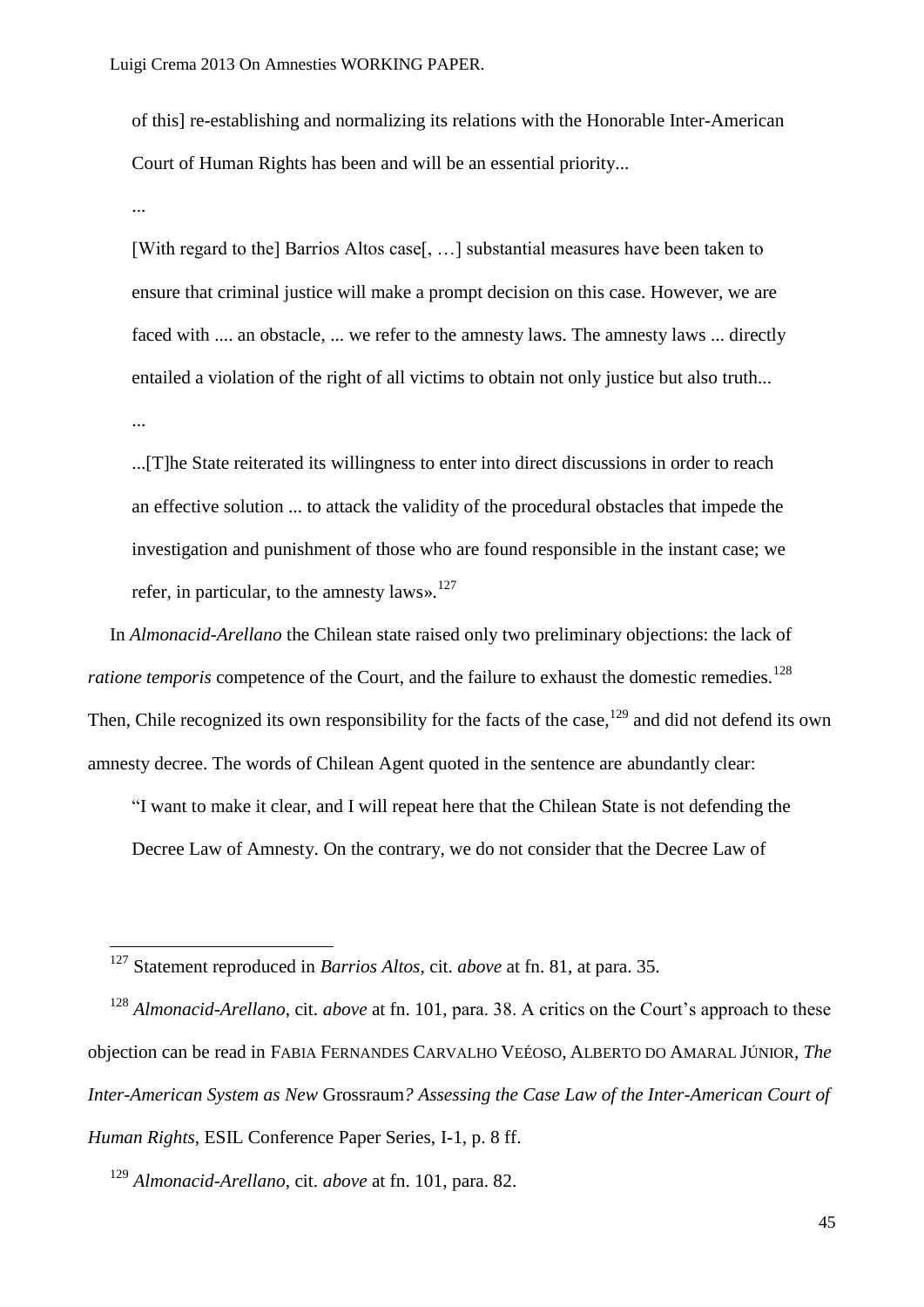Amnesty has any ethical or juridical value". $^{130}$ 

And then, in another passage, interpreting the Court's position even more strongly, Chile declared that "amnesty or self-amnesty laws are contrary to international human rights law", and that "the case law of the higher courts of justice of Chile, traceable from 1998, has established several mechanisms to avoid the application of the Amnesty Decree Law, and so avoid its negative effects regarding the respect for human rights", making then an explicit reference to *Barrios Altos*, and saying that Chile:

"endorses the opinion of the Inter-American Court, which establishes that as a matter of principle, it is desirable that no amnesty laws exist, but in case they do, they must not be an obstacle for the respect of human rights, as established by the Court in the Case of *Barrios Altos*".<sup>131</sup>

In short, the two seminal cases on the issue of amnesties were discussed in a (highly unusual for a Court) situation of agreement between claimants, respondent state, and Court.

## *6.2 Why?*

-

We could ask why the governments took such positions instead of engaging in the process of

<sup>131</sup> *Ivi*, para. 85. Chile maintained a critical position towards the amnesty decree also in previous proceedings before the Commission, cf. Report 34/96, *above* at fn. 49, paras 59-60, 80, 94-102; Report 36/96, cit. *above* at fn. 49, paras 60-61, 81, 95-103. The absence of a defensive line by Peru emerges also in *La Cantuta v. Peru* (Merits, Reparations, and Costs), *29 November 2006*, Series C, No. 162, para. 169. See also *ivi*, para. 113: "It is worth mentioning that the State itself recognized in the instant case that ‗amnesty or self-amnesty laws are, in principle, contrary to the rules of international human rights law"', quoting the *Final written arguments of the State (Record on the Merits of the Case*, Volume III, f. 723).

<sup>130</sup> Reproduced in *Almonacid-Arellano*, cit. *above* at fn. 101, para. 92.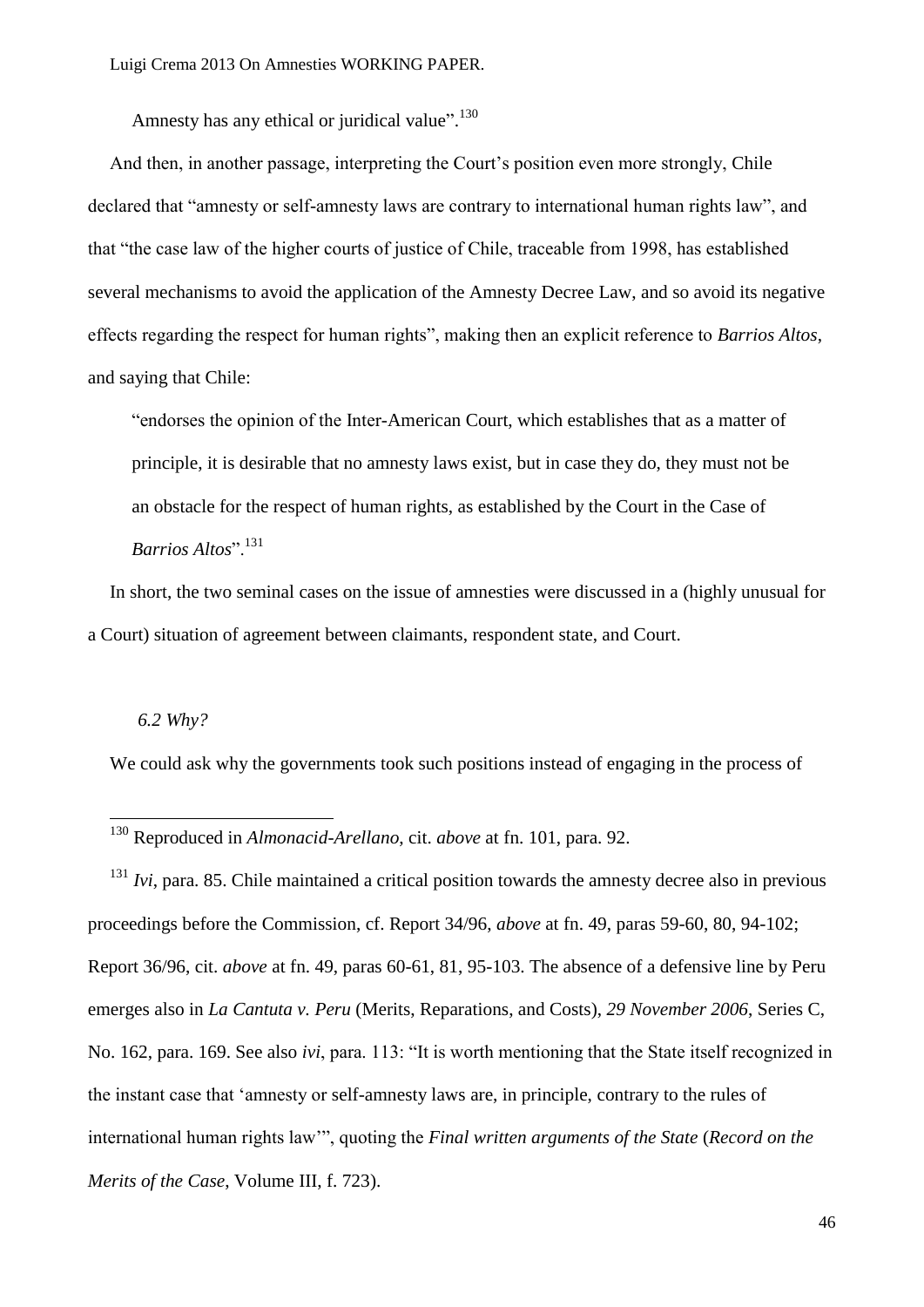<u>.</u>

abrogation of the law, and why, for its part, the Court did not dismiss the case for lack of a dispute.<sup>132</sup>

The historical context was favorable to this unusual convergence. The distinct positions of the states can be explained by (and was made possible because of) the special historical moment in which the cases were discussed and decided: at the national level, both the Peruvian and Chilean societies were dealing with (and moving away from) their dramatic recent pasts; $^{133}$  while during the same decade states ceased to perceive supranational justice as an intrusion in domestic politics, and began to see it as a regular player in public life.<sup>134</sup>

If we consider the possible reasons behind the positions taken by the states and the Court, there

<sup>132</sup> This fact was explicitly acknowledged by the Court itself in *Almonacid-Arellano*, cit. *above* at fn. [101,](#page-37-0) para. 92: "the State has merely objected to the admissibility of the case ... and has pointed out that the Chilean courts of justice no longer enforce Decree Law No. 2.191. The Court points out that the State has not affirmed at any time that the said decree law does not violate the American Convention".

 $133$  Peru was at the time joining again the Organization of American States after the dictatorship of Fujimori. During the dictatorship the Government was behind the crimes discussed in *Barrios Altos*, a massacre perpetrated by the para-legal *Grupo Colina* in contrasting internal terrorism, in particular against the politically oriented organization of *Sendero Luminoso*. The authoritarian government of Augusto Pinochet was already a long time gone when the Chilean amnesty was challenged before the Court; however a disagreement within the society and between the Government and the Supreme Court was still enduring on the validity and effects of the amnesty decree, cf. *Almonacid-Arellano*, cit. *above* at fn. 101, paras 82(11) – 82(23), e 82(25).

 $134$  On the importance of the historical moment in understanding these decisions see JAMES L. CAVALLARO, STEPHANIE E. BREWER, *Reevaluating Regional Human Rights Litigation in the Twenty-First Century: The Case of the Inter-American Court*, in *Am. J. Int"l L.*, 102, 2008, p. 82.

47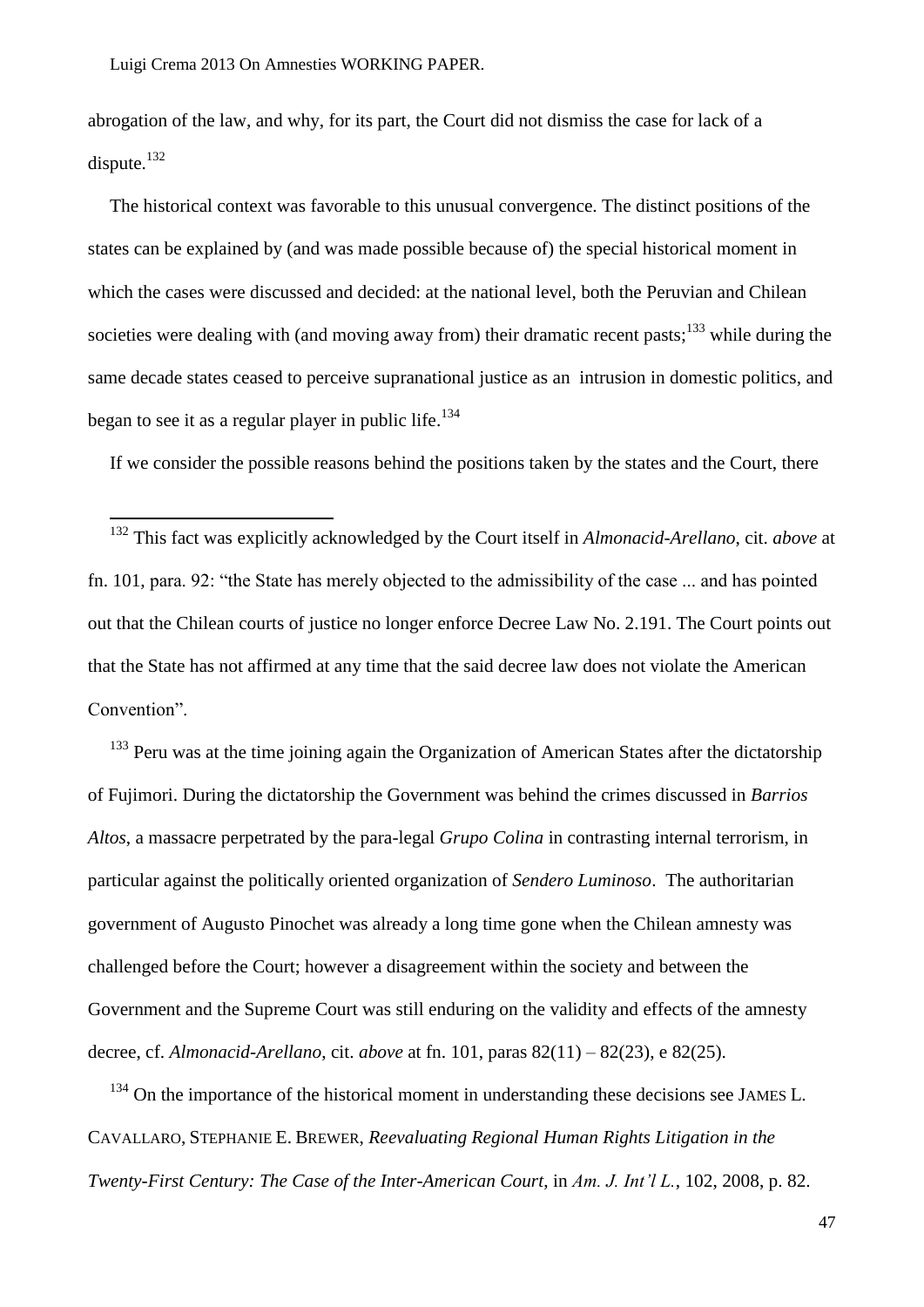are no obvious conclusions. The parliaments, the national courts and the governments could have removed their laws, but they did not. The governments accepted that the debate on the validity of their amnesties would be moved from the open fora of their national institutions and their societies to the quiet of a courtroom. For good, maybe: no more factions, no more divisions, no partisan decisions by a majoritarian and contingent fraction of the parliament, no arbitrary intervention of this or that government (the government of Peru changed precisely in the years in which *Barrios Altos* was discussed): just an external and unified voice coming in from outside, and revealing the way forward with authority. Accordingly, the Court's choice not to dismiss could be read either as mistrust of the ability of national institutions to remain constant on the issue over time, where the Court preferred to close the cases without awaiting further action by them, or as a help to the governments to overcome internal conflict, reaffirming the law in a clear way, with a voice not involved in the internal partisanship. Under the latter scenario the government's intent comes in a moment in which it is possible to address the issue, and the Court takes advantage of it to reaffirm certain rights that are under other circumstances difficult to state.

But it could be also for bad: as the governments rely on the external intervention of a Court, the dialogue about and awareness of a decision are no longer part of the society; hence the duty and the burden of an uneasy but fundamental choice shared among people and institutions are shifted away. It is also possible, therefore, to see this dynamic as merely an occasion for the Court to take advantage of the situation to consecrate an idea, without making a clear assessment of what is the applicable law on amnesties, and therefore not contributing to the establishment of a truly democratic society.

One can pick one or the other explanation: only further inquiries conducted on different levels, mainly historical, political, and sociological, can reveal the reasons behind these choices of the governments and Court. Such a comprehensive analysis is not within the scope of the present paper. But, in conclusion, as we read the other decisions on the legitimacy of amnesties in international law, the bottom line is that *the two seminal cases were decided in an unusual situation of agreement*

48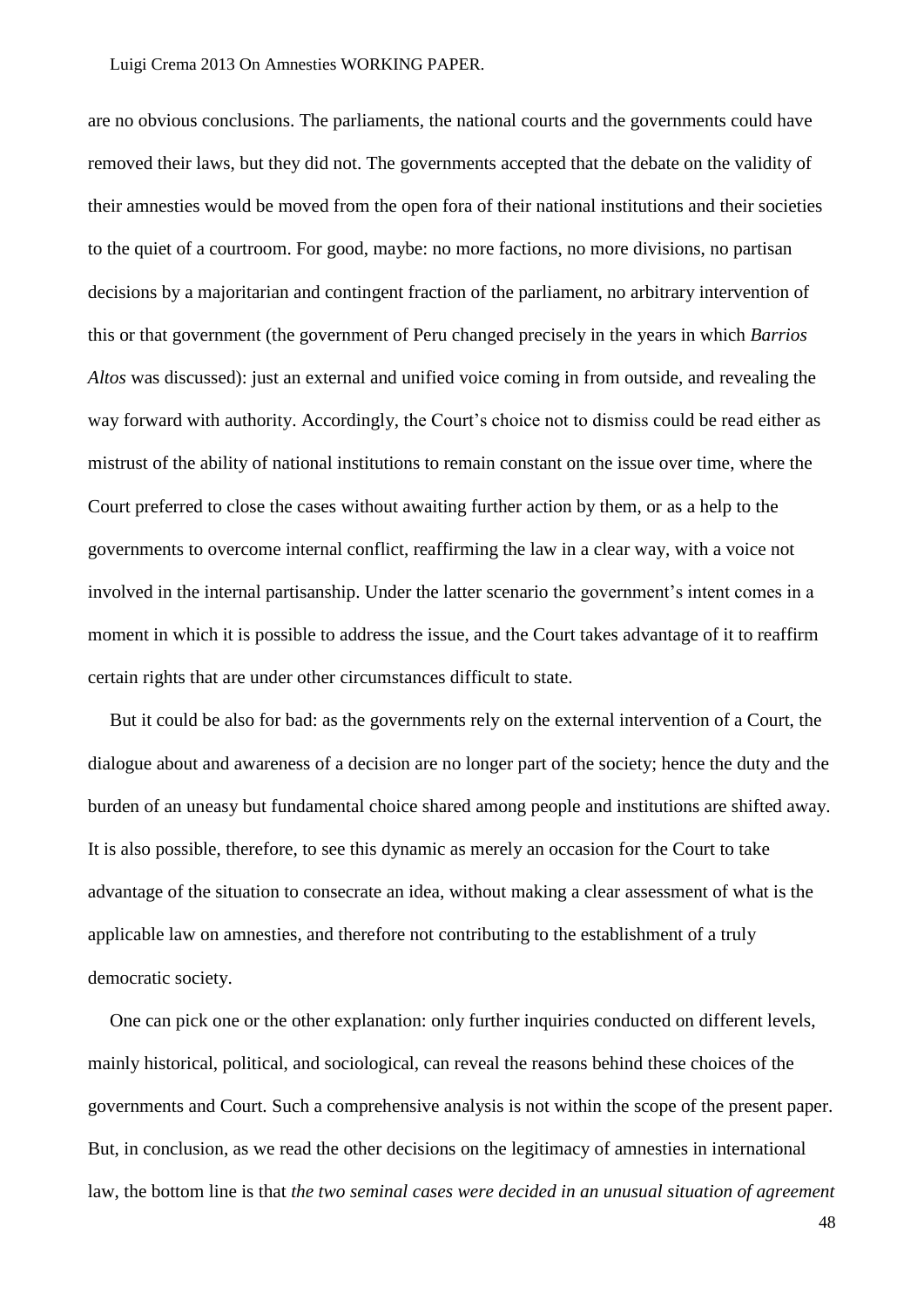*among the three involved entities*, claimant, respondent, and Court, on the core issue of the dispute.

## *6.3 Why the presence of a dispute is important*

<u>.</u>

Leaving behind disquisitions on the roots and purpose of these "disputes little disputed", in any case this attitude open to a situation that for the correct functioning of the American legal system can be *dangerous* in some ways.

The first danger regards the clarity of the law: the Court, free from the adversarial opposition between the parties, risks declaring a law without caring for the necessary precision. This is clear in the cases just described: there are lists of concepts that, being confused, weaken the decision instead of strengthening it.<sup>135</sup>

The second danger concerns the respondent state, in the event that the Court takes the agreedupon ground as a starting point to go further in an unpredictable way.

A third risk regards the other states belonging to the Inter-American jurisdiction. Other states by following the decisions of the Inter-American Court will import a finding without understanding the special conditions that provoked it. This dynamic of influence can take different legal forms. The first is the spontaneous cross-reference between courts. For example, the Supreme Court of Uruguay challenged the amnesty law of Uruguay on the basis of *Barrios Altos*, without any decision of the San José Court against Uruguay.<sup>136</sup> A second form is top-down, and is the so-called

 $135$  On the clarity of a decision as necessary element for its legitimacy see ARMIN VON BOGDANDI, INGO VENZKE, *Beyond Dispute: International Judicial Institutions as Lawmakers*, in *German Law Journal*, 12, 2011, p. 986 ss.

<sup>136</sup> *De Nibia Sabalsagaray Curutchet, Supreme Court of Justice of Uruguay*, *Order, 19 October 2009,* No. 365/09, *Preamble paragraph* III.2 and III.8, and paras 6-15. Other Court, as in El Salvador, defended their amnesty, see *above* fn. 22, while the Constitutional Court of Columbia condemned only a certain kind of amnesties, see MALLINDER, *Amnesties* cit., *above* at fn. [15,](#page-9-0) pp.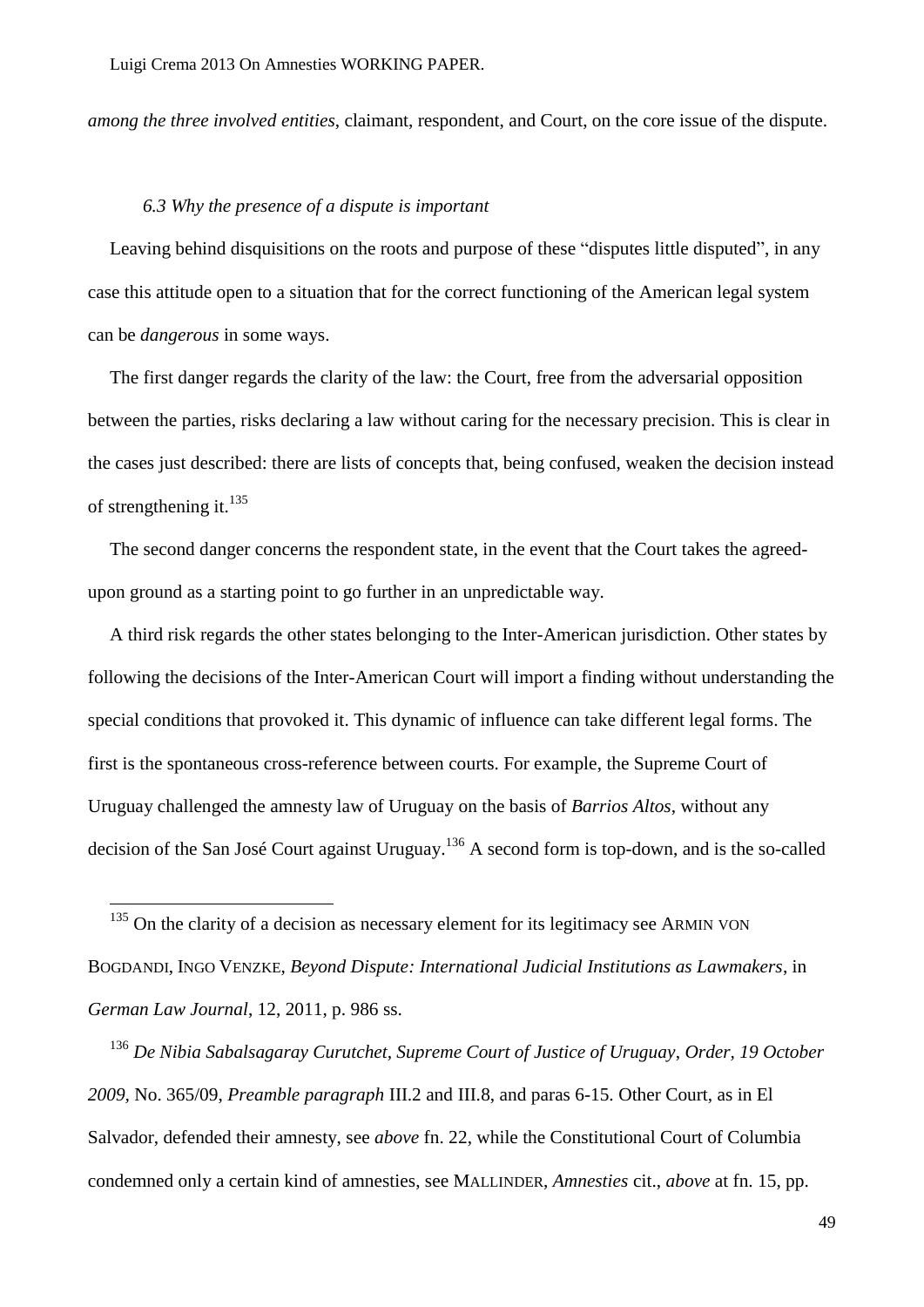*control of conventionality*, a legal technique recently introduced by the Court that echoes the *control of constitutionality typical of certain constitutional systems; according to it, "the Judiciary*" must exercise a sort of 'conventionality control' between the domestic legal provisions which are applied to specific cases and the American Convention on Human Rights".<sup>137</sup> This control must include not only the Convention, but also the interpretation given by the Court.<sup>138</sup> What the Supreme Court of Uruguay spontaneously did becomes mandatory now under this doctrine. A third form comes from the bottom up, through a domestic monist constitution that puts international law

838-9, and BINDER, *The Prohibition* cit., *above* at fn. [1,](#page-3-0) p. 1224. A coup in Honduras in 2010, with new elections and a subsequent amnesty raised the problem again, see OAS Country Report on Honduras, 2010, paras 106-110 (on amnesties), and 111-117 (on the right to truth), at http://www.oas.org/en/iachr/defenders/reports/country.asp.

<sup>137</sup> *Almonacid-Arellano*, cit. *above* at fn. 101, para. 124.

-

 $138$  "To perform this task, the Judiciary has to take into account not only the treaty, but also the interpretation thereof made by the Inter-American Court, which is the ultimate interpreter of the American Convention", *ivi*, para. 124; BINDER, *The Prohibition* cit. *above*, fn. [1,](#page-3-0) pp. 1212-1214; LAURENCE BURGORGUE-LARSEN, *La erradicacion de la impunidad: Claves para descifrar la politica jurisprudencial de la Corte Interamericana de Derechos Humanos*, Working Papers on European Law and Regional Integration, WP IDEIR, 9, 2011, p. 10 ff.. The *control of conventionality* has been explained again, in more details, in the case *Radilla-Pacheco v. Messico* (Preliminary objections, merits, reparations, and costs), Series C, No. 209, *23 November 2009*, paras 339-340, with the comments of KARLOS CASTILLA, *El control de convencionalidad: un nuevo debate en México a partir de la sentencia del caso Radilla Pacheco*, in *Anuario Mexicano de Derecho Internacional*, Vol 9, 2011, pp. 593-624. This technique has been also mentioned in one of the latest cases on amnesties, cf. *Guerrilha de Araguaia*, cit. *above* at fn. 4, para. 177.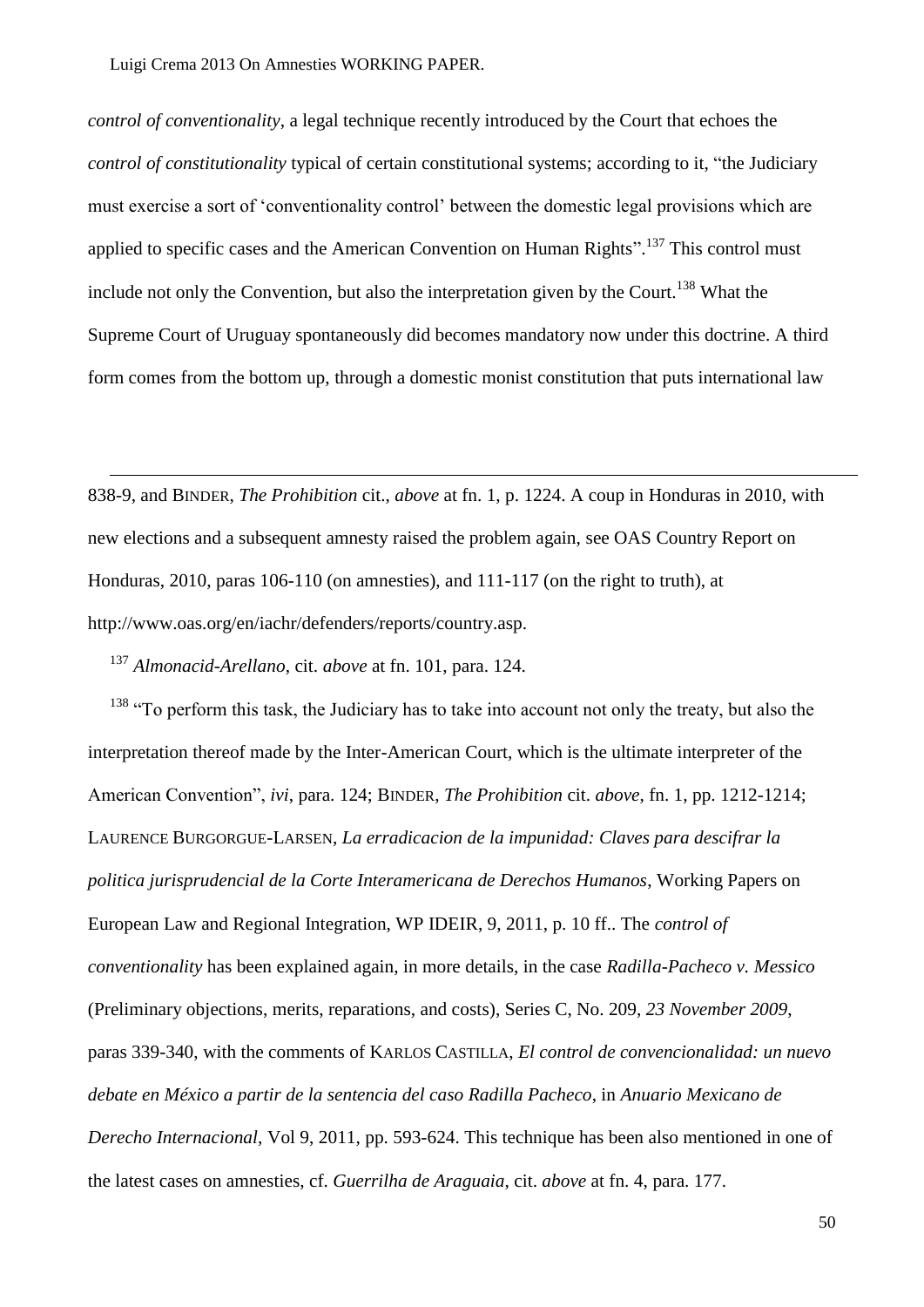and the American Convention at the top of the system of the sources of law.<sup>139</sup> In such a case, the decisions of the Inter-American Court have a direct impact in the domestic sphere not for a free emulative spirit of the national court, nor in conformity with the control of conventionality, but because of a national provision. The clearest example of such a dynamic is the *Simón* case, decided by the Supreme Court of Argentina.<sup>140</sup> In this case international law and *Barrios Altos* decision were used as grounds to annul two amnesty laws<sup>141</sup> approved in Argentina during the eighties.<sup>142</sup>

All these dynamics entail that, for one reason or for another, the leading cases on amnesties – cases that were made possible by the attitude of the respondent states and by the very peculiar historical and political circumstances – have had a very wide impact on all of Latin America. If, in general, this deference to the Court is a positive practice that leads to the creation of an homogeneous legal space, the present instance runs the risk of diminishing states' freedom, as the *particular political choice* of one state reaches the others cloaked in the generalizing authority of a court's reasoning. Consider *Barrios Altos* and *Almonacid-Arellano,* where governments with specific political electoral mandates decided to deal with the past events of its own country in a

-

<sup>140</sup> *Simón, Julio Héctor y otros,* Supreme Court of Argentina, Causa No. 17.768, *14 June 2005*, at http://www.dipublico.com.ar/juris/simon.pdf. It should be noted that a federal court in Argentina already contested, on the same case, the validity of the amnesty, on the 6 March 2001, cf. DELLA MORTE, *L"amnistia* cit., *above* at fn. 1, pp. 163-165; however, the Supreme Court relied extensively on *Barrios Altos*.

<sup>141</sup> Law 23.492, *De punto final*, and 23.521, *De obediencia debida*, were approved on the 29 December 1986 and on the 9 June 1987, at the end of the so called *Guerra sucia*, dirty war, granting an amnesty to the military agents involved.

<sup>142</sup> See CHRISTINE A. E. BAKKER, *A Full Stop to Amnesty in Argentina*, in *Journal of International Criminal Justice*, 3, 2005, pp. 1106-1120.

 $139$  See for example Art. 75 of the Argentinian Constitution of 1994.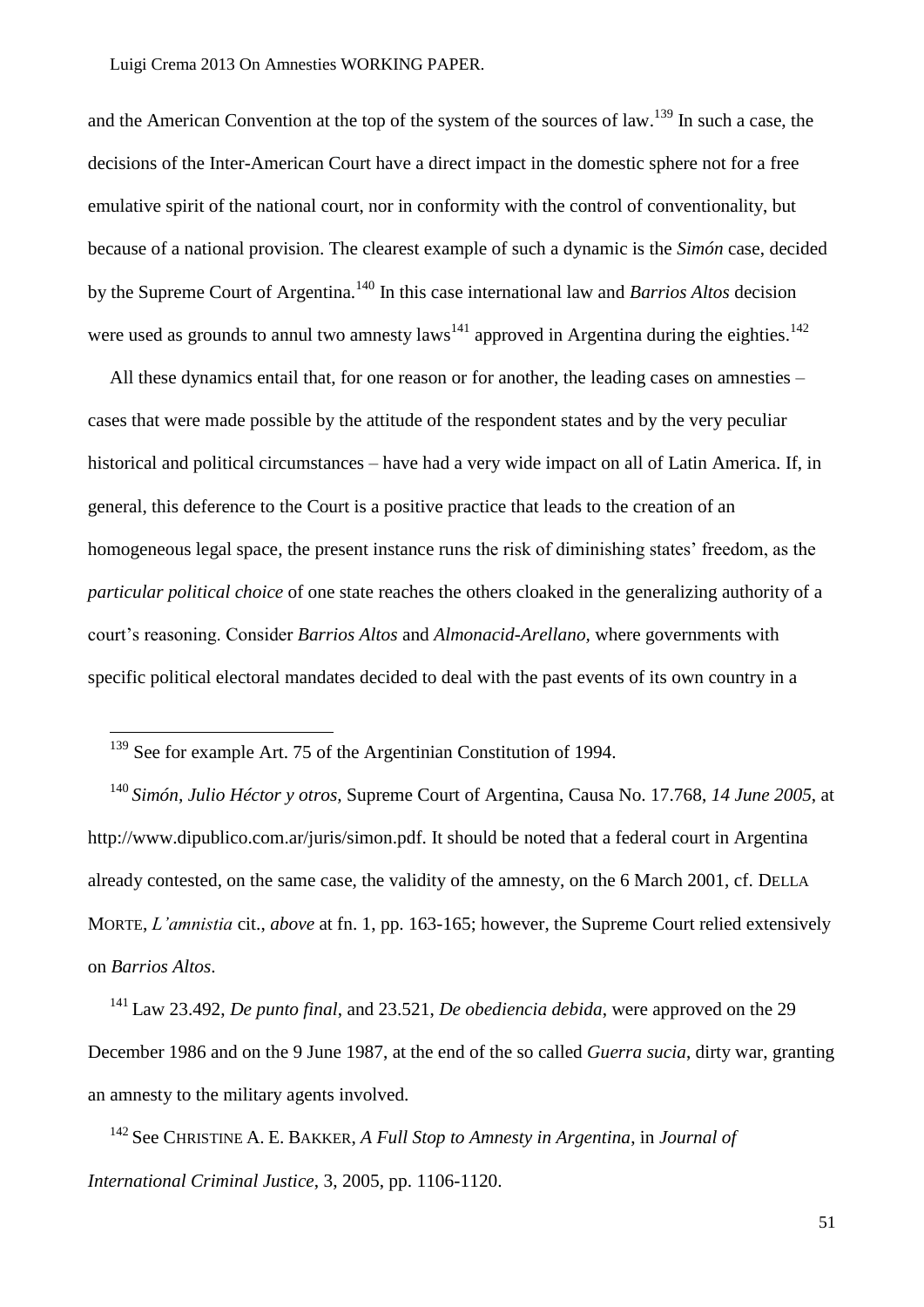certain way, that is by removing an amnesty; accordingly, it did not defend the amnesty before the Court. As a result, the decision of the Court also has an impact on those states not parties to the case, the governments of which, under other political mandates, decide to deal with their pasts in a different way. As a result, in short, the political opinion (not the law) exercised by a government through the intermediary of the Court becomes compulsory also for the other states, even when those others decided to transition to democracy in a different (but maybe still effective) way.

## *7. Second phase: consolidation of a jurisprudence*

-

After these first cases that gave the basic structure to the Inter-American jurisprudence on amnesties, the Commission and the Court came again to the question of amnesties without modifying the general pattern that had emerged in the previous decisions. It can be noted the concepts of self-amnesty and of nullity *ab initio* were not used anymore. They appear in separate opinions, <sup>143</sup> but they were not discussed by the majority.

The arguments on Art. 2, and on the seriousness of the crimes and/or the violated rights became

<sup>143</sup> La Cantuta, cit. *above* at fn. 131, *Separate opinion of Judge García-Ramírez*, para. 3: "To sum up, the Inter-American Court's position on this issue upholds: a) the full force and effect of the obligations to respect rights and ensure their exercise, under Article 1 of the American Convention on Human Rights (ACHR), notwithstanding any domestic-law obstacles that might hinder due compliance with such obligations that the State has undertaken, acting in its sovereign capacity, upon becoming a party to the Convention; b) the resulting eradication of the impunity that such obstacles might allow in connection with particularly egregious crimes; and c) the State's duty to adopt, at the domestic law level, such measures as may be required to enforce said duties and root out impunity, pursuant to the provisions of Article 2 of the ACHR". See also the Concurring Opinion of Judge Cançado-Trindade, paras 23-27, and the comment, at paras 28-32, on the cases *Barrios-Altos* and *Almonacíd-Arellano*.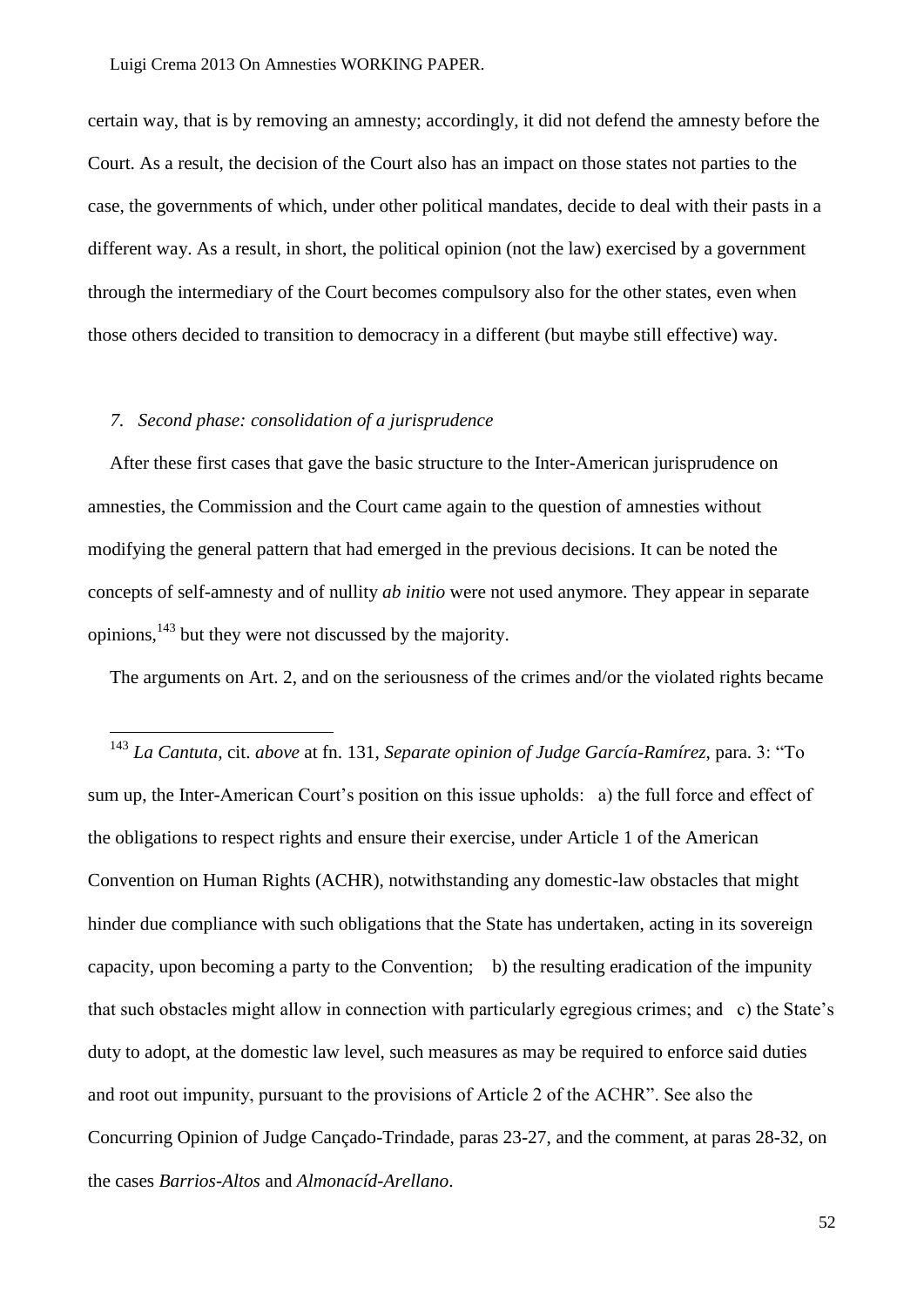the most decisive. In the case *La Cantuta v. Peru* the Court repeated more or less what it had already said in *Barrios Altos*,<sup>144</sup> and insisted at length on the contrariety of amnesties to Art. 2<sup>145</sup> and to *ius cogens*.<sup>146</sup> For the rest, even if the Commission requested the Court "to order the State ... to pass, as part of its domestic law, any and all such measures as may be required to effectively guarantee that Laws No. 26,479 and No. 26,492 will have no legal effects, as their provisions are in conflict with the American Convention",  $147$  the Court only repeated that the Peruvian amnesties since *Barrios Altos* were not anymore existent. 148

In the case of the *Massacre of La Rochela* the Court took into consideration the seriousness of the crimes of which investigation was being prevented by the Colombian program of dismantling the paramilitary groups<sup>149</sup>. The decree establishing the program envisioned at its Art. 21 that the amnesty ("perdono" in the Colombian law) could not apply to those that must be prosecuted under

<sup>145</sup> *Ivi*, para. 165 ff.

<u>.</u>

<sup>146</sup> *Ivi*, paras 157, 160, 225, 226.

<sup>147</sup> *Ivi*, para. 193.*e*).

<sup>148</sup> *Ivi*, paras 189 and 226.

<sup>149</sup> *La Rochela Massacre v. Colombia* (Merits, Reparations, and Costs)*, 11 May 2007,* Series C, No. 163, para. 181: "On January 22, 2003, the Government adopted Decree 128 of 2003 in order to regulate the implementation of Law 418 of 1997. This decree established socio-economic and other benefits for those individuals who demobilized. Article 13 established 'juridical benefits' and stipulated that, 'pursuant to the law, those who formed part of illegal armed organizations who demobilize will have the right to a pardon, conditional suspension of the execution of sentence, cessation of proceedings, preclusion of the investigation, or a writ of prohibition, according to the stage of the proceedings […].'".

<sup>144</sup> *La Cantuta,* cit. *ivi* at fn. 131, paras 152, 167.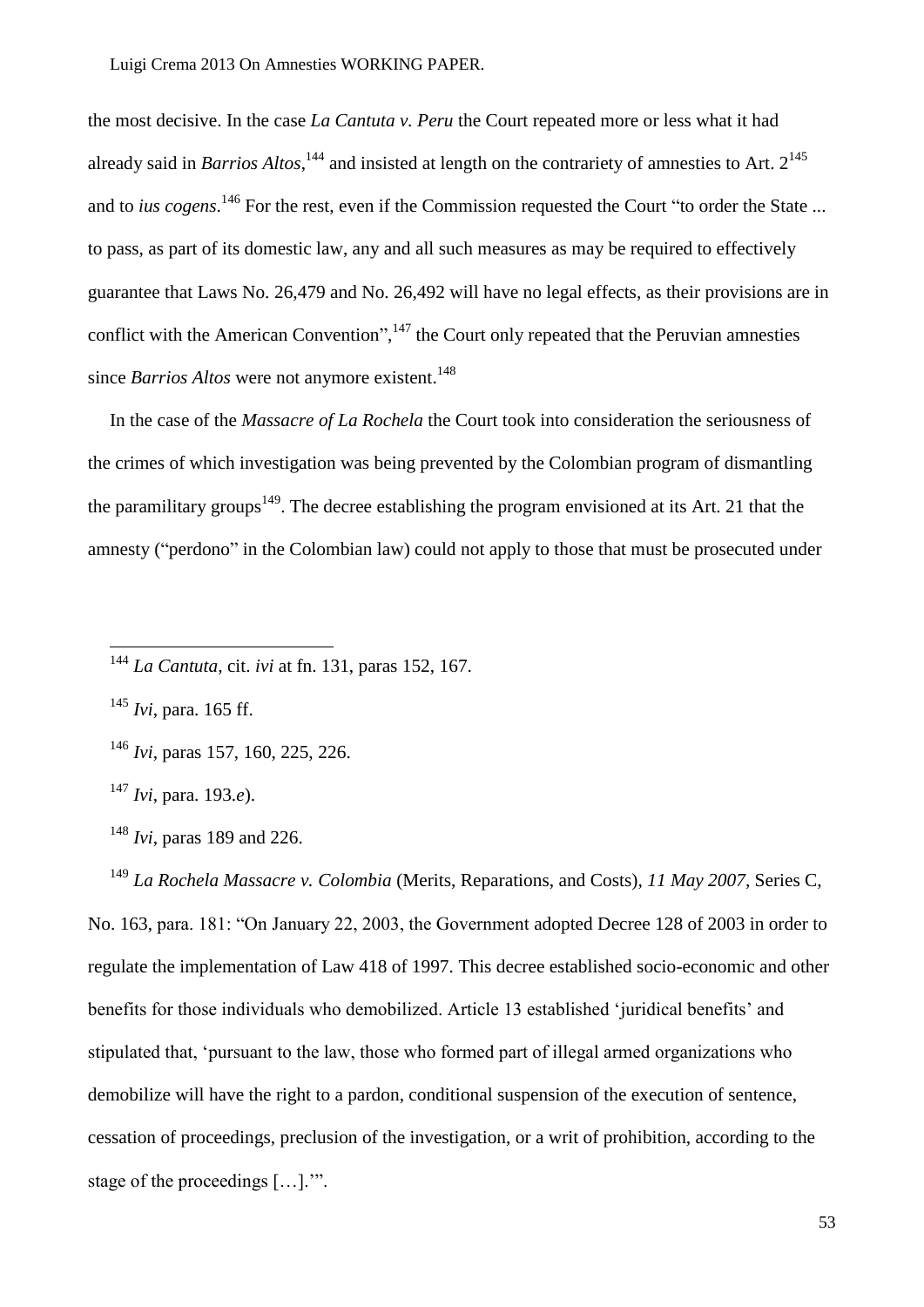the constitution of Colombia and international treaties.<sup>150</sup> The Court said:

―[I]t should be highlighted that the events described in the instant case (*infra* para. 106 to 120) are *particularly serious*, as they were designed to thwart the investigation and punishment of *gross violations of human rights*, and in which the execution of the judicial officers was committed in the *most inhuman* manner".<sup>151</sup>

The decision gave certain guidelines to Colombia for the correct application of the amnesty law (a dismantling program),  $^{152}$  but in any case, as in *Moiwana*, the Court stressed the contrariety to the Convention of all the laws perpetuating impunity.<sup>153</sup>

 $150$  From the amnesty were excluded "[t]hose that are being tried or have been convicted for crimes which, pursuant to the Constitution, the law, or the international treaties signed and ratified by Colombia, are not subject to this type of benefit", Decree 128, 22 January 2003, on the application of the law 418 of 1997, as modified by the law 548 of 1999 and from law 782 of 2002, on the programs of reintegration in society, *ivi*, para. 181.

<sup>151</sup> *Ivi,* para. 103 (internal fn. omitted; emphasys added).

-

 $152$  "[T]he Court deems it important to indicate, based on its jurisprudence, some aspects of the principles, guarantees and duties that must accompany the application of the juridical framework of the demobilization process. Likewise, it is necessary to indicate that state agents and authorities are obligated to guarantee that internal norms and their application conform to the American Convention", *ivi*, para. 192 (internal fn. omitted).

 $153$  *Ivi*, para. 294: "This Court has consistently found inadmissible all amnesty provisions, provisions on prescription and the establishment of measures designed to eliminate responsibility, because these provisions and measures are intended to prevent the investigation and punishment of those responsible for serious human rights violations, such as torture, extrajudicial, summary or arbitrary execution and forced disappearance. Such violations are prohibited because they violate non-derogable rights recognized by international human rights law" (internal fn. omitted).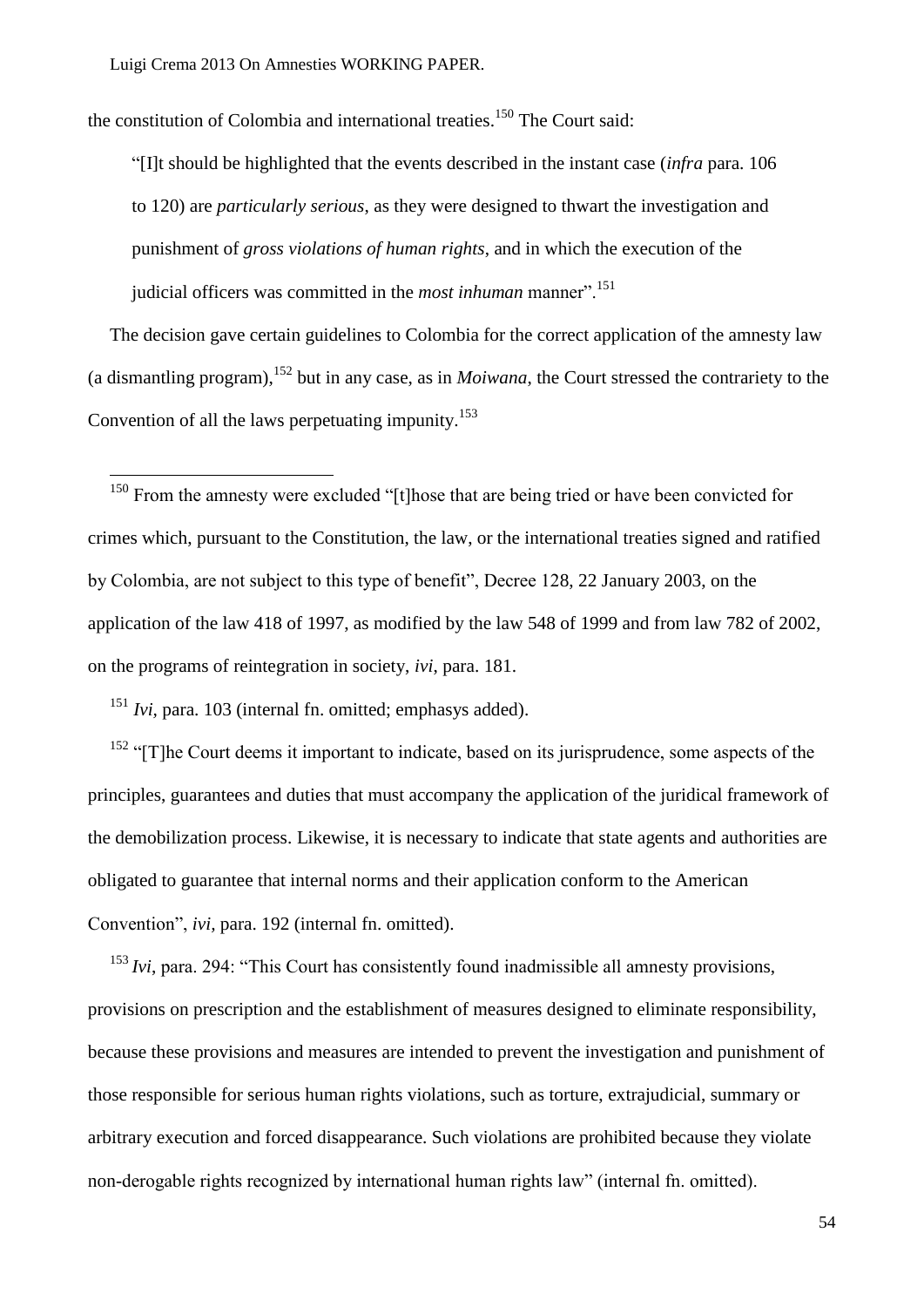<u>.</u>

For some years afterward the Commission and the Court did not address disputes centered on amnesties.<sup>154</sup> Any reference to amnesty laws was made as a prong (with prescriptions, for example) of a generic reference to the *fight against impunity*. This position can be found in several other decisions of the Court: *Las Dos Erres* (2009); <sup>155</sup> *Ibsen Cárdenas and Ibsen Peña* (2010); 156 Cantoral-Huamaní and García-Santa Cruz (2010);<sup>157</sup> Manuel Cepeda Vargas (2010).<sup>158</sup> The Commission, as petitioner in the *Tiu Tojín* case, raised the question of the legitimacy of the

http://www.cidh.oas.org/pdf%20files/Pronunciamiento%20Ley%20de%20Justicia%20y%20Paz.pd f.

<sup>155</sup> *"Las Dos Erres" Massacre v. Guatemala* (Preliminary Objections, Merits, Reparations, and Costs)*, 24 November 2009,* paras 129-131, and 233.

<sup>156</sup> *Ibsen Cárdenas and Ibsen Peña v. Bolivia* (Merits, Reparations, and Costs)*, 1 September*  2010. This case deals mainly on prescription; however, at para. 207, says: "...in certain circumstances, international law considers statutes of limitations to be inadmissible and inapplicable, as well as amnesty laws and the establishment of exemptions of responsibility, in order to maintain in force the punitive power of the State repetition, need to be repressed" (internal fn. omitted). See also para. 237.

<sup>157</sup> *Cantoral-Huamaní and García-Santa Cruz v. Peru* (Preliminary Objections, Merits, Reparations, and Costs)*, 10 July 2007*,para. 190 and para. 9 of the operative part.

<sup>158</sup> *Manuel Cepeda Vargas v. Colombia* (Preliminary Objections, Merits, Reparations, and Costs)*, 26 May 2010,* paras 215-216, with also references to the *right to truth*.

<sup>154</sup> The Commission held a report on the Colombian amnesty also in 2006, *Pronunciamiento de la Comisión Interamericana de Derechos Humanos Sobre la applicación y el Alcance de la Ley de Justicia y paz en la República de Colombia*, *1 agosto 2006*, Doc. OEA/Ser/L/V/II.125, reperibile al sito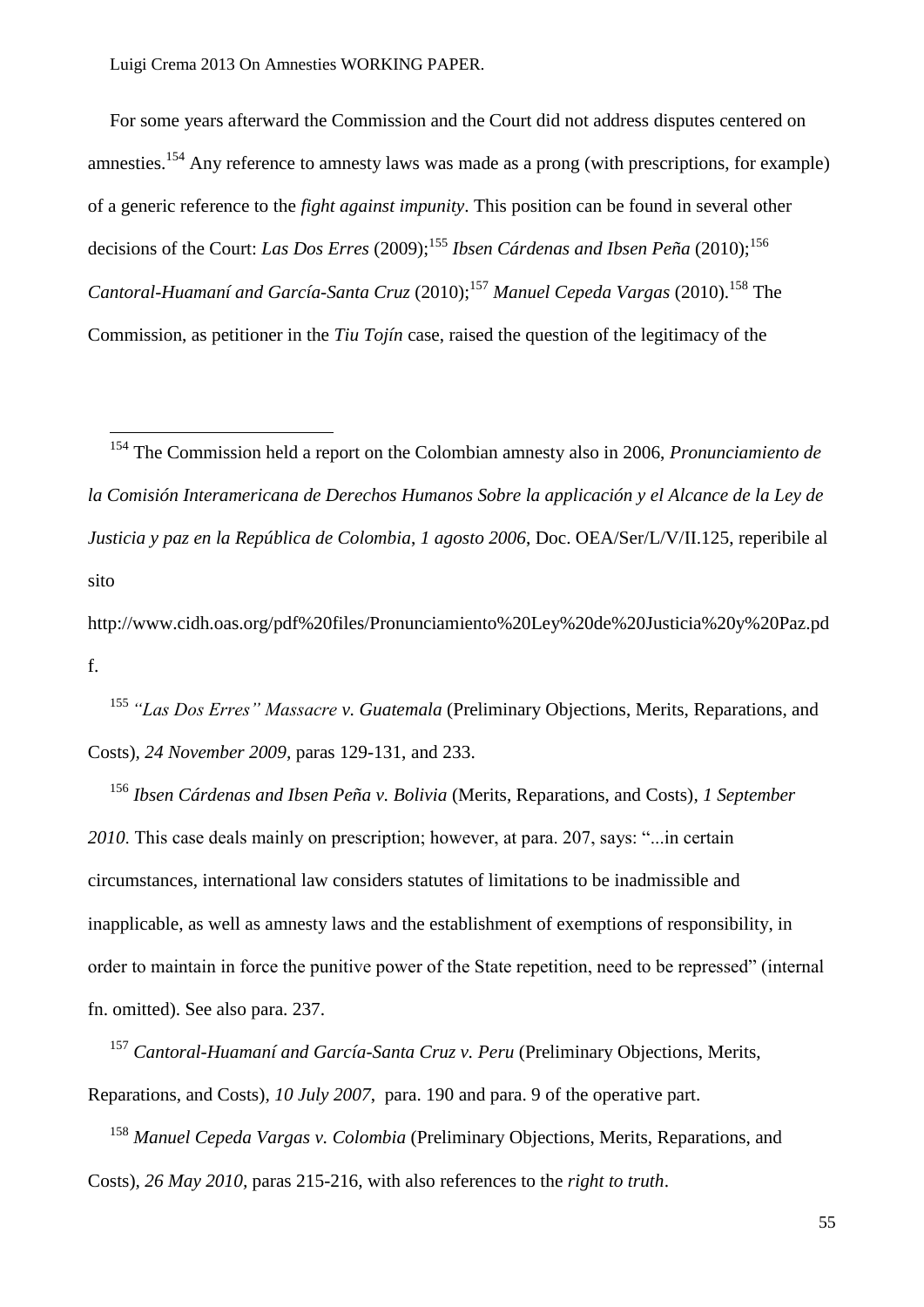Guatemalan amnesty;  $159$  this law was not really pertinent to the facts discussed in the case,  $160$  and the Court answered with a very generic reference to the duty of the state under international law.<sup>161</sup>

## *8. The latest cases:* Guerrilha do Araguaia*,* Gelman*, and* The Massacres of El Mozote.

## *8.1 The three amnesties*

-

Ten years after the judgment on the *Barrios Altos* massacre, and 25 years after the first reports of the Commission on the validity of amnesties, the Court returned to this question in three decisions: Guerrilha do Araguaia in 2010, <sup>162</sup> Gelman in 2011, <sup>163</sup> and *The Massacre of El Mozote* in 2012. <sup>164</sup>

<sup>159</sup> *Tiu Tojín v. Guatemala* (Merits, Reparations, and Costs), *26 November 2008,* para. 89. <sup>160</sup> *Ivi,* para. 90.

 $161$  "[W]e should reiterate to the State that the prohibition of the forced disappearance of persons and the related duty to investigate them and, if it were the case, punish those responsible has the nature of *ius cogens.* As such, the forced disappearance of persons cannot be considered a political crime or related to political crimes under any circumstance, to the effect of preventing the criminal persecution of this type of crimes or suppressing the effects of a conviction. Additionally, pursuant with the preamble of the Inter-American Convention on Forced Disappearance, the systematic practice of the forced disappearance of persons constitutes a crime against humanity and, as such, entails the consequences established in the applicable international law", *ivi*, para. 91, internal fn. omitted.

<sup>162</sup> *Guerrilha do Araguaia,* cit. *above* at fn. 4, in particular paras 126-182.

<sup>163</sup> *Gelman* cit. *above* at fn. 4, cf. in particular at para. 144-150, and 183-246. A short history of Uruguay after the World War II can be read in RODRÌGUEZ BRESCIA, *Regional* cit., *above* at fn. 81, p. 198 ff.; a syntethic resume on the whole social and institutional debate over Uruguay amnesties is in DELLA MORTE, *Le amnistie* cit., *above* at fn. 1, p. 50 ff., in MALLINDER, *Amnesties*, cit. *above* at fn. 15, pp. 846-849.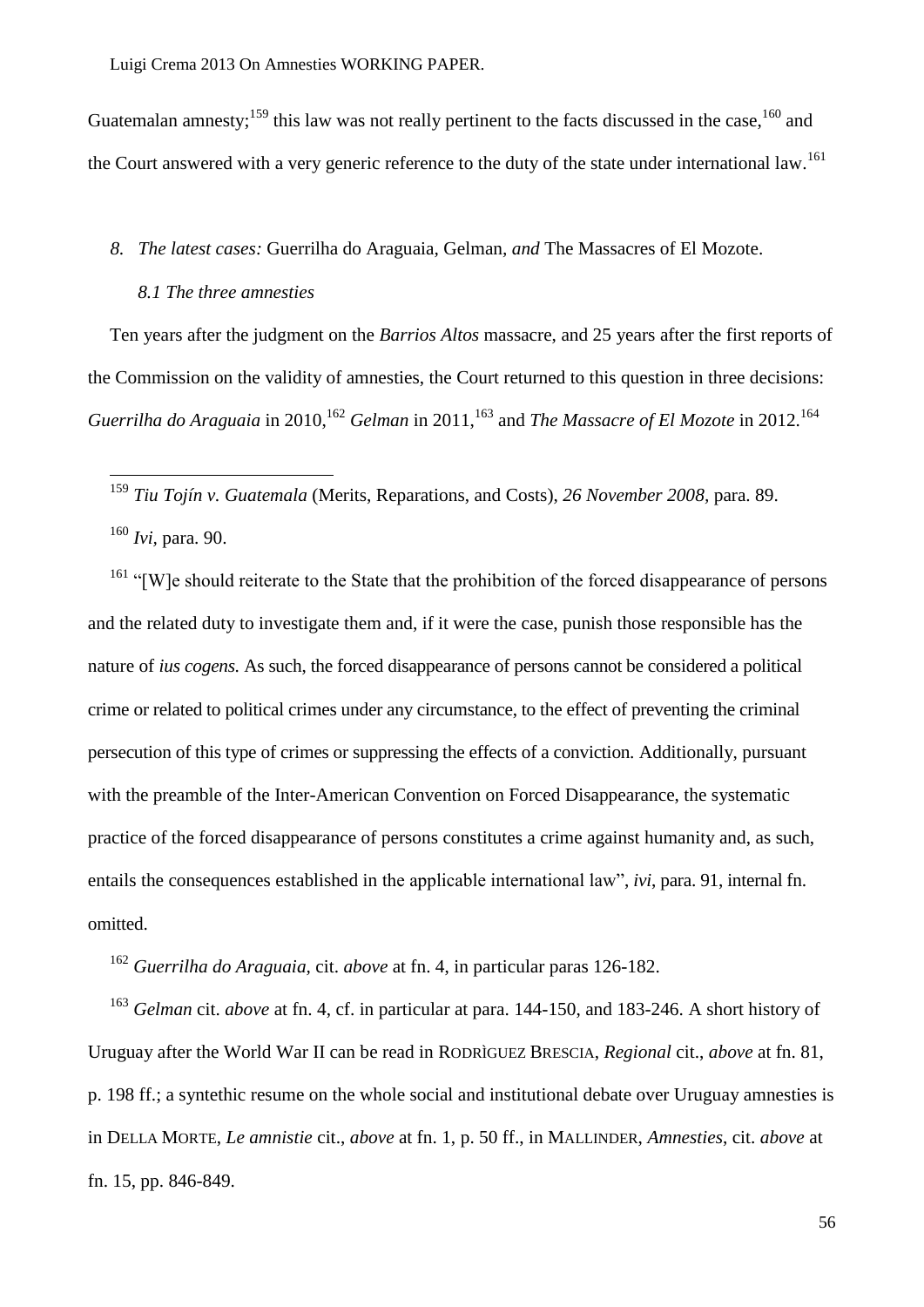These cases are very important because they addressed the question of amnesties again, in depth and detail, showing the limits of the reasoning developed before that point, and rethinking the right to truth in a more convincing and reasonable fashion.

The three cases have some similarities but also some peculiar differences. The three amnesties were debated in society and among institutions in a much richer way than the Chilean and the Peruvian ones were.<sup>165</sup> The Brazilian amnesty was not a self-amnesty, both on account of the plurality of subjects involved in its approval, and on account of its many beneficiaries. With regard to the subjects involved, it was the result of a negotiation between opposite factions after years of political instability, as part of a process of social pacification; moreover, the Supreme Federal Tribunal affirmed that the amnesty was valid.<sup>166</sup> With regard to the effects, it was general, with application to all people, not only state agents like members of the military or the police, and explicitly excluded from its purview the authors of certain grave crimes.<sup>167</sup> In 2010 the Supreme

<sup>164</sup> *The Massacre of El Mozote,* cit. *above* at fn. 4, in particular paras 265-296.

<u>.</u>

<sup>165</sup> The two amnesties challenged by the Court were, in the Brazilian case, the Lei n° 6.683, promulgated on 28 August 1979, and, in the Uruguay case, the Ley 15.848, *de Caducidad de la Pretensión Punitiva del Estado*, promulgated on 22 December 1986. On the historical context in which the two amnesties were enacted see RODRÌGUEZ BRESCIA, *Regional* cit., *above* at fn. 81, p. 171 ff. and DELLA MORTE, *Le amnistie* cit., *above* at fn. 1, p. 50 ff.

<sup>166</sup> Decision of the 29 April 2010, see *Guerrilha do Araguaia*, cit. *above* at fn. 4, paras 43-44, 130, and 133.

 $167$  Art. 1: "É concedida anistia a todos quantos, no período compreendido entre 02 de setembro de 1961 e 15 de agosto de 1979, cometeram crimes políticos ou conexo com estes, crimes eleitorais, aos que tiveram seus direitos políticos suspensos e aos servidores da Administração Direta e Indireta, de fundações vinculadas ao poder público, aos Servidores dos Poderes Legislativo e Judiciário, aos Militares e aos dirigentes e representantes sindicais, punidos com fundamento em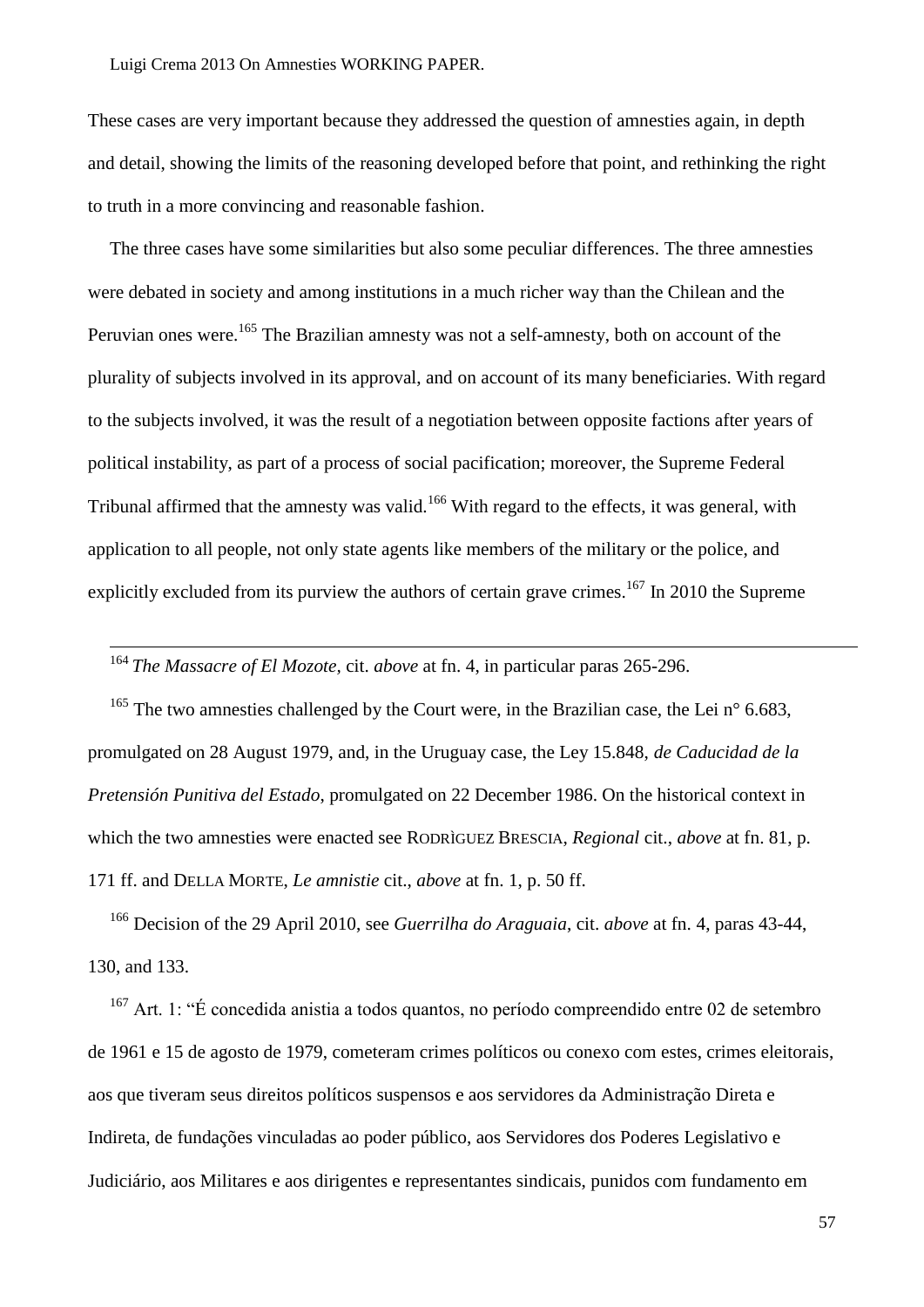-

Federal Tribunal of Brazil affirmed that the amnesty was valid.<sup>168</sup>

On the contrary, the amnesty law of Uruguay was originally a self-amnesty. Art. 1 established that the "State relinquishes the exercise of penal actions with respect to crimes committed until March 1, 1985, by military and police officials either for political reasons or in fulfillment of their functions and in obeying orders from superiors during the de facto period".<sup>169</sup> However, it was

Atos Institucionais e Complementares (vetado). ... § 2. Excetuam-se dos benefícios da anistia os que foram condenados pela prática de crimes de terrorismo, assalto, sequestro e atentado pessoal"; in the translation into English of the Court, Art. 1: "Amnesty is granted to all whom, in the period between September 2, 1961, and August 15, 1979, committed political crimes or derived crimes to these, electoral crimes, to those who had their political rights suspended, and to direct or indirect public servants of the administration, of foundations that belong to the public power, to the public servants of the legislative and judicial powers, to the military, leaders, and union representatives, who were punished based on institutional and complementary acts. § 1 ... § 2 Those excluded from the benefit of this amnesty are persons who were convicted for the crimes of terrorism, assault, kidnapping, and personal attacks".

<sup>168</sup> Decision of the 29 April 2010, see *Guerrilha do Araguaia*, cit. *above* at fn. 4, paras 43-44, 130, and 133.

<sup>169</sup> Cf. *Gelman* cit. *above* at fn. 4, para. 144. In the Spanish original it says: "Reconócese que, como consecuencia de la lógica de los hechos originados por el acuerdo celebrado entre partidos políticos y las Fuerzas Armadas en agosto de 1984 y a efecto de concluir la transición hacia la plena vigencia del orden constitucional, ha caducado el ejercicio de la pretensión punitiva del Estado respecto de los delitos cometidos hasta el 1º de marzo de 1985 por funcionarios militares y policiales, equiparados y asimilados por móviles políticos o en ocasión del cumplimiento de sus funciones y en ocasión de acciones ordenadas por los mandos que actuaron durante el período de facto".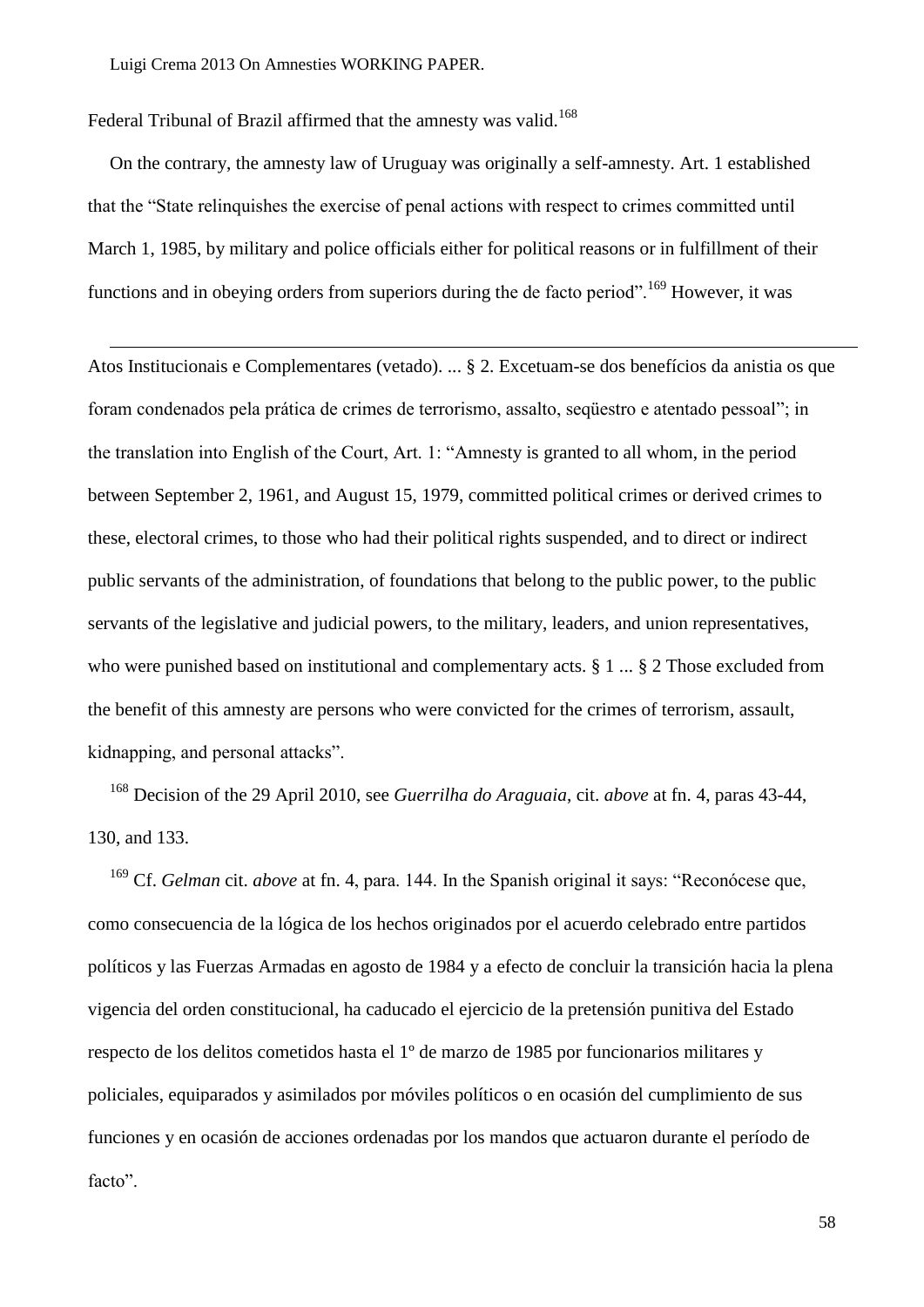voted in and then affirmed by several governments, of different political inspiration, that came after the Sanguinetti government that enacted it; it was likewise maintained in 1988 by a decision of the highest authority of the Judiciary, the Supreme Court, albeit by a very thin majority (3-2), and by two referenda by the population in 1989 and in 2009.<sup>170</sup> In short, notwithstanding the fact that it was applicable only to State's agents for deeds carried out under the same Government that enacted the law, on several occasions other Governments, the judiciary, and the people of Uruguay endorsed this decision, thereby transforming the *self*-amnesty ("I, Government, forgive myself, the state's agents") into just an amnesty ("we, Citizens, forgive") though one limited in scope ("we forgive the state's agents, not everybody"). Only recently, in 2009, did the Supreme Court of Uruguay, by acknowledging the San José Court's trend, neutralize the amnesty law by nullifying some central articles;<sup>171</sup> it then reaffirmed this decision one year later.<sup>172</sup>

The amnesty of El Salvador (Legislative Decree No. 486, published on March 22, 1993) was a law that followed the work of the truth commission charged, in a difficult process of peace that involved also the United Nations, to close a decade of violence in Central America (see also *above* sect.  $4.3$ ).<sup>173</sup>

The three governments defended the three laws in different ways before the Inter-American Court. None of the three states raised any objection to the crimes committed by public agents asserted by the petitioners;  $174$  however, Brazil very strongly defended the validity of its amnesty

<sup>170</sup> See DELLA MORTE, *Le amnistie* cit., *above* at fn. 1, p. 50 ff., and *Gelman* cit. *above* at fn. 4, para. 144 ff.

<sup>171</sup> Case of *Sabalsagaray Curutchet Blanca Stela*, Supreme Court of Justice of Uruguay, *19 October 2009*, Judgment No. 365, that abrogated Arts. 1, 3 and 4 of the amnesty.

<sup>172</sup> Supreme Court of Justice of Uruguay, *29 October 2010*, Judgment No. 1525.

<sup>173</sup> *The Massacre of El Mozote*, cit. *above* at fn. 4, para. 266 ff.

<u>.</u>

<sup>174</sup> Also in these cases the criminal deeds were committed by state officials, *Guerrilha do* 

59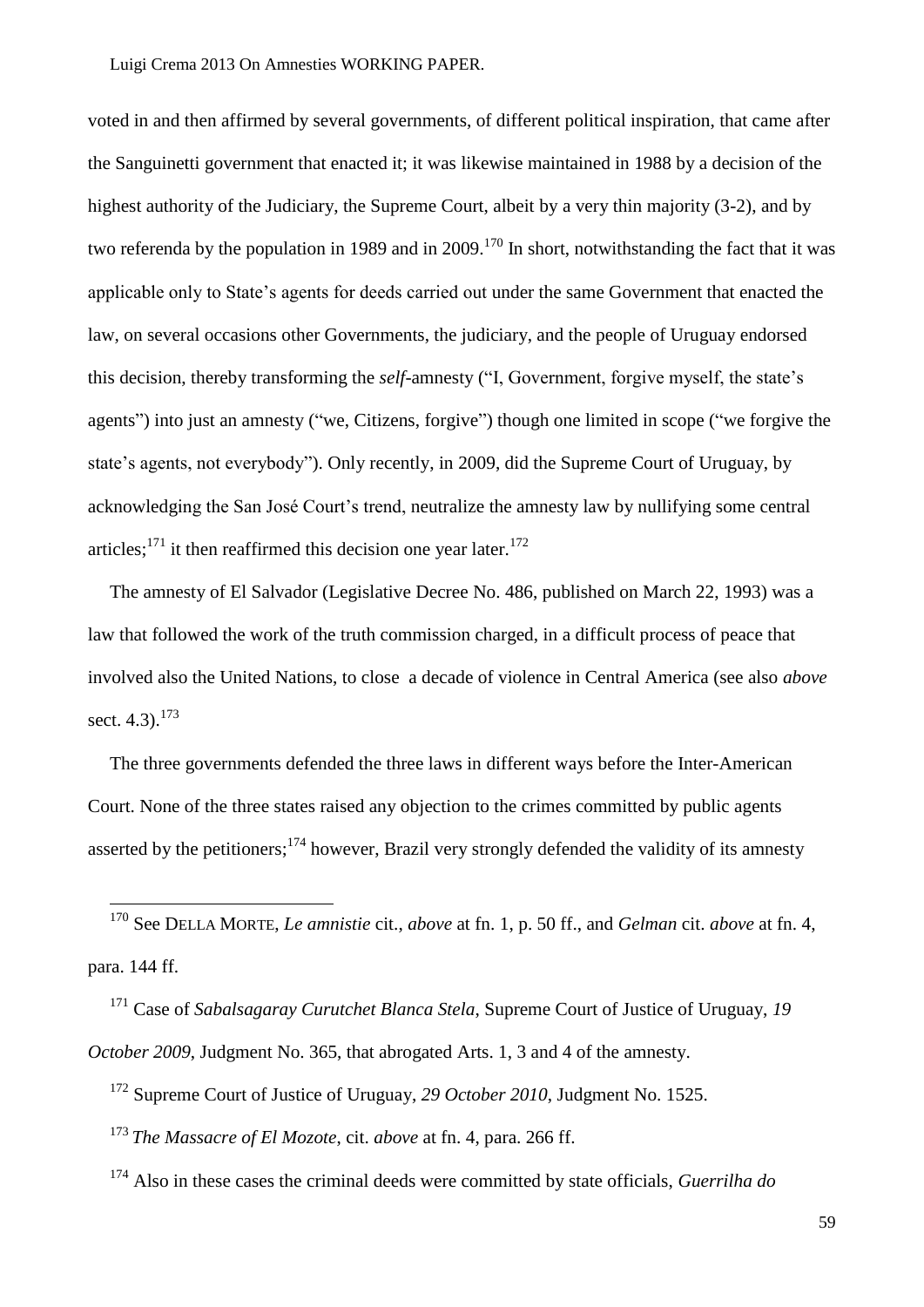before the Court, while the Governments of Uruguay and El Salvador took a very surrendering position.<sup>175</sup>

## *8.2 The decisions*

-

The decisions in *Gelman* and in *Guerrilha do Araguaia* have a very similar structure. The Court in both cases recalled the duties of the states to investigate and punish serious human rights violations, <sup>176</sup> also because of the *cogens* nature of such an obligation.<sup>177</sup> Then it made a long restatement of the evolving legal approach to amnesties in the contemporary general international law, in criminal law, and the Inter-American system of protection of human rights.<sup>178</sup> In both cases the Court referred to its own case law, in particular to *Barrios Alto*s*,* stressing that serious violations of human rights cannot be subject to amnesty,  $179$  and stressing the incompatibility of every amnesty disposition with the Arts 1.1, 2, 8.1, and 25 of the Convention.<sup>180</sup> Eventually both the cases strongly stressed the nullity of a law that prevents investigation of the most serious violations of human

*Araguaia*, cit. *above* at fn. 4, paras 116 and 118; *Gelman*, cit. *above* at fn. 4, para. 79 ff.; *The Massacre of El Mozote*, cit. *above* at fn. 4, paras 18-20, 73-121.

<sup>175</sup> *Gelman*, cit. *above* at fn. 4, paras 19-31, 142; *The Massacre of El Mozote*, cit. *above* at fn. 4, paras 18-20.

<sup>176</sup> *Guerrilha do Araguaia*, cit. *above* at fn. 4, paras 137-146; *Gelman*, cit. *above* at fn. 4, paras 183-194.

<sup>177</sup> *Guerrilha do Araguaia*, cit. *above* at fn. 4, para. 137; *Gelman*, cit. *above* at fn. 4, para. 183.

<sup>178</sup> *Guerrilha do Araguaia*, para. 147 ff.; *Gelman*, para. 195 ff., both cit. *above* at fn. 4.

<sup>179</sup> *Guerrilha do Araguaia*, paras 170-171; *Gelman*, paras 195 ff., 225-226, 232, both cit. *above*  at fn. 4.

<sup>180</sup> *Guerrilha do Araguaia*, paras 140, 173; *Gelman*, paras 189-191, 227-230, and 246, both cit. *above* at fn. 4.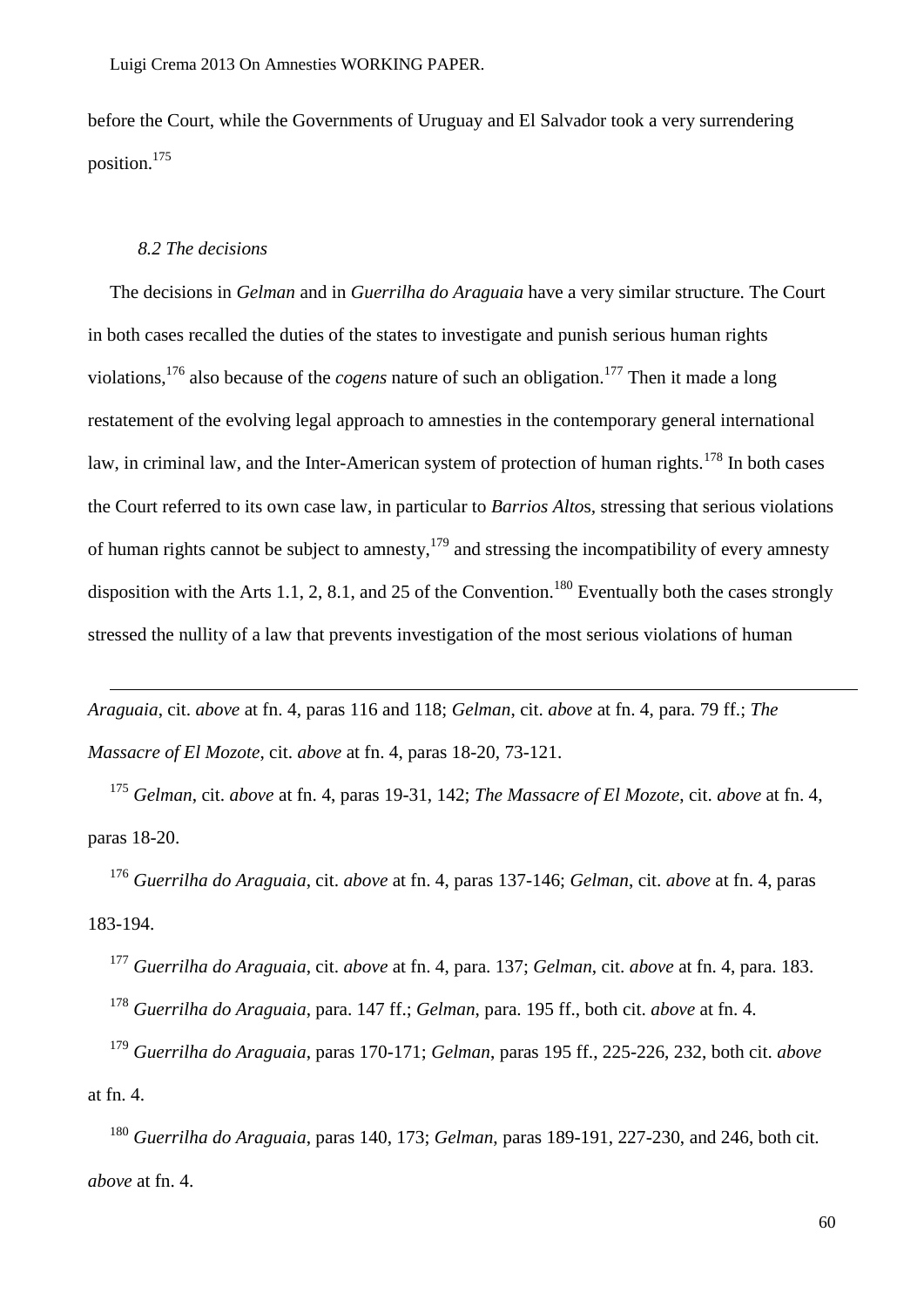rights.<sup>181</sup>

Other concepts articulated in the past were dismissed. In the Brazilian case, *Guerrilha do Araguaia*, the Court *i*) did not take into account the above described social and institutional debates surrounding the amnesty,  $\dot{i}$ ) explicitly denied the importance of the concept of self-amnesty,  $^{182}$  and *iii*) stated that in any case the amnesty is invalid because it prevents the investigation and prosecution of the authors of serious violations of human rights.<sup>183</sup>

In the *Gelman* case the Court took similar positions, but stated them even more strongly. The Court was very clear in saying that the conformity of an amnesty law to the Convention does not depend at all on the subjects enacting it or on the width of the subjects that it covers ("The incompatibility with the Convention includes amnesties of serious human rights violations and is not limited to those which are denominated 'self-amnesties'..."),  $^{184}$  nor does it depend on the democratic processes that led to its approval,<sup>185</sup> including the referenda:

"The fact that the Expiry Law [...] has been approved in a democratic regime and yet ratified or supported by the public, on two occasions, [...] does not automatically or by

<sup>181</sup> G*uerrilha do Araguaia*, para. 174; *Gelman*, para. 232, both cit. *above* at fn. 4. Similarly see. *Barrios Altos* (Merits), cit. *above* at fn. 81, para. 44; however, contrary to *Barrios Altos*, this statement is not repeated in the final part of the cases.

<sup>182</sup> *Ivi*, para. 175.

-

<sup>183</sup> *Guerrilha do Araguaia*, cit. *above* at fn. 4, para. 177; see also the position of the respondent state, summarized at paras 130-133.

<sup>184</sup> *Gelman*, cit. *above* at fn. 4, para. 229.

<sup>185</sup> *Gelman*, cit. *above* at fn. 4, para. 239: "The bare existence of a democratic regime does not guarantee, per se, the permanent respect of International Law, including International Law of Human Rights... [P]articularly in cases of serious violations of nonrevocable norms of International Law, the protection of human rights constitutes a impassable limit to the rule of the majority".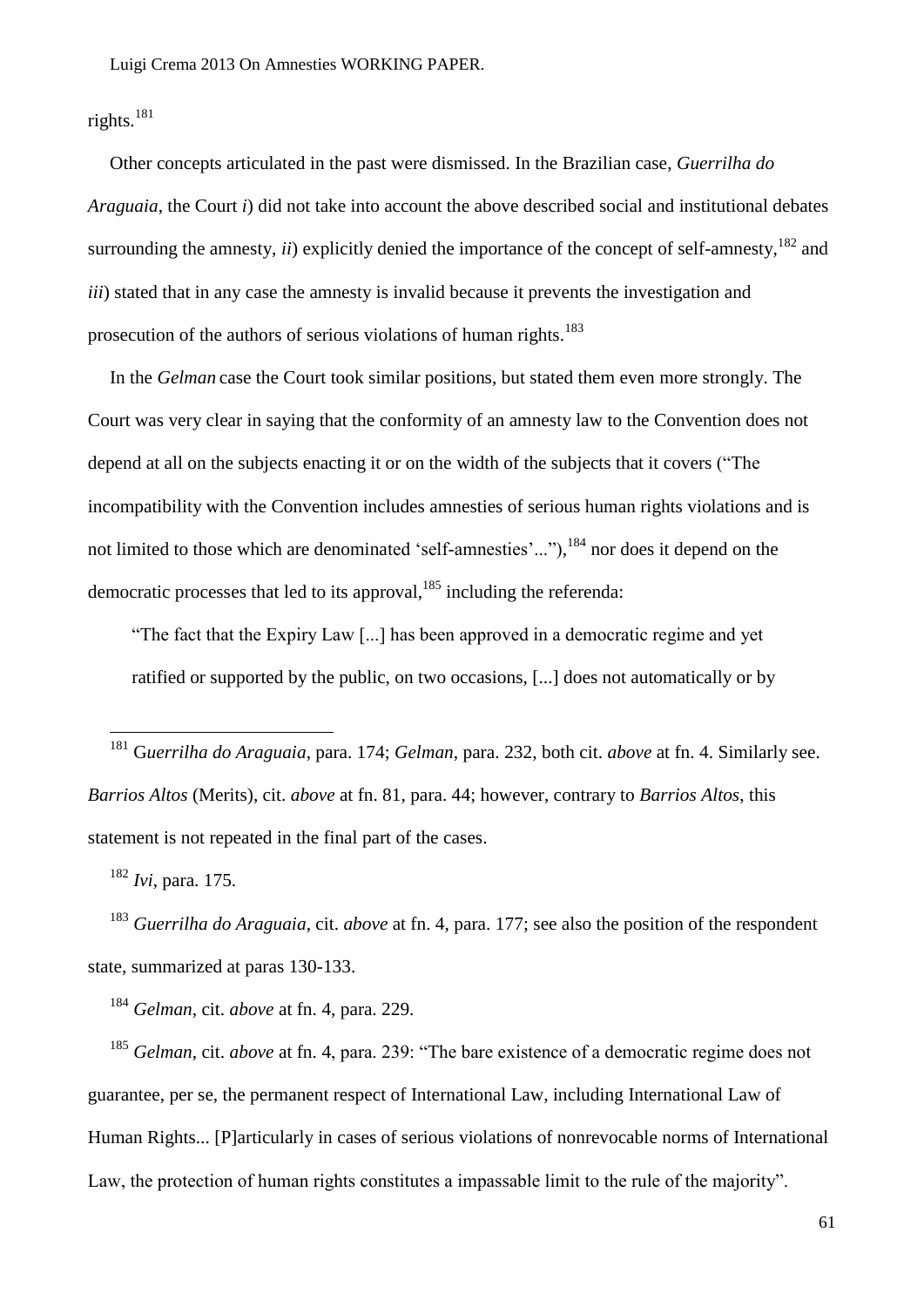itself grant legitimacy under International Law".<sup>186</sup>

The key concepts that make an amnesty illegitimate, as summarized by the Court itself, are the fight against impunity, the access to truth, the fact that the amnesty blocks the prosecution of serious violations of human rights, its contrariety to the rule of law, and its non-conformity with the Convention:

―[A]mnesty laws are, in cases of serious violations of human rights, expressly incompatible with ... the provisions of Articles 1(1) and 2... [T]hey impede the investigation and punishment of those responsible for serious human rights violations and, consequently, impede access to victims and their families to the truth of what happened and to the corresponding reparation... This, in turn, favors impunity and arbitrariness and also seriously affects the rule of law, reason for which, in light of International Law, they have been declared to have no legal effect". $^{187}$ 

In short, these decisions confirmed what was already implicit in the previous reports and decisions of the Commission and the Court. Moreover, after a few cases in which it did not take a position on the issue, the Court stated in both cases that the Brazilian and the Uruguayan amnesties lacked any legal effect.<sup>188</sup> On the contrary, in *The Massacre of El Mozote* decision the Court did not proclaim the *invalidity* of the amnesty law, but contested only its application to the serious crimes at stake (the murderer of almost a thousand persons).<sup>189</sup> In this last decision the Court just referred to the previous decisions to deem as consolidated the previous orientation of the Court on amnesty laws,<sup>190</sup> but concluded keeping the focus only on the compatibility of the amnesty decree with the

<u>.</u>

<sup>190</sup> *The Massacre of El Mozote*, cit. *above* at fn. 4, para. 283.

<sup>186</sup> *Ivi*, para. 238; see also paras 229 and 239.

<sup>187</sup> *Ivi*, para. 226.

<sup>&</sup>lt;sup>188</sup> *Gelman*, cit. *above* at fn. 4, paras 229, 232, 244, 253, and the 11<sup>th</sup> point of the operative part.

<sup>189</sup> *Ivi*, paras 296 and 403, Order No. 4.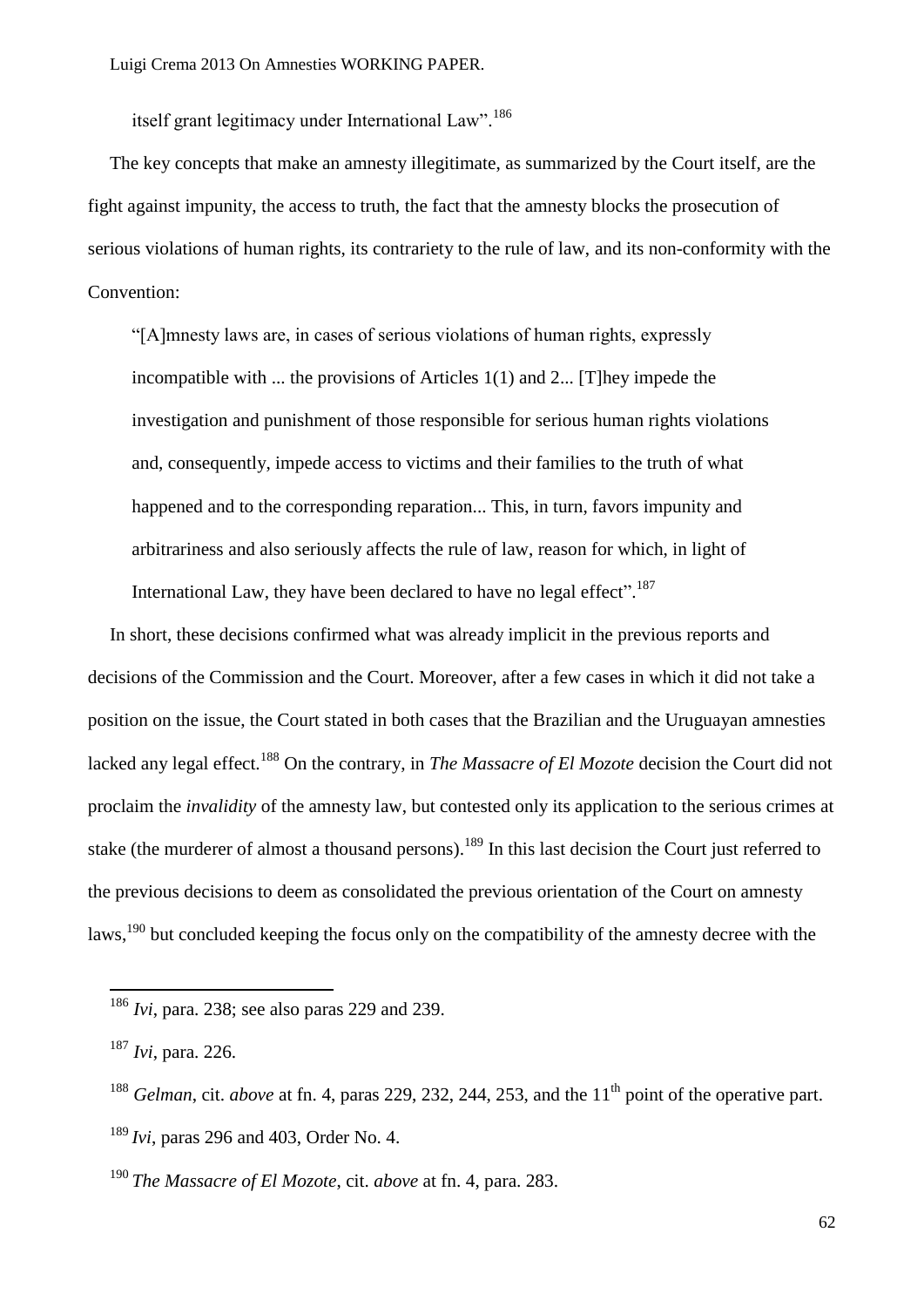crimes of the case.<sup>191</sup>

In these three decisions, two further points are relevant. The first is that, for the first time the Court explicitly took a position on the issue of amnesties and reconciliation. In the *Gelman* case, by quoting a UN document, the Court pointed out that there is no demonstrated direct link between amnesties and reconciliation.<sup>192</sup> Unfortunately, this point was not developed in the main reasoning and remained isolated and abstract, without a thoughtful reflection on the specific situation of Uruguay.

Second, as far as the *right to truth* is concerned, the decisions are different. In *Guerrilha do Araguaia* the Court lays out an interesting construction that more closely resembles certain cases of the Commission than the Court's other decisions on the right to truth (see *above* sect. 4.2): it refers to Art. 13.1 (*right of access to information*), highlighting people's right to be informed of what happened to their relatives, <sup>193</sup> and asserting that to prevent the interested persons from knowing this information is cruel and inhuman treatment.<sup>194</sup> For this reason, the Court requested the establishment of a truth commission to investigate the disappearance of the members of the group Guerrilha do Araguaia,<sup>195</sup> although stressing that the activities of a truth commission "do not substitute the obligation of the State to establish the truth and ensure the legal determination of individual responsibility by means of criminal legal procedure". <sup>196</sup> Therefore, this decision goes more towards a *right to be informed* about crimes perpetrated by the state, rather than a *right to* 

<u>.</u>

<sup>191</sup> *Ivi*, para. 284 ff.

<sup>192</sup> *Gelman*, cit. *above* at fn. 4, para. 199. MALLINDER, *Amnesties* cit. *above* at fn. 15, p. 797, stresses the great methodological difficulty of addressing such a question.

<sup>193</sup> G*uerrilha do Araguaia*, cit. *above* at fn. 4, paras 183 ff., above all paras 196-202.

<sup>194</sup> *Ivi*, paras 239-240.

<sup>195</sup> *Ivi*, paras 294-297.

<sup>196</sup> *Ivi*, para. 297.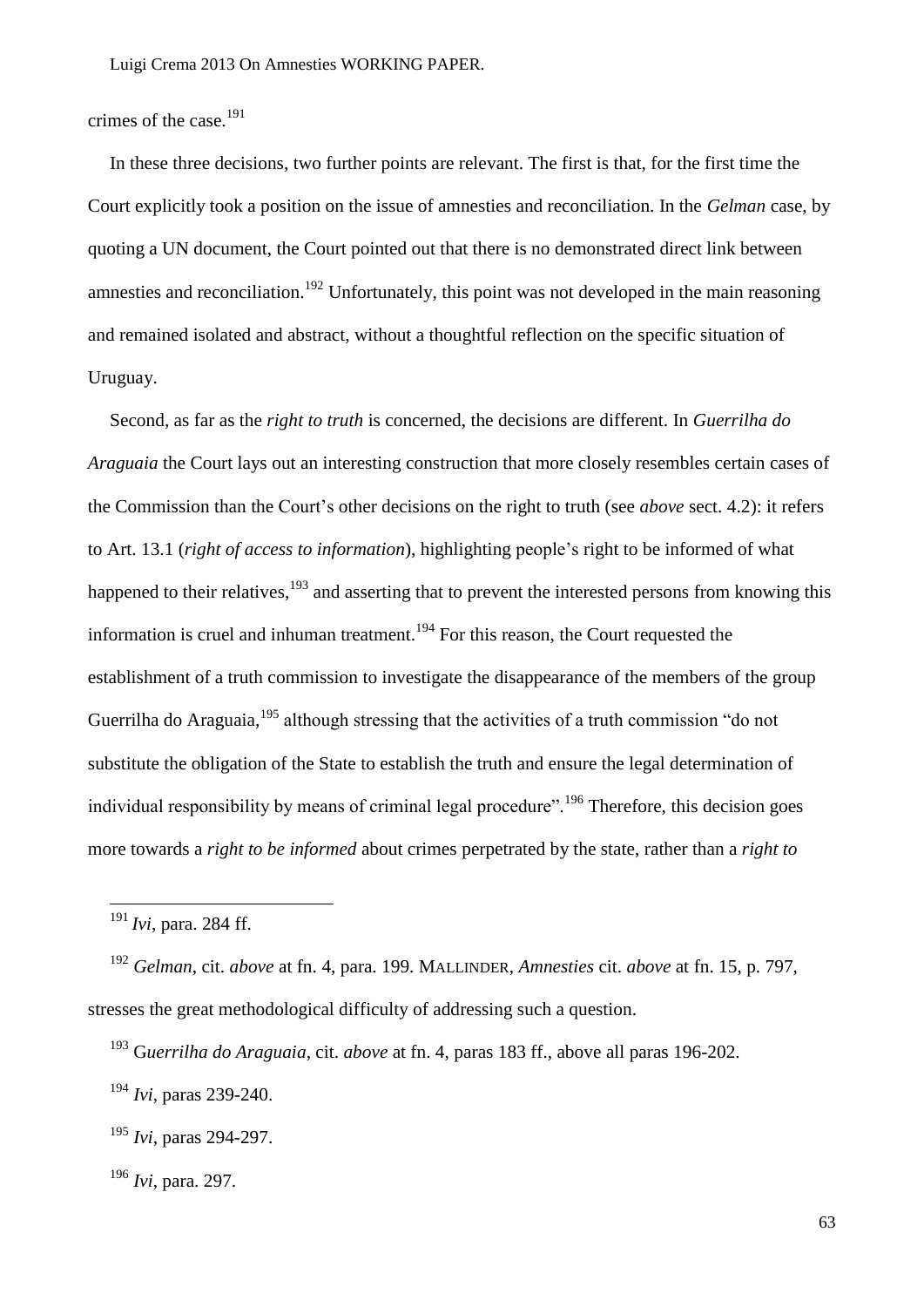*judicial truth*. On the contrary, the *Gelman* case (and in part *The Massacre of El Mozote* case) 197 distanced itself from the Brazilian case, saying that "in certain circumstances" the right to know the truth derives from Art 13,<sup>198</sup> and insistently re-proposed the *right to truth-access to justice*, already seen in many decisions of the Court, based on Arts 8 and 25.<sup>199</sup>

## *9. A conclusion on the Court"s jurisprudence and on the Interpretation of Article 2 9.1 Profiles of (il)legitimacy of amnesties according the San José Court*

Taking as a whole the journey made by the Court, it is now possible to single out the profiles of illegitimacy and compatibility of amnesty laws with the American Convention. The Court started with the ideas previously conceptualized by the Commission; they have been described at length in sect. 5. In synthesis, in the first cases decided by the Court, *three* elements were highlighted as central: the first includes the concepts of *self-amnesty* and *democratic legitimacy*. The second regards the importance of the violated rights and the seriousness of the offenses: we see, depending to the case, references to *crimes against humanity*, *ius cogens*, *serious violations of (fundamental) human rights*, and *peremptory norms*. The third regards the obligations established in the Convention and in particular at Arts 1.1, 2, 8.1 and 25. These three ways of reasoning are used to identify the invalidity of an amnesty.

The decisions *Gelman* and *Guerrilla de Araguaia* rearranged the picture: only two elements, the second (seriousness of the violations) and the third (contrariety to the Convention), were considered important. The first one, on self-amnesty and democratic legitimacy, was explicitly excluded (see

<u>.</u>

<sup>197</sup> *The Massacre of El Mozote*, cit. *above* at fn. 4, paras 297-298.

<sup>198</sup> *Gelman*, cit. *above* at fn. 4, para. 243. However, the court followed the indication distilled in *Guerrilha do Araguaia* to pursue transparency towards the public, by asking that public access be given to all the relevant documents, *ivi*, para. 279 ff.

<sup>199</sup> *Gelman*, cit. *above* at fn. 4, paras 141(h), 186, 192, 199, 226-228, 243, 259.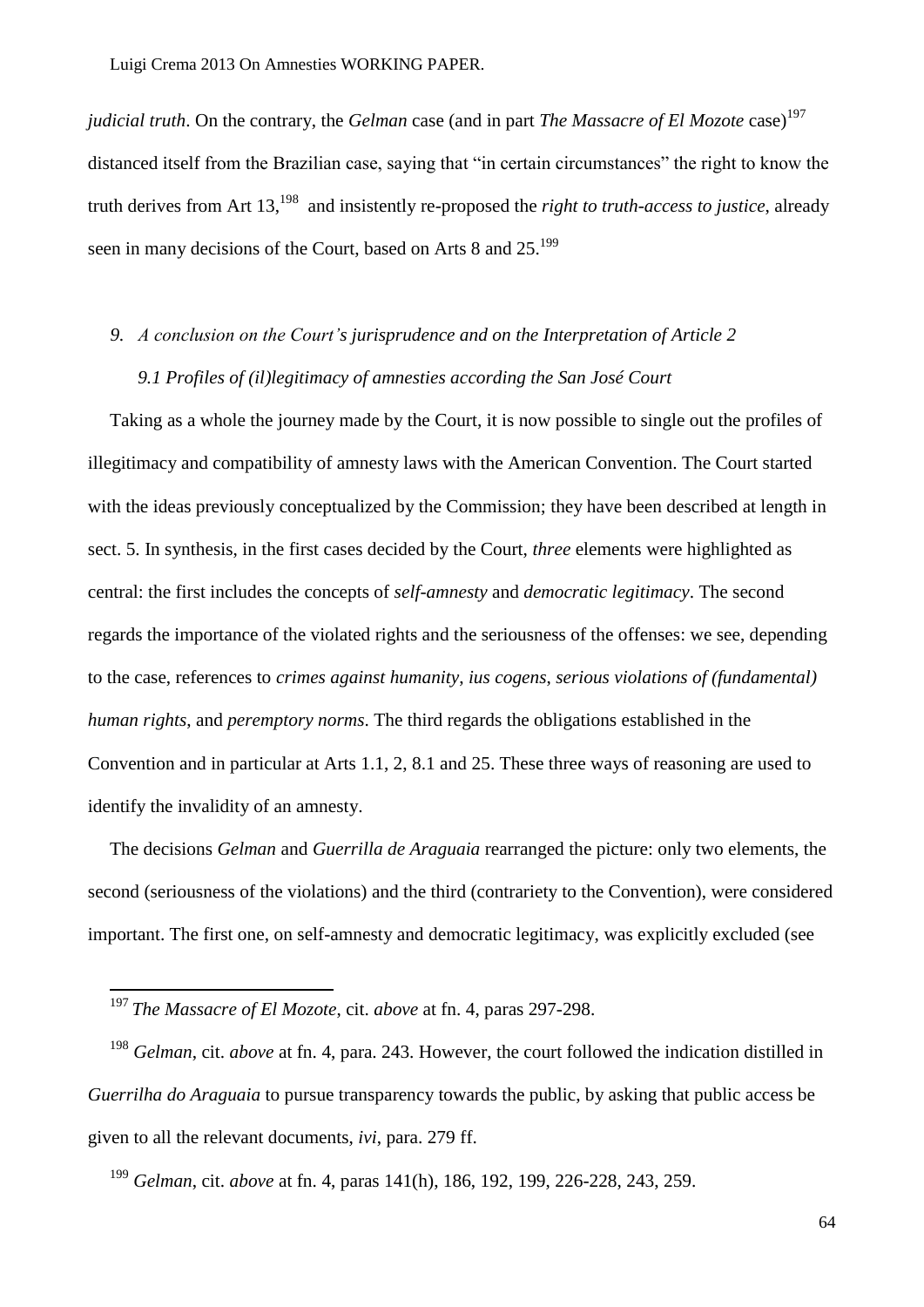*above* sect. 8.2). The other *two* elements remain relevant: one substantial, regarding the importance of the violated rights and on the seriousness of the offenses, and the other formal, regarding the obligations established in the Convention.<sup>200</sup>

Considering the *Moiwana* and *La Rochela* decisions, the picture becomes even less colorful. In *Almonacid-Arellano*, for example, the Court clearly said that "[i]nsofar as it was intended to grant amnesty to those responsible for crimes against humanity, [the amnesty decree] is incompatible with the American Convention".<sup>201</sup> However, in two cases in which the Court considered two amnesty laws that specifically omitted crimes against humanity from their scope, the Court did not touch on this point. In the *Moiwana* and *La Rochela* decisions the Court did not make a distinction either in theory, in an *obiter dictum*, or in practice, in the operative part, between amnesties that apply to every kind of crime, and those that expressly exclude certain serious crimes from their scope of application.<sup>202</sup> By challenging the laws, the Court demonstrated that the seriousness of the crimes covered by an amnesty does not have a place in the Court's actual reasoning on the legitimacy of amnesties. Only in the last decision on amnesty laws, *The Massacre of El Mozote*, this reasoning took a preeminent place.<sup>203</sup> In fact, this is not simply a hypothetical problem: if the type of crimes forgiven is relevant, in *Moiwana* and *La Rochela* the *interpretation* and *application* of the amnesty laws by their states would have been challenged rather than the laws themselves.

In conclusion, taking together the whole set of the Court's decisions, only *one* element emerges as decisive in evaluating the validity of an amnesty law, that is the incompatibility of any amnesty

-

<sup>203</sup> *The Massacre of El Mozote*, cit. *above* at fn. 4, paras 296 and 403, *Order* No. 4.

<sup>200</sup> Clear, in this sense, is *Gelman*, cit. *above* at fn. 4, paras 226-227.

<sup>201</sup> *Almonacid-Arellano*, cit. *above* at fn. 101.

<sup>202</sup> *La Rochela*, cit. *above* at fn. 149, para. 294. Vaguely in *Moiwana*, cit. *above* at fn. 17, para. 207, the Court ordered Suriname to "remove all obstacles, de facto and de jure, that perpetuate impunity".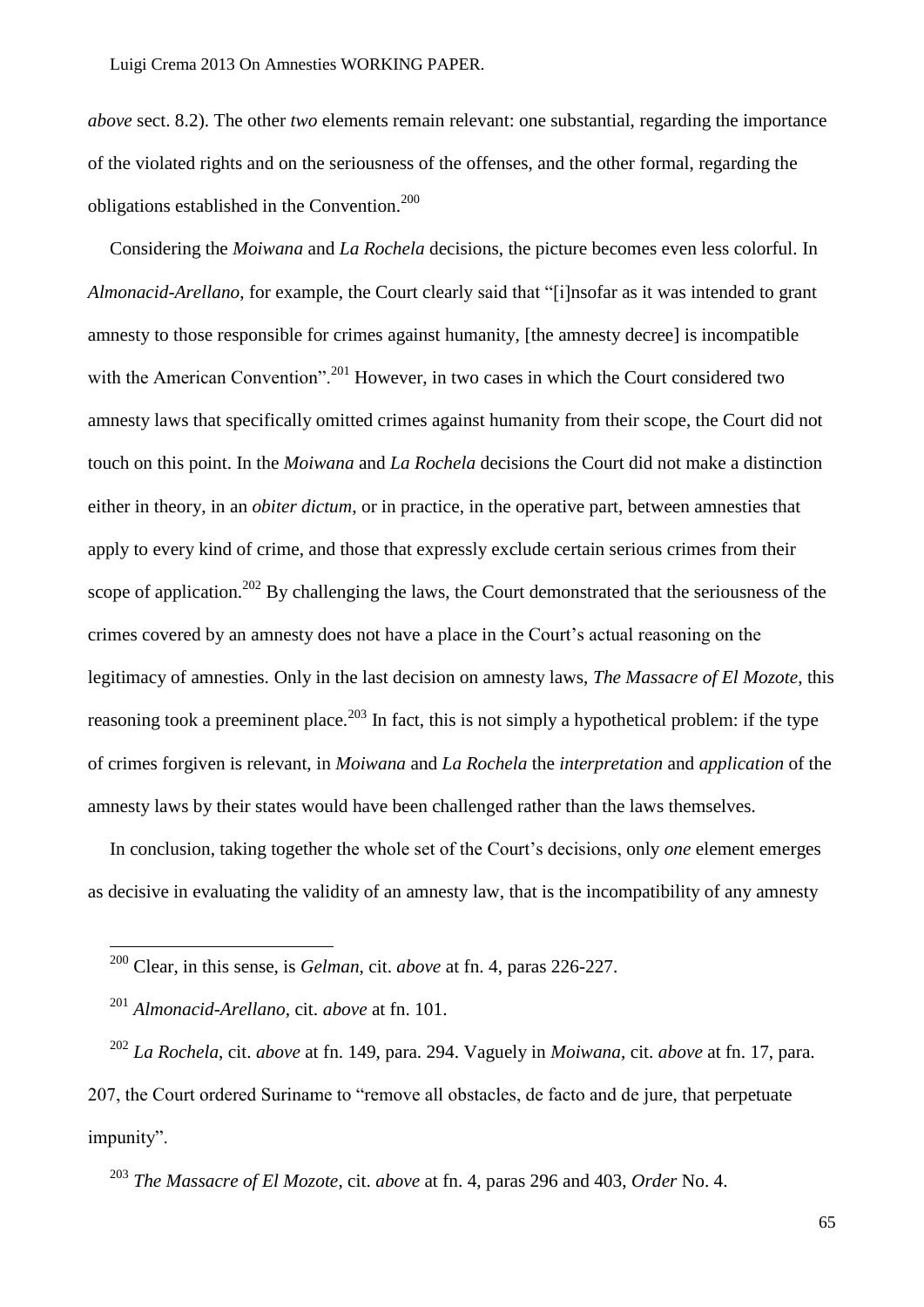(even if it does not cover serious violations, even if it is not a self-amnesty) with the Arts 1.1, 2, 8.1, and 25 of the Convention.<sup>204</sup> Articles 1.1 and 2 are clear in saying the a member state should enforce the rights in the Convention, modify legislation to grant them, and avoid any conduct or law that would deprive them of an effective impact on society. Articles 8.1 and 25 require a member state to grant access to courts and to grant fair trials. All the other lines of reasoning used in the case law were only invoked where they would lend strength to this conclusion, and not where they tended to support the validity of the amnesty. This is clear in *Guerrilha do Araguaia* and *Gelman,* in which a consideration of the concepts of *self-amnesty* and *democratic process of approval of an amnesty* would have resulted in a final declaration of validity of those laws; and in the *Moiwana* and *La Rochela* cases, in which applying the test of the seriousness of included crimes would have led to different outcomes. In short, according to the Court of San José consolidated case law, no amnesty law that prevents access to courts can be valid because any such amnesty would violate the American Convention; only in the last decision, *The Massacre of El Mozote*, the Court did not proclaim the invalidity of the amnesty law, but asked to not apply it to the facts of the case.

## *9.2 A different way of reading the Convention*

-

This straightforward reasoning based on the Convention seems necessary, unavoidable, objective. However, this reading of the Convention is a matter of interpretive choice. Articles 1.1 and 2 are general rules, at the beginning of the Convention, that give guidance to interpret it. The

<sup>204</sup> In the *Gelman* case, cit. *above* at fn. 4, this passage is clear at para. 229, when the Court undermines the importance of the concept of s*elf-amnesty*, but at the same time empties the question of the *seriousness* of the violated rights: "The incompatibility of the amnesty laws with the American Convention in cases of serious violations of human rights does not stem from a formal question, such as its origin, but rather from the material aspect in what regards the rights enshrined in Articles 8 and 25, in relation to Articles 1(1) and 2 of the Convention."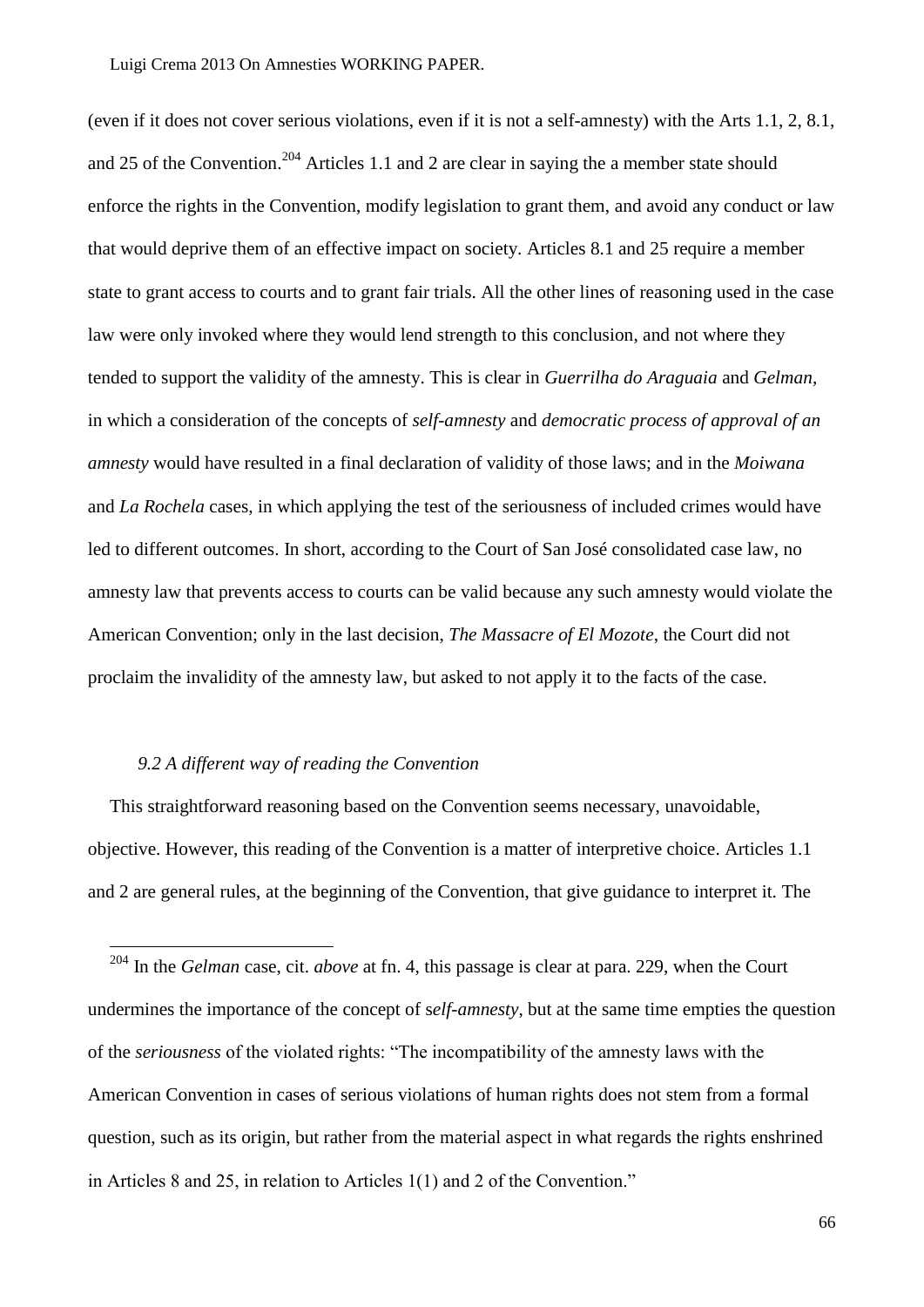Court, instead, decided to treat them as strict rules, and to give them a strong prescriptive interpretation. It is this strict interpretation of those rules that gives rise to a stiff reading of the Convention and of the rights included therein, a reading that is ultimately unconvincing. Let take a look at the two provisions. Article 1.1, *Obligation to Respect Rights*, says that "[t]he States Parties to this Convention undertake to respect the rights and freedoms recognized herein and to ensure to all persons subject to their jurisdiction the free and full exercise of those rights and freedoms". Article 2, *Domestic legal effects*, says:

―Where the exercise of any of the rights or freedoms referred to in Article 1 is not already ensured by legislative or other provisions, the States Parties undertake to adopt, in accordance with their constitutional processes and the provisions of this Convention, such legislative or other measures as may be necessary to give effect to those rights or freedoms".

As general rules, they are at the beginning of the Convention, and are a valid help in understanding the content of the Convention: we have to ask ourselves, making an effort to identify with the people of that time, what can be the meaning of these general rules when we have to apply them during a time of conflict (internal or international). How should a government operate to "ensure to all persons subject to their jurisdiction the free and full exercise of those rights" (Art.  $1.1$ )? Governments that are called upon to restore a democratic order in the wreckage of social conflict, must, as prescribed by Art. 2, "adopt, in accordance with their constitutional processes and the provisions of this Convention, such legislative or other measures as may be necessary to give effect to those rights or freedoms". So there is a question: can the approval of an amnesty be qualified precisely as expression of Art. 2 of the Convention? Under the circumstances, an amnesty is a *legislative or other measure necessary to give effect to those rights or freedoms*. This is the important function of such an act – when properly understood, and not when used to grant immunity, and a set of tools for making this distinction is necessary.

Which tools? The reference to the *constitutional processes* provided for at Art. 2 would justify a

67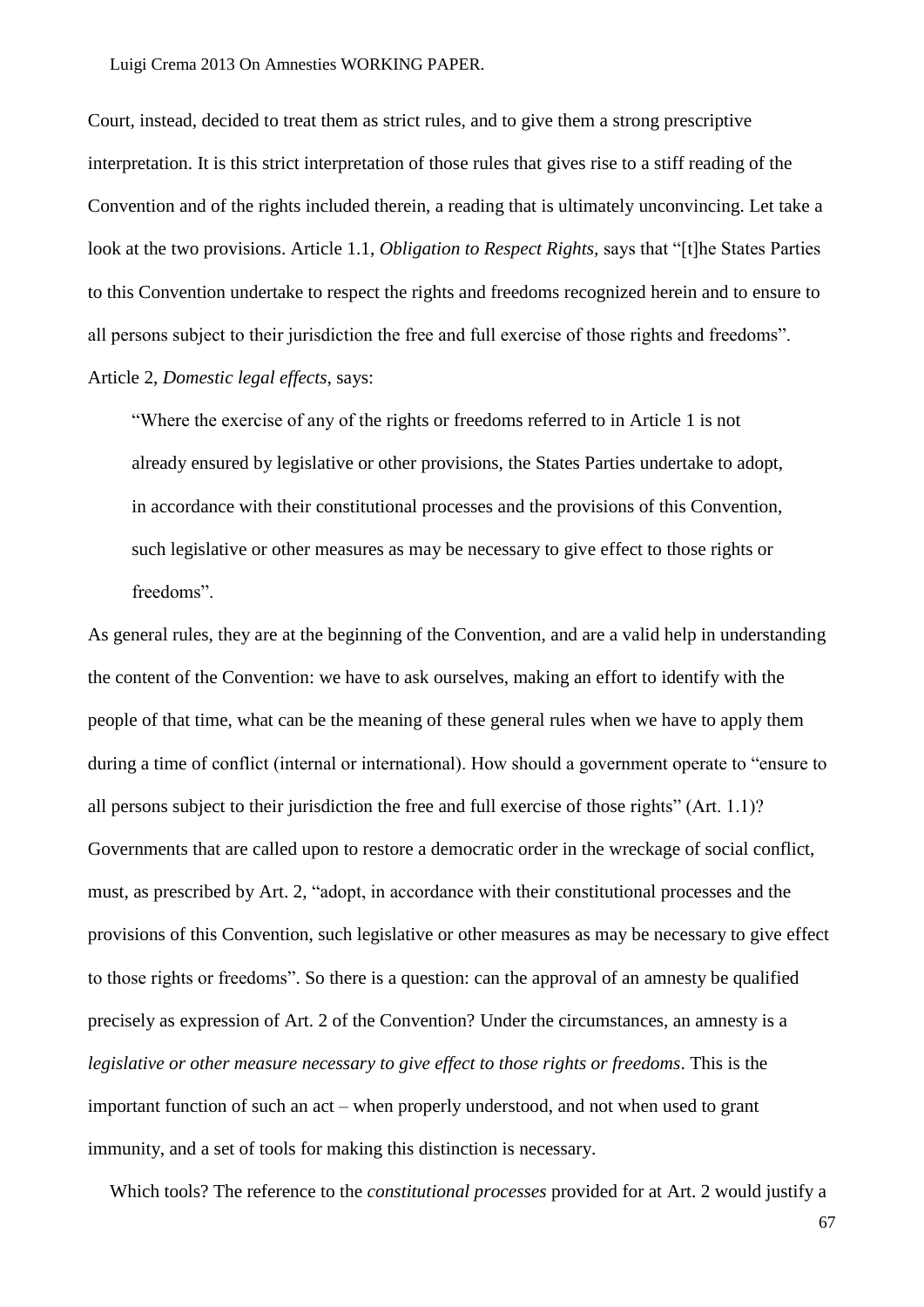question that unfortunately the Court has dropped: the legitimacy of the enactment of a law and the question of self-amnesties. This test would allow a discrimination between amnesties enacted during an attempt of reconciliation and those resulted ultimately in just a shield from prosecution for state officials. A different interpretation of Art. 2 would not *per se* affirm the validity of every amnesty, but it would give room for a discussion of whether an amnesty is valid or not. The strict reading that the Court is giving to the Convention and to its general prescription is therefore not a logically necessary reasoning, but is matter of interpretation; it is a deliberate choice of the Court.

Not only did the Court choose *an* interpretation of the Convention, but it chose an interpretation that is *less convincing* than the one just proposed. The Court's interpretation in the *Guerilha do Araguaya* and *Gelman* cases does not fit the general character of the rules, does not fit the court's case law on the topic, and does not fit the international practice on amnesties. First, the interpretation of Art. 2 here proposed is more consistent with the general character and the open wording of the provision, allowing states to intervene in an active way when the conditions for the full enjoyment of human rights are no longer real (even without looking at the most extreme cases, like *Strife,* and taking the more basic and rhetorical example: is an amnesty passed to empty inhumanly crammed unlawful, or is it unlawful to pack people in inhuman conditions into the prisons?).

Second, it explains and gives full meaning to the concepts considered in facing these dilemmas since the beginning of this history of cases. The seriousness of the crimes involved, the effects of the amnesties, and the amnesties' democratic legitimacy are important indicia that must be taken into account in evaluating the legitimacy of an amnesty (although they are not decisive: in certain given cases it can be more important to find a political solution that ends a civil war, than it is to avoid any political compromise in order to open trials in an unsettled society).

Third, this interpretation of Art. 2 is also more open to face the dilemmas that amnesty laws all over the world try to solve – dilemmas originally taken into consideration by the Commission (see sect. 3.3), and later progressively ignored. The Court's unilateralism in facing these questions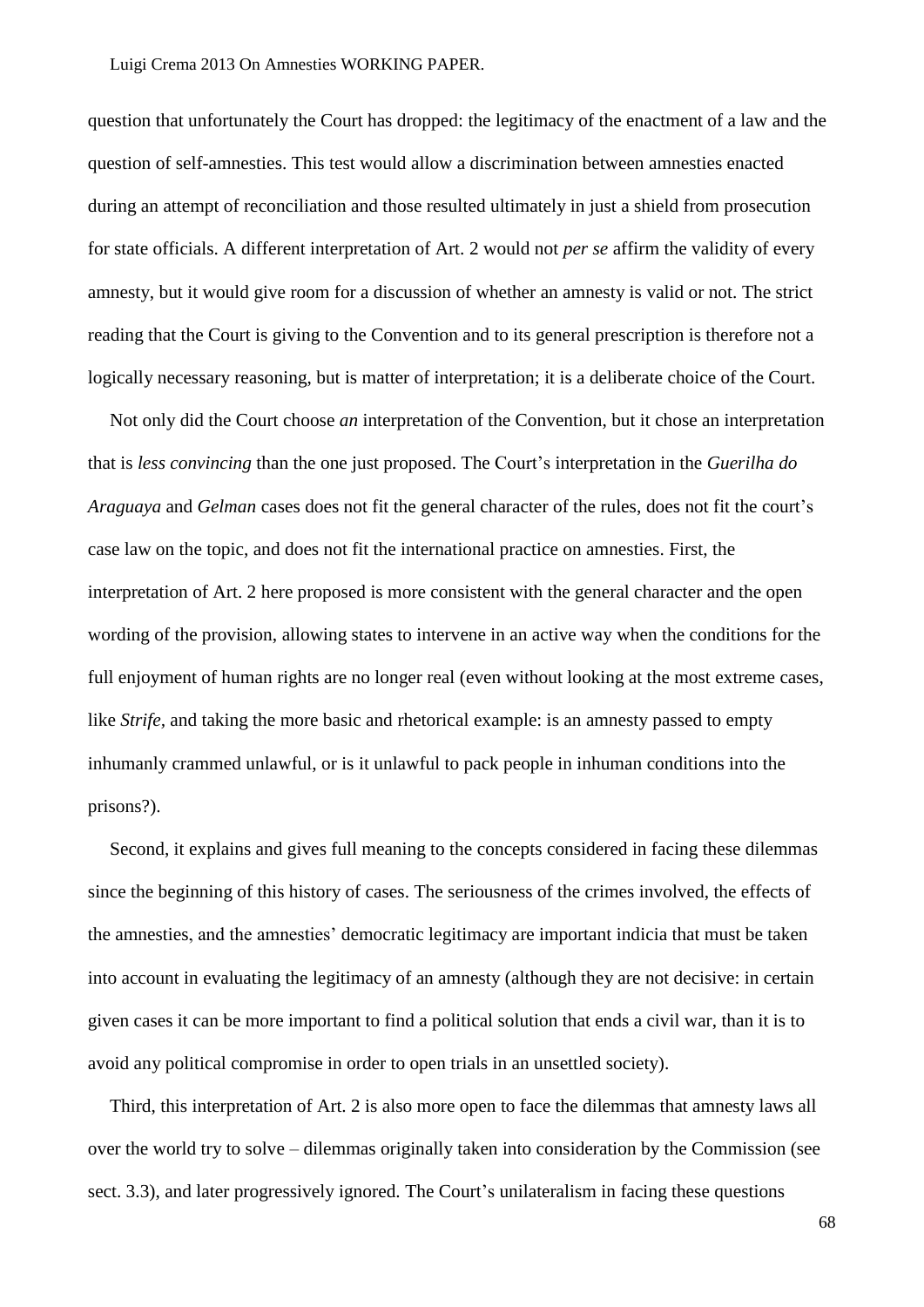emerges also from the way it refers to general international law, or to the *corpus iuris* of human rights. This systemic approach, that considers also what happens outside the Inter-American jurisdiction in interpreting the Convention, is not illegitimate, $^{205}$  but the Court is very selective in doing it. It often refers to general international law, international human rights law, or international criminal law, to define concepts such as *crime against humanity* or *fundamental rights*. However, it has never seriously engaged in an analysis of the voluminous international practice on amnesties that would have tended to support their validity.<sup>206</sup> A broader reading of Article 2 would also be better able to encompass this entire, international debate on the legitimacy of amnesties.

## *10. Conclusions*

<u>.</u>

At the end of this long journey through 25 years of decisions on amnesties, of which the last 10 are characterized by decisions of the Inter-American Court, it is now time to draw the final conclusions. The Inter-American Commission and Court mark a point in favor of the respect for human rights, by showing that there is no law, not even an amnesty enacted in the name of national

<sup>206</sup> See, *above* at fn. 9, the work of MALLINDER, *Amnesty* cit., for further references. This practice shows that there are still amnesties for serious violations of human rights (an example can be the amnesty passed in Algeria), but also decisions that deemed amnesties that covered the most serious violations as invalid. In the *Moiwana* and *La Rochela* cases the Court had the opportunity to address this last question, but it did not, and it has still to be clarified.

 $205$  The debates over the communication between different legal regimes has had a wide echo in recent legal scholarship (see, *inter multa*, *Fragmentation of International Law: Difficulties Arising from the Diversification and Expansion of International Law*. Report of the Study Group of the International Law Commission (Finalized by M. Koskenniemi), *13 April 2006*, UN Doc. A/CN.4/L.682) and only a very limited conception of *jurisdiction* would negate this possibility.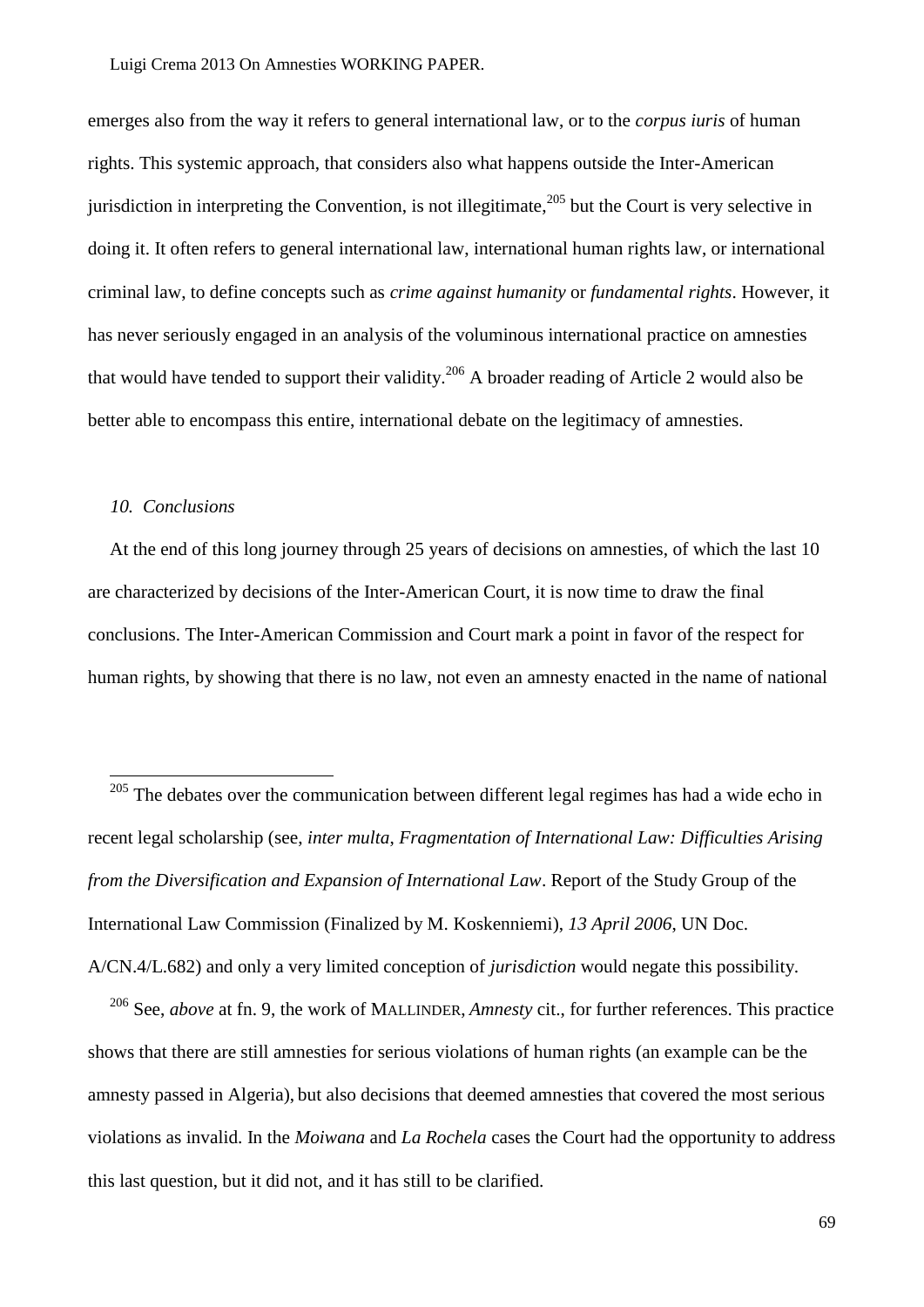<u>.</u>

reconciliation, that is outside the power of review of the Court.<sup>207</sup> This is a great achievement, because it allowed those institutions to intervene against fake amnesties, and averted impunity.

Against a narrative that always saw in amnesties a valid tool to fix social problems, in a conceptual chain that can be represented by *i*) an ordered society is the ideal – *ii*) a social problem occurs and destroys the order  $-iii$  an amnesty is a valid tool to re-settle it, the Commission and the Court introduced a fourth point, *iv*) the idea that it is possible to abuse this tool, and the need to detect and eliminate such abuses.

In order to find orientation on such a question, the Commission and the Court used a set of concepts. They can be roughly grouped into three arguments (sections 4.4 and 5.4): the first deals

 $207$  Legal literature has stressed: the alternative between justice (intended as punishment) and peace (intended ad compromise and reconciliation), *inter alia* see MAURO, *Leggi* cit., *above* at fn. 1, p. 344, addressing the trade-off between justice and peace; the complementarity between these two ideals, FREEMAN, *Necessary evils* cit., *above* at fn. 1, pp. 23-24); and the need, even in case of amnesties, of any form of responsibility, not necessarily penal, of the person, *International Guidelines on Post-Conflict Justice: The Chicago Principles, Principle 1.8 (Amnesty): "States* should ensure that amnesty policies are linked to specific mechanisms of accountability to discourage impunity and support the goals of post-conflict justice", reproduced in BASSIOUNI, cit. *above* at fn. 1, Vol. I, pp. 49-50. The Office of the High Commissioner of the United Nations published an *Instruments of the rule of law in societies that have emerged from conflict. Amnesties*, HR/PUB/09/1, United Nations Publication, New York and Geneva, 2009, in which at p. V says: ―[t]he amnesties that exempt from criminal sanction those responsible for atrocious crimes in the hope of securing peace have often failed to achieve their aim and have instead emboldened their beneficiaries to commit further crimes. Conversely, peace agreements have been reached without amnesty provisions in some situations where amnesty had been said to be a necessary condition of peace and where many had feared that indictments would prolong the conflict".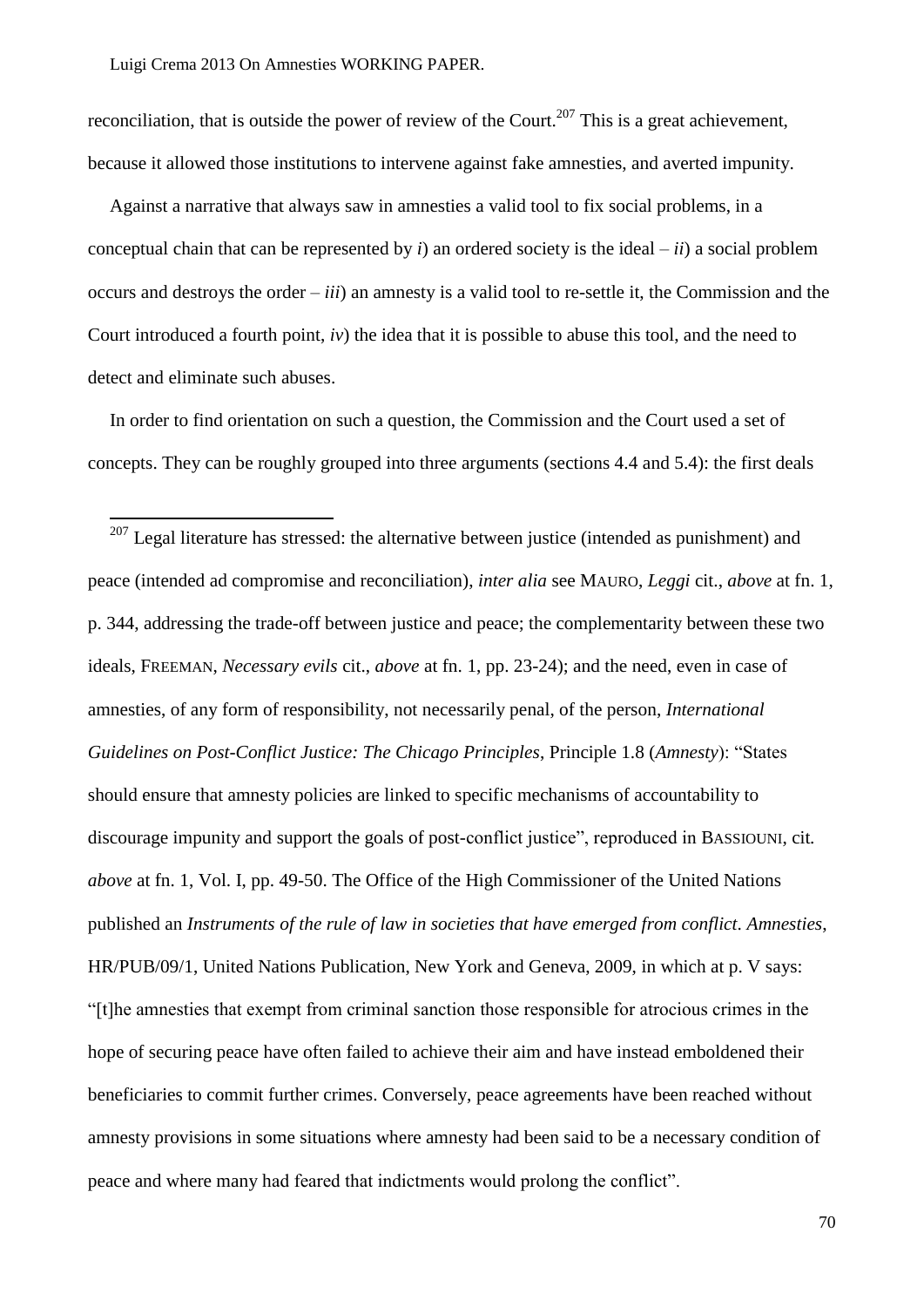with the legitimacy of an amnesty (*self-amnesty*; *democratic legitimacy*), the second with the seriousness of the crimes (however labeled), the third with the interpretation of the Convention. These concepts were ostensibly articulated in order to distinguish between legitimate and illegitimate amnesties; however, the whole spectrum of decisions shows a certain confusion since the beginning: rather than an organized sequence of tests, they provided a list of reasons piled up in favor of a final declaration against the validity of amnesties. This attitude can be explained by how hard was to challenge an amnesty at the beginning: they were at the time legitimate in domestic as well as in international law, and it was the intervention against them that was in need of strong justifications, even if not consistently organized.

Later, once the possibility to challenge fake amnesties had been consolidated, the Court had the occasion to give order to this pile of concepts, and clarify the effective weight of each of them in determining the legitimacy of an amnesty. But notwithstanding the fact that the Court was presented with ideal cases for addressing this issue, it missed the opportunity: for example, in *Moiwana* and in *La Rochela* cases, it did not draw any distinction between amnesties forgiving crimes against humanity and amnesties excluding them, and in the cases against Uruguay and Brazil the democratic processes surrounding the amnesty laws were explicitly deemed irrelevant. Only in the very recent *Massacre of El Mozote* decision of 2012 the Court took an approach that did not challenge an amnesty law, but only its applicability to the serious crimes at stake.

Ultimately, apart from this last decision, at the heart of its reasoning, the Court relies only on the formal argument of the contrariety of amnesties to the American Convention (sect. 9.1), but, as explained in section 9.2, this argument does not seem per se decisive: the interpretation given by the Court to the Convention, and to Art. 2 in particular, fails to understand the spirit of the Convention – that is the establishment of a society in which the enjoyment of human rights is effective – and is not compatible with the general character of the rule. Also, the unilateral approach of the Court in interpreting the Convention emerges from the fact that, in looking at international practice, it does not consider the whole body of international practice on amnesties.

71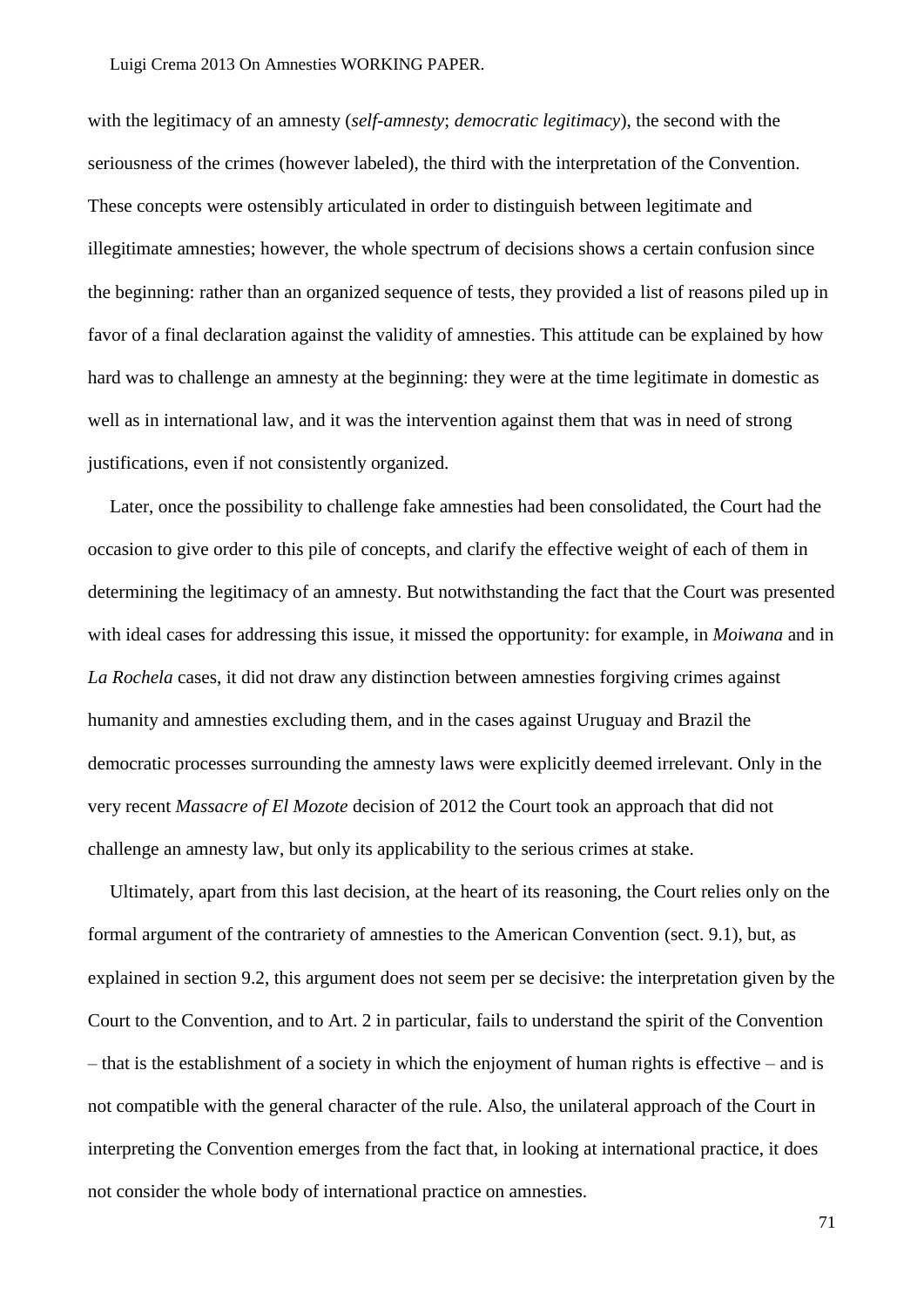Luigi Crema 2013 On Amnesties WORKING PAPER.

<u>.</u>

This attitude reveals a certain conceit, and raises some concerns. This way of interpreting the Convention, taken together with the unilateral reference to international human rights law (sect. 9.2), and the great emphasis on the right to truth as a right to *judicial* truth (sect. 5.4 and 8.2), and not a "right to know what happened", even from a truth commission, show a conceptual chain different from that of the past. The premise is that *i*) the ideal is an ordered society, that is *a coherent legal system administered by judges*, and *ii*) amnesties coming from the political sphere *are* the problem; they represent a *vulnus*, a black hole in such a coherence. <sup>208</sup> *iii*) The solution, therefore, is the abrogation of amnesties.

There are many problems with this new chain. First, the premises are flawed. The notion that the ideal ordered society is a coherent legal system in which amnesties are problematic is questionable, and it is not clear why the truth should be only determinable by judges (the importance of the independence of historical studies and neutral truth commissions is undermined). However, even if we accept the premises of the chain, still we can observe that, compared to the previous chain, there is no point  $iv$ ): the possible abuse of the remedy. This brings us to a legitimate question: does the possibility of abuse and failure exist also in this remedy: *reconciliation through international and* 

http://www.ethicsandglobalpolitics.net/index.php/egp/article/view/1816/1786#FN0027. An even too harsh critic of that project of international justice is mada by JEREMY RABKIN, *No Substitute for Sovereignty: Why International Criminal Justice Has a Bleak Future – And Deserves It*, in HUGHES ET AL. cit., *above* at fn. 1, pp. 98-130; a complete and fascinating general reflection of the reasons, the successes, the failures of the international criminal justice is narrated by MARK A. DRUMBL, *Atrocity, Punishment, and International Law*, New York, Cambridge University Press, 2007.

 $208$  Among many, MAX PENSKY: "Failure to punish is itself an injustice. The injustice of the criminal act is doubled by the injustice of the state authority in failing to fulfill its retributive duties‖, *Amnesty on trial: impunity, accountability, and the norms of international law*, in *Ethics & Global Politics*, Vol. 1, No. 1-2, 2008, at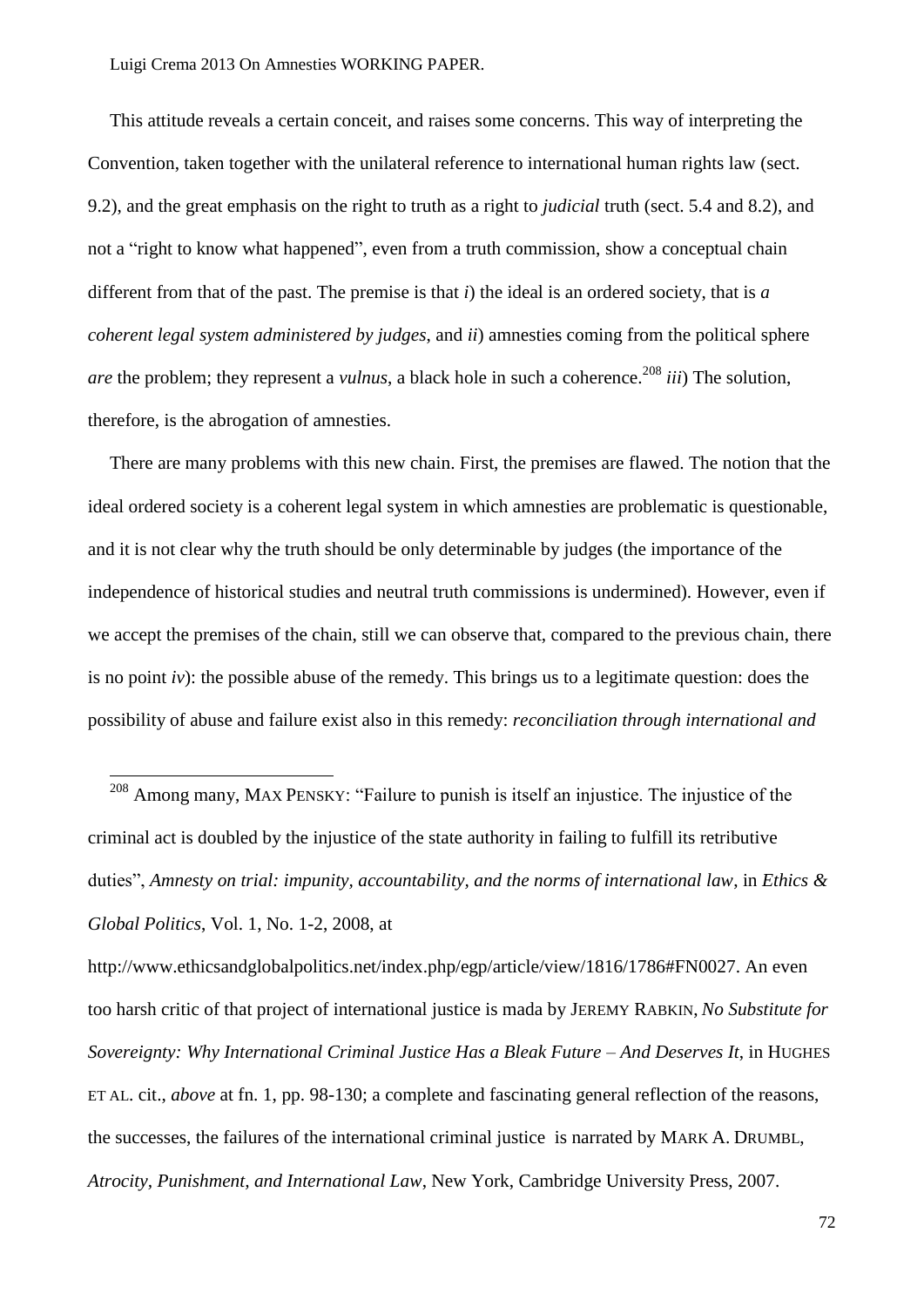## Luigi Crema 2013 On Amnesties WORKING PAPER.

*national courts?* When what was at stake were not fake amnesties but amnesties truly entrenched in the life of a society, as in the last cases, *Guerrilha do Araguaia* and *Gelman* (sect. 8) the Court had the opportunity to step back and take advantage of the cases to show that those amnesties were valid for all the qualities they have. Instead, in the author's view, by wrongly interpreting the Convention and challenging the amnesty laws of Uruguay and Brazil, the Court stepped into point *iv)*, the abuse of the remedy, an important step that sheds light on the basis and the aim of the Court's reasoning: not the establishment of a society in which human rights are enjoyed, but a coherent legal system. On the contrary, in the *Massacre of El Mozote*, the Court seems to acknowledge in part the importance of the amnesty laws passed after many years of civil war dividing the Salvadorian society, and did not proclaim their nullity.

Judge Cançado Trindade concludes his Concurring Opinion to the seminal *Barrios Altos*  decision by saying:

―It is never to be forgotten that the State was originally conceived for the realization of the common good. The State exists for the human being, and not vice versa. No State can be considered to rest above the Law, whose norms have as ultimate addressees the human beings". $209$ 

This, and not the coherence of a legal system, is the question at stake. But the way the Court handled amnesty laws in the *Gelman* and *Guerrilha do Araguaia* cases provokes a paraphrase of Cancado Trindade's opinion, with "international law" in place of "State": "International law was originally conceived for the realization of the common good. International law exists for the human being, and not vice versa". Consider the Lybia and Syria of today, rather than the South America of yesterday: what can international law offer to those peoples? A temporary amnesty for some leaders, that will expire in a few years? What about the responsibilities of difficult-to-identify but violent rebels? Will only identifiable state agents pay for these tragedies? Is the restoration of

-

<sup>209</sup> Concurring Opinion of Judge Cançado-Trindade, *Barrios Altos*, cit. *above* at fn. 81, para. 26.